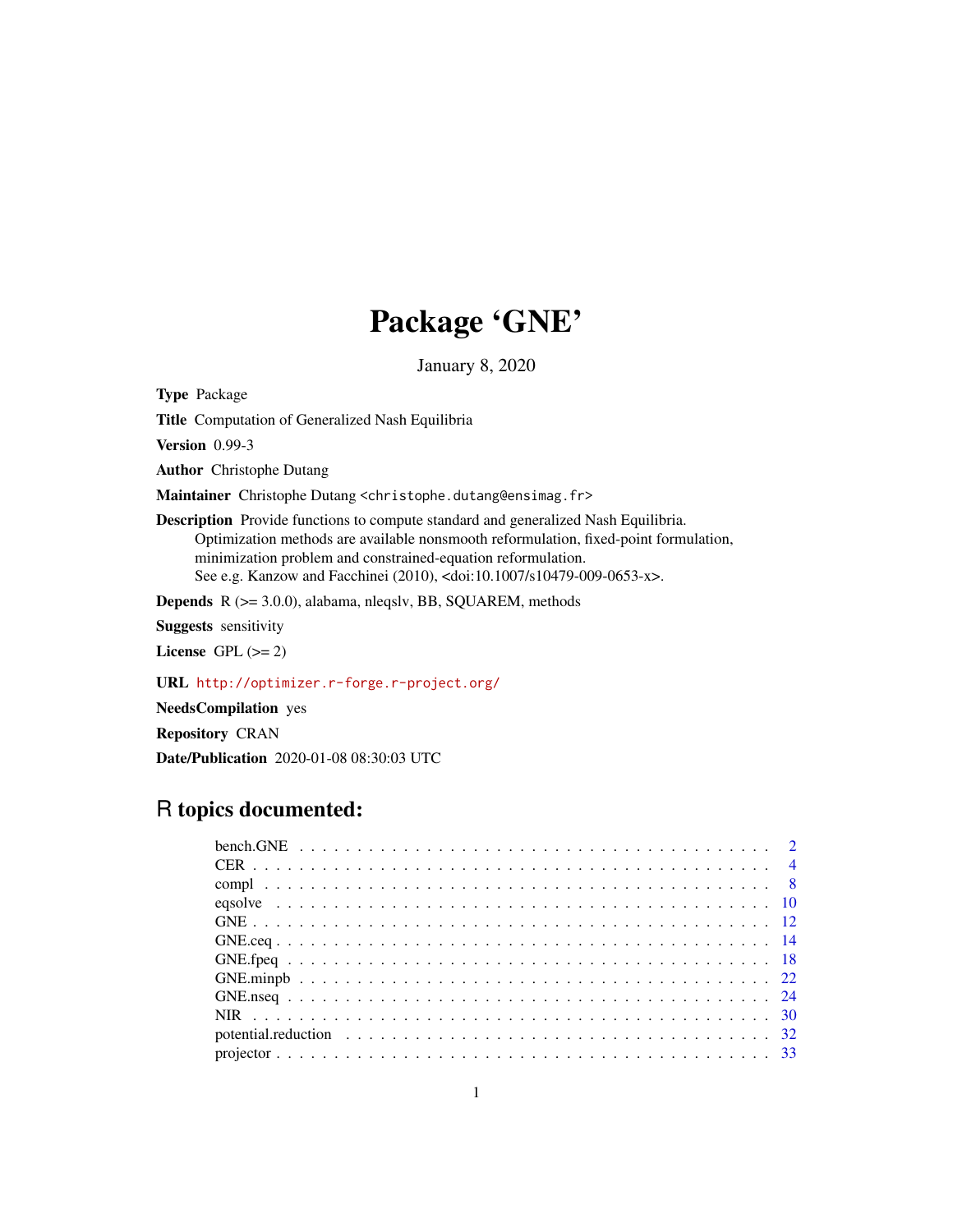<span id="page-1-0"></span>

| Index |  |  |  |  |  |  |  |  |  |  |  |  |  |  |  |  |  |  |  |  |  |  |  |
|-------|--|--|--|--|--|--|--|--|--|--|--|--|--|--|--|--|--|--|--|--|--|--|--|
|       |  |  |  |  |  |  |  |  |  |  |  |  |  |  |  |  |  |  |  |  |  |  |  |
|       |  |  |  |  |  |  |  |  |  |  |  |  |  |  |  |  |  |  |  |  |  |  |  |
|       |  |  |  |  |  |  |  |  |  |  |  |  |  |  |  |  |  |  |  |  |  |  |  |
|       |  |  |  |  |  |  |  |  |  |  |  |  |  |  |  |  |  |  |  |  |  |  |  |

<span id="page-1-1"></span>bench.GNE *Benchmark function*

#### Description

Benchmark function to compare GNE computational methods.

#### Usage

```
bench.GNE.nseq(xinit, ..., echo=FALSE, control=list())
bench.GNE.ceq(xinit, ..., echo=FALSE, control=list())
bench.GNE.fpeq(xinit, ..., echo=FALSE, control.outer=list(),
control.inner=list())
bench.GNE.minpb(xinit, ..., echo=FALSE, control.outer=list(),
control.inner=list())
```
#### Arguments

| xinit | a numeric vector for the initial point.                                                                                                |
|-------|----------------------------------------------------------------------------------------------------------------------------------------|
| .     | further arguments to be passed to GNE. nseq, GNE. ceq, GNE. fpeq or GNE. minpb.<br>NOT to the functions functl and func <sub>2</sub> . |
| echo  | a logical to get some traces of the benchmark computation.                                                                             |
|       | control, control.outer, control.inner                                                                                                  |
|       | a list with control parameters to be passed to GNE. xxx function.                                                                      |

#### Details

Computing generalized Nash Equilibrium can be done in three different approaches.

- (i) extended KKT system It consists in solving the non smooth extended Karush-Kuhn-Tucker (KKT) system  $\Phi(z) = 0$ . func1 is *Phi* and func2 is *JacPhi*.
- (ii) fixed point approach It consists in solving equation  $y(x) = x$ . funct is y and func2 is ?
- (iii) gap function minimization It consists in minimizing a gap function  $minV(x)$ . funct is V and func2 is  $GradV$ .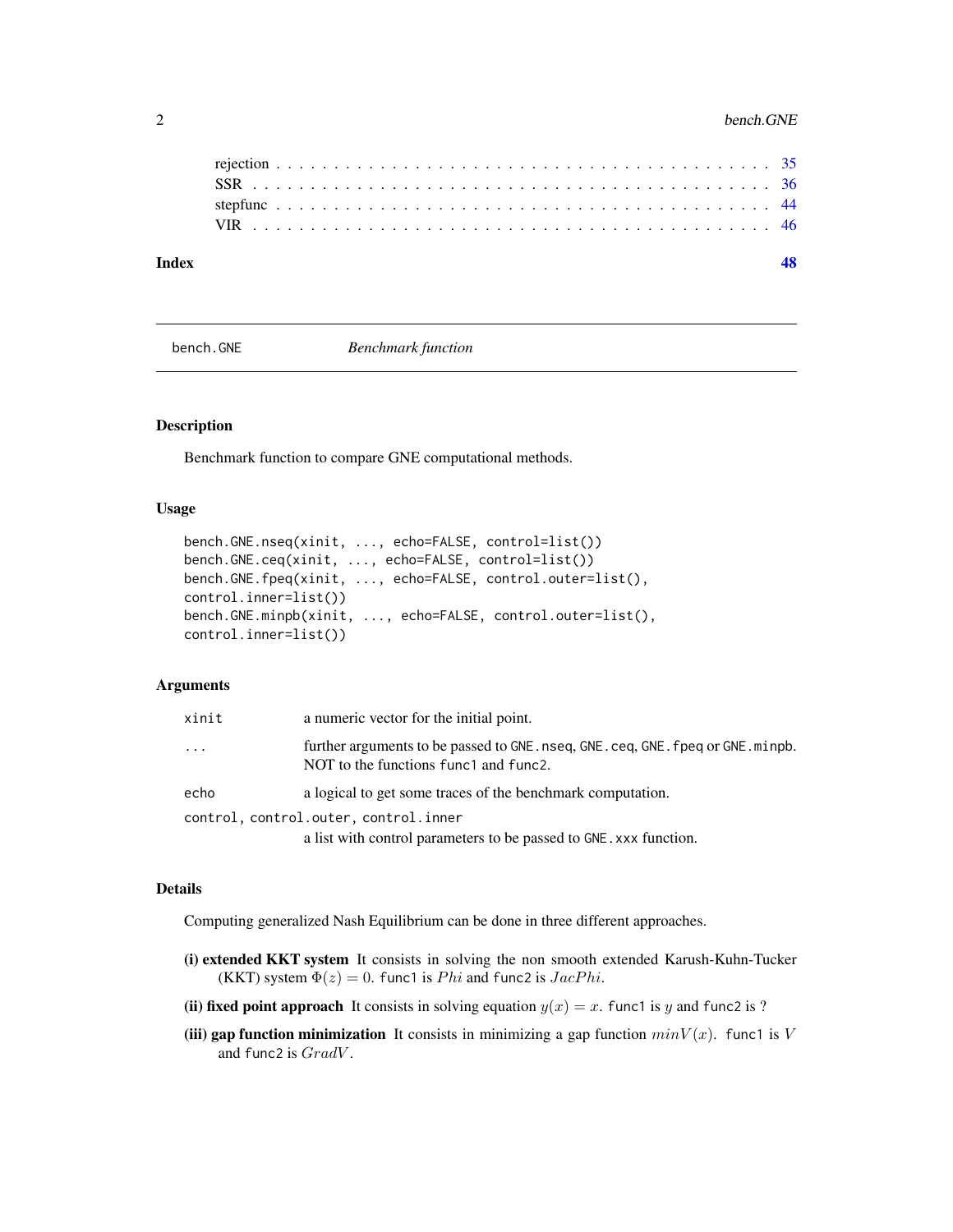#### bench.GNE 3

#### Value

For GNE.bench.ceq and GNE.bench.nseq, a data.frame is returned with columns:

method the name of the method.

fctcall the number of calls of the function.

jaccall the number of calls of the Jacobian.

comptime the computation time.

normFx the norm of the merit function at the final iterate.

code the exit code.

localmethods the name of the local method.

globalmethods the name of the globalization method.

x the final iterate.

For GNE.bench.minpb, a data.frame is returned with columns:

method the name of the method.

minfncall.outer the number of calls of the merit function.

grminfncall.outer the number of calls of the gradient of the merit function.

gapfncall.inner the number of calls of the gap function.

grgapfncall.outer the number of calls of the gradient of the gap function.

comptime the computation time.

normFx the norm of the merit function at the final iterate.

code the exit code.

x the final iterate.

For GNE.bench.fpeq, a data.frame is returned with columns:

method the name of the method.

fpfncall.outer the number of calls of the fixed-point function.

merfncall.outer the number of calls of the merit function.

gapfncall.inner the number of calls of the gap function.

grgapfncall.outer the number of calls of the gradient of the gap function.

comptime the computation time.

normFx the norm of the merit function at the final iterate.

code the exit code.

x the final iterate.

#### Author(s)

Christophe Dutang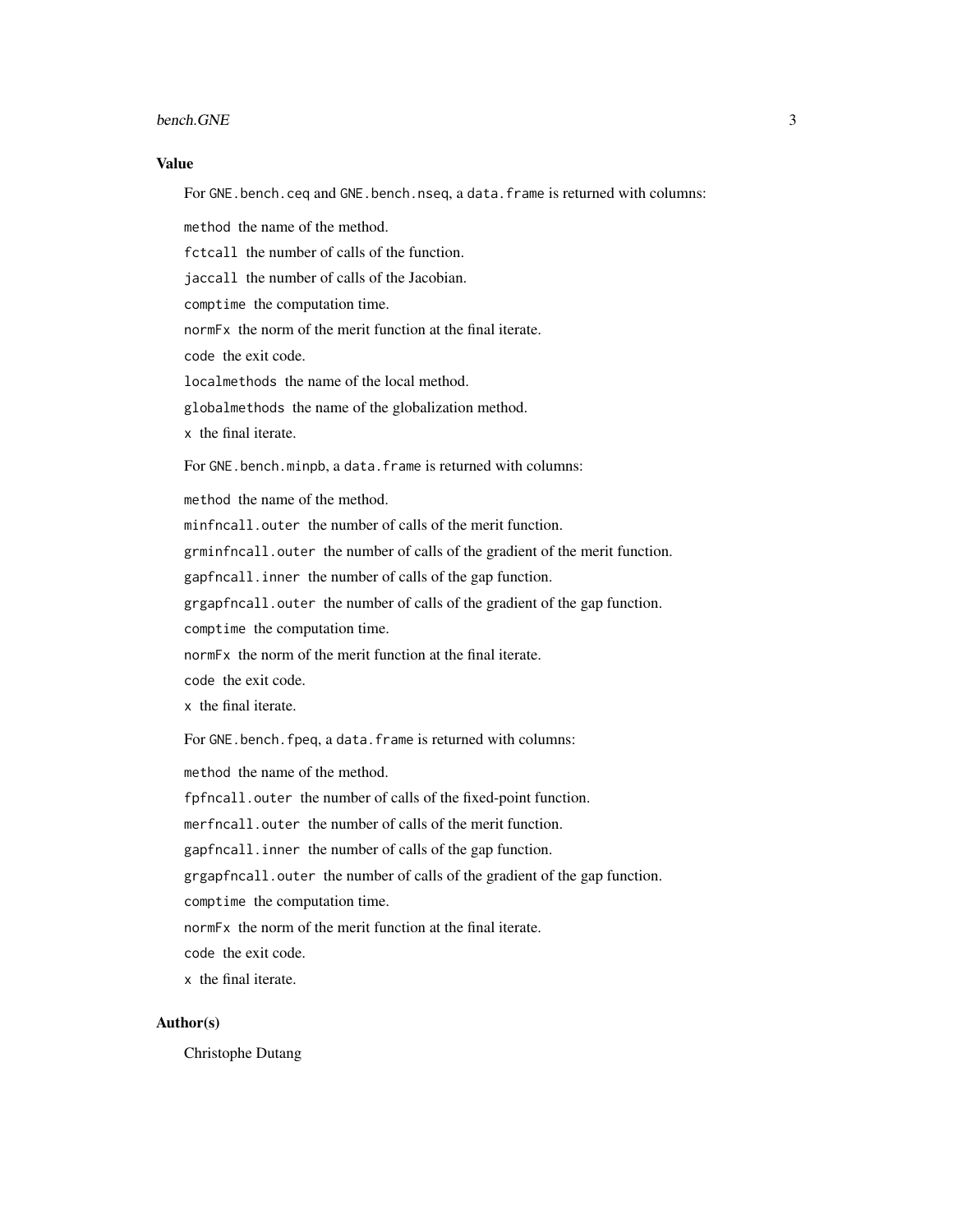#### <span id="page-3-0"></span>References

F. Facchinei, A. Fischer & V. Piccialli (2009), *Generalized Nash equilibrium problems and Newton methods*, Math. Program.

A. von Heusinger (2009), *Numerical Methods for the Solution of the Generalized Nash Equilibrium Problem*, Ph. D. Thesis.

A. von Heusinger & J. Kanzow (2009), *Optimization reformulations of the generalized Nash equilibrium problem using Nikaido-Isoda-type functions*, Comput Optim Appl .

# See Also

See [GNE.fpeq](#page-17-1), [GNE.minpb](#page-21-1), [GNE.ceq](#page-13-1) and [GNE.nseq](#page-23-1) for other approaches.

CER *Constrained Equation Reformulation*

#### <span id="page-3-1"></span>Description

functions of the Constrained Equation Reformulation of the GNEP

# Usage

```
funCER(z, dimx, dimlam,
grobj, arggrobj,
constr, argconstr,
grconstr, arggrconstr,
dimmu, joint, argjoint,
grjoint, arggrjoint,
echo=FALSE)
jacCER(z, dimx, dimlam,
```

```
heobj, argheobj,
constr, argconstr,
grconstr, arggrconstr,
heconstr, argheconstr,
dimmu, joint, argjoint,
grjoint, arggrjoint,
hejoint, arghejoint,
echo=FALSE)
```
# Arguments

|        | a numeric vector z containing x then lambda values. |
|--------|-----------------------------------------------------|
| dimx   | dimension of x.                                     |
| dimlam | dimension of lambda.                                |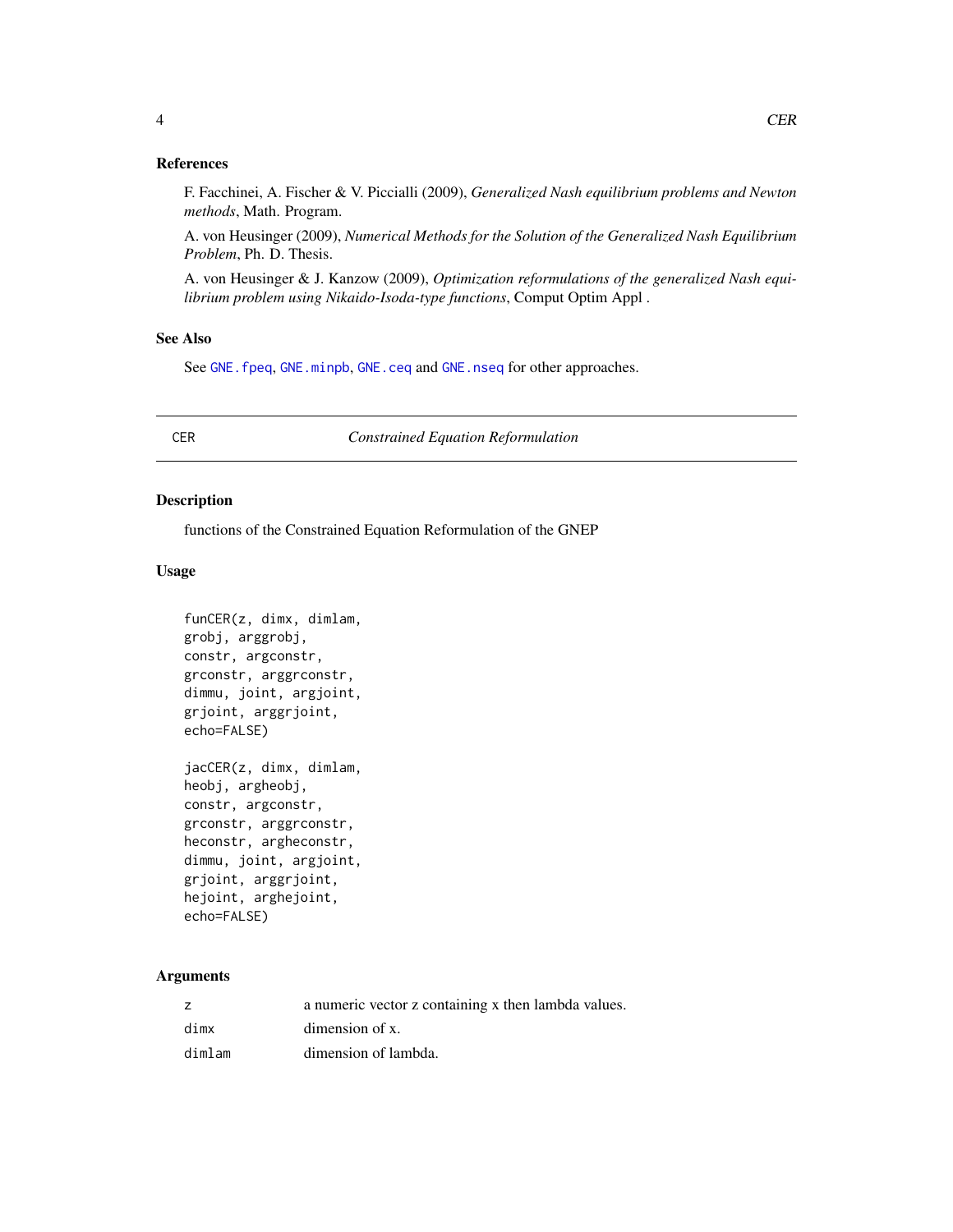#### $CER$  5

| grobj       | gradient of the objective function, see details.           |
|-------------|------------------------------------------------------------|
| arggrobj    | a list of additional arguments of the objective gradient.  |
| constr      | constraint function, see details.                          |
| argconstr   | a list of additional arguments of the constraint function. |
| grconstr    | gradient of the constraint function, see details.          |
| arggrconstr | a list of additional arguments of the constraint gradient. |
| dimmu       | a vector of dimension for $mu$ .                           |
| joint       | joint function, see details.                               |
| argjoint    | a list of additional arguments of the joint function.      |
| grjoint     | gradient of the joint function, see details.               |
| arggrjoint  | a list of additional arguments of the joint gradient.      |
| heobj       | Hessian of the objective function, see details.            |
| argheobj    | a list of additional arguments of the objective Hessian.   |
| heconstr    | Hessian of the constraint function, see details.           |
| argheconstr | a list of additional arguments of the constraint Hessian.  |
| hejoint     | Hessian of the joint function, see details.                |
| arghejoint  | a list of additional arguments of the joint Hessian.       |
| echo        | a logical to show some traces.                             |

# Details

Compute the H function or the Jacobian of the H function defined in Dreves et al.(2009).

- Arguments of the H function The arguments which are functions must respect the following features
	- grobj The gradient  $GradObj$  of an objective function  $Obj$  (to be minimized) must have 3 arguments for  $GradObj(z, playnum, ideriv)$ : vector z, player number, derivative index , and optionnally additional arguments in arggrobj.
	- constr The constraint function  $g$  must have 2 arguments: vector  $z$ , player number, such that  $g(z, playnum) \leq 0$ . Optionnally, g may have additional arguments in argconstr.
	- grconstr The gradient of the constraint function  $g$  must have 3 arguments: vector  $z$ , player number, derivative index, and optionnally additional arguments in arggrconstr.
- Arguments of the Jacobian of H The arguments which are functions must respect the following features

heobj It must have 4 arguments: vector z, player number, two derivative indexes.

heconstr It must have 4 arguments: vector z, player number, two derivative indexes.

Optionnally, heobj and heconstr can have additional arguments argheobj and argheconstr.

See the example below.

#### Value

A vector for funCER or a matrix for jacCER.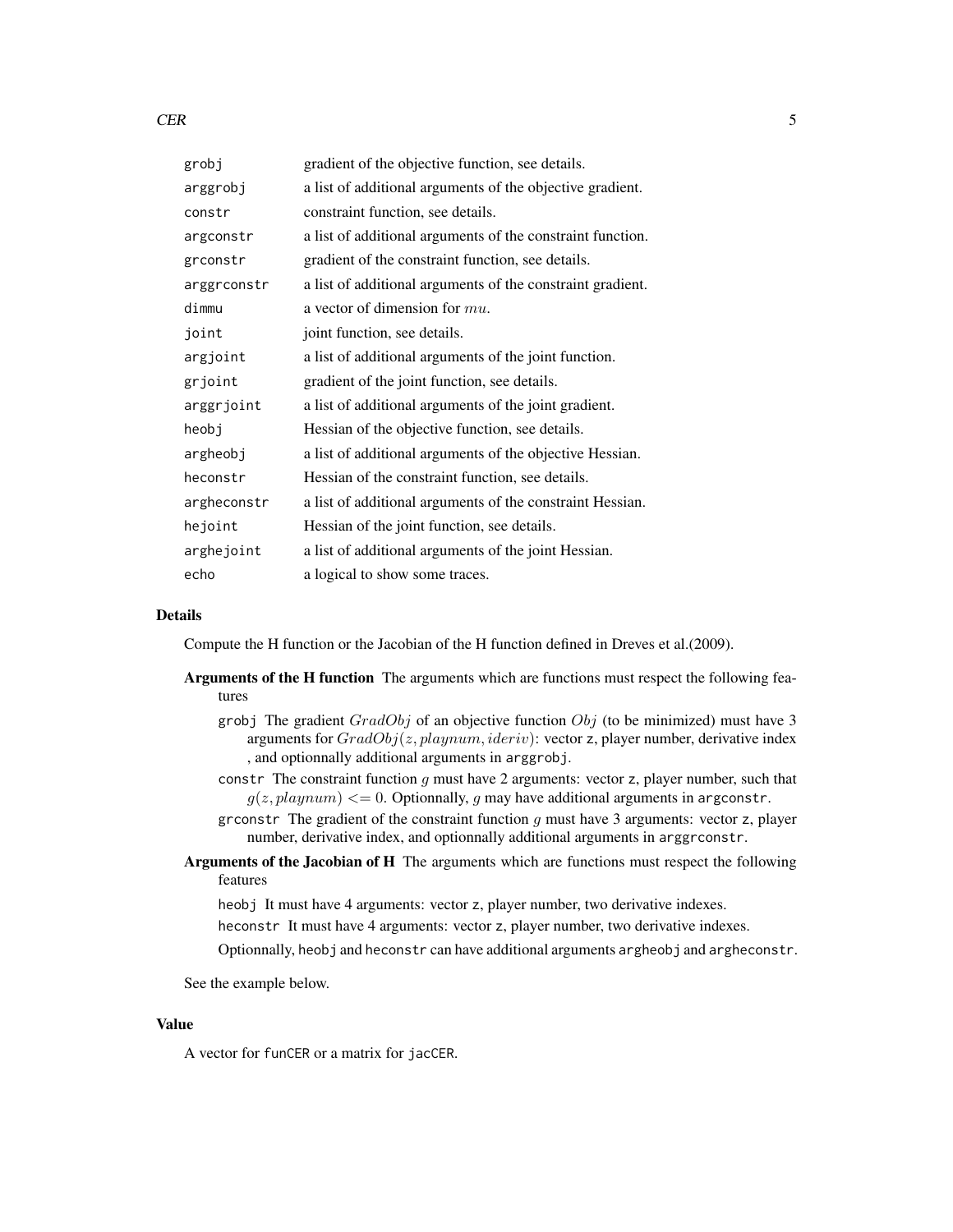# <span id="page-5-0"></span>Author(s)

Christophe Dutang

#### References

Dreves, A., Facchinei, F., Kanzow, C. and Sagratella, S. (2011), *On the solutions of the KKT conditions of generalized Nash equilibrium problems*, SIAM Journal on Optimization.

F. Facchinei, A. Fischer and V. Piccialli (2009), *Generalized Nash equilibrium problems and Newton methods*, Math. Program.

# See Also

See also [GNE.ceq](#page-13-1).

# Examples

#------------------------------------------------------------------------------- # (1) Example 5 of von Facchinei et al. (2007) #------------------------------------------------------------------------------ dimx  $\leq c(1, 1)$ #Gr\_x\_j O\_i(x) grobj <- function(x, i, j) {  $if(i == 1)$  $res \leftarrow c(2*(x[1]-1), 0)$  $if(i == 2)$ res <-  $c(0, 2*(x[2]-1/2))$ res[j] } #Gr\_x\_k Gr\_x\_j O\_i(x) heobj <- function(x, i, j, k)  $2 * (i == j & 8 & j == k)$ dimlam  $\leq c(1, 1)$ #constraint function g\_i(x)  $g \leftarrow function(x, i)$  $sum(x[1:2]) - 1$ #Gr\_x\_j g\_i(x) grg <- function(x, i, j) 1 #Gr\_x\_k Gr\_x\_j g\_i(x) heg  $\leq$  function(x, i, j, k) 0  $x0 \leq -\text{rep}(0, \text{sum}(dim x))$  $z0 \leq c(x0, 2, 2, max(10, 5-g(x0, 1)), max(10, 5-g(x0, 2))$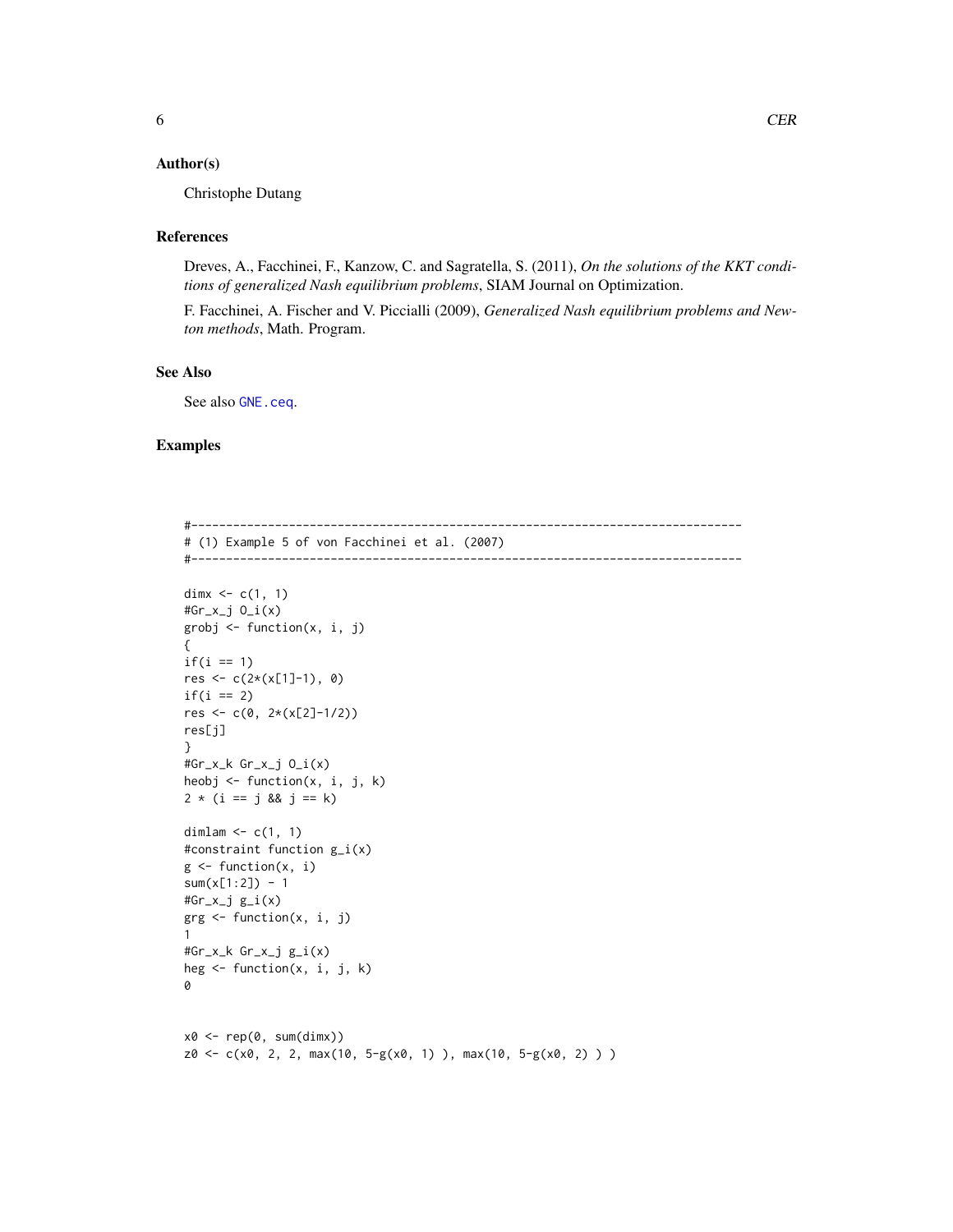```
#true value is (3/4, 1/4, 1/2, 1/2)
funCER(z0, dimx, dimlam, grobj=grobj,
constr=g, grconstr=grg)
jacCER(z0, dimx, dimlam, heobj=heobj,
constr=g, grconstr=grg, heconstr=heg)
#-------------------------------------------------------------------------------
# (2) Duopoly game of Krawczyk and Stanislav Uryasev (2000)
#-------------------------------------------------------------------------------
#constants
myarg <- list(d= 20, lambda= 4, rho= 1)
dimx \leq c(1, 1)#Gr_x_j O_i(x)
grobj <- function(x, i, j, arg)
{
res <- -arg$rho * x[i]
if(i == j)res <- res + arg$d - arg$lambda - arg$rho*(x[1]+x[2])
-res
}
#Gr_x_k Gr_x_j O_i(x)
heobj <- function(x, i, j, k, arg)
arg$rho * (i == j) + arg$rho * (j == k)
dimlam \leq c(1, 1)
#constraint function g_i(x)
g \leftarrow function(x, i)-x[i]#Gr_x_j g_i(x)
grg <- function(x, i, j)
-1*(i == j)#Gr_x_k Gr_x_j g_i(x)
heg <- function(x, i, j, k)
0
#true value is (16/3, 16/3, 0, 0)
x0 \leq -\text{rep}(0, \text{sum}(dim x))z0 <- c(x0, 2, 2, max(10, 5-g(x0, 1) ), max(10, 5-g(x0, 2) ) )
funCER(z0, dimx, dimlam, grobj=grobj, arggrobj=myarg,
constr=g, grconstr=grg)
jacCER(z0, dimx, dimlam, heobj=heobj,
```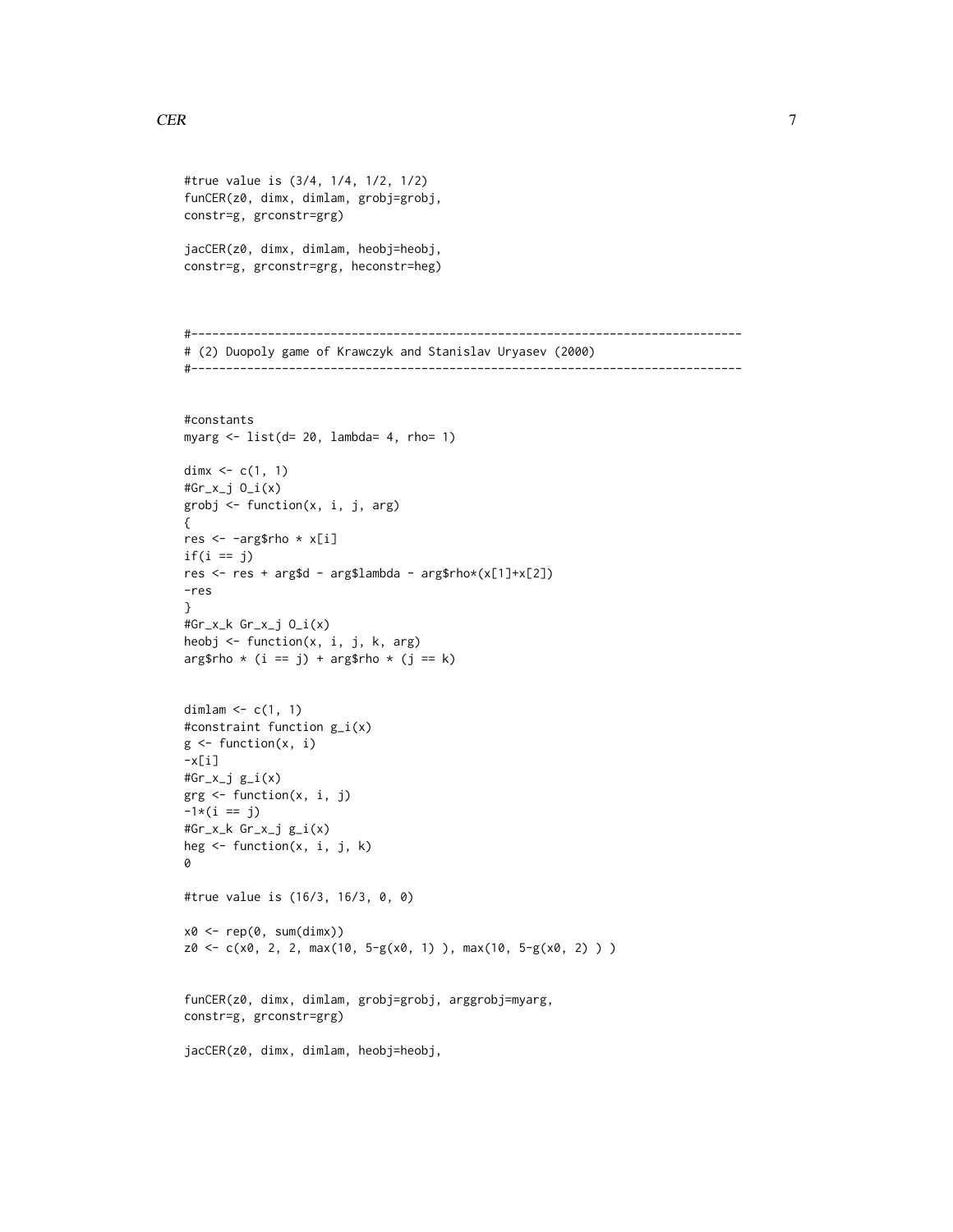argheobj=myarg, constr=g, grconstr=grg, heconstr=heg)

# compl *Complementarity functions*

# <span id="page-7-1"></span>Description

Classic Complementarity functions

#### Usage

```
phiFB(a, b)
GrAphiFB(a, b)
GrBphiFB(a, b)
phipFB(a, b, p)
GrAphipFB(a, b, p)
GrBphipFB(a, b, p)
phirFB(a, b)
GrAphirFB(a, b)
GrBphirFB(a, b)
phiMin(a, b)
GrAphiMin(a, b)
GrBphiMin(a, b)
phiMan(a, b, f, fprime)
GrAphiMan(a, b, f, fprime)
GrBphiMan(a, b, f, fprime)
phiKK(a, b, lambda)
GrAphiKK(a, b, lambda)
GrBphiKK(a, b, lambda)
phiLT(a, b, q)
GrAphiLT(a, b, q)
GrBphiLT(a, b, q)
compl.par(type=c("FB", "pFB", "rFB", "Min", "Man", "LT", "KK"),
p, f, fprime, q, lambda)
```
<span id="page-7-0"></span>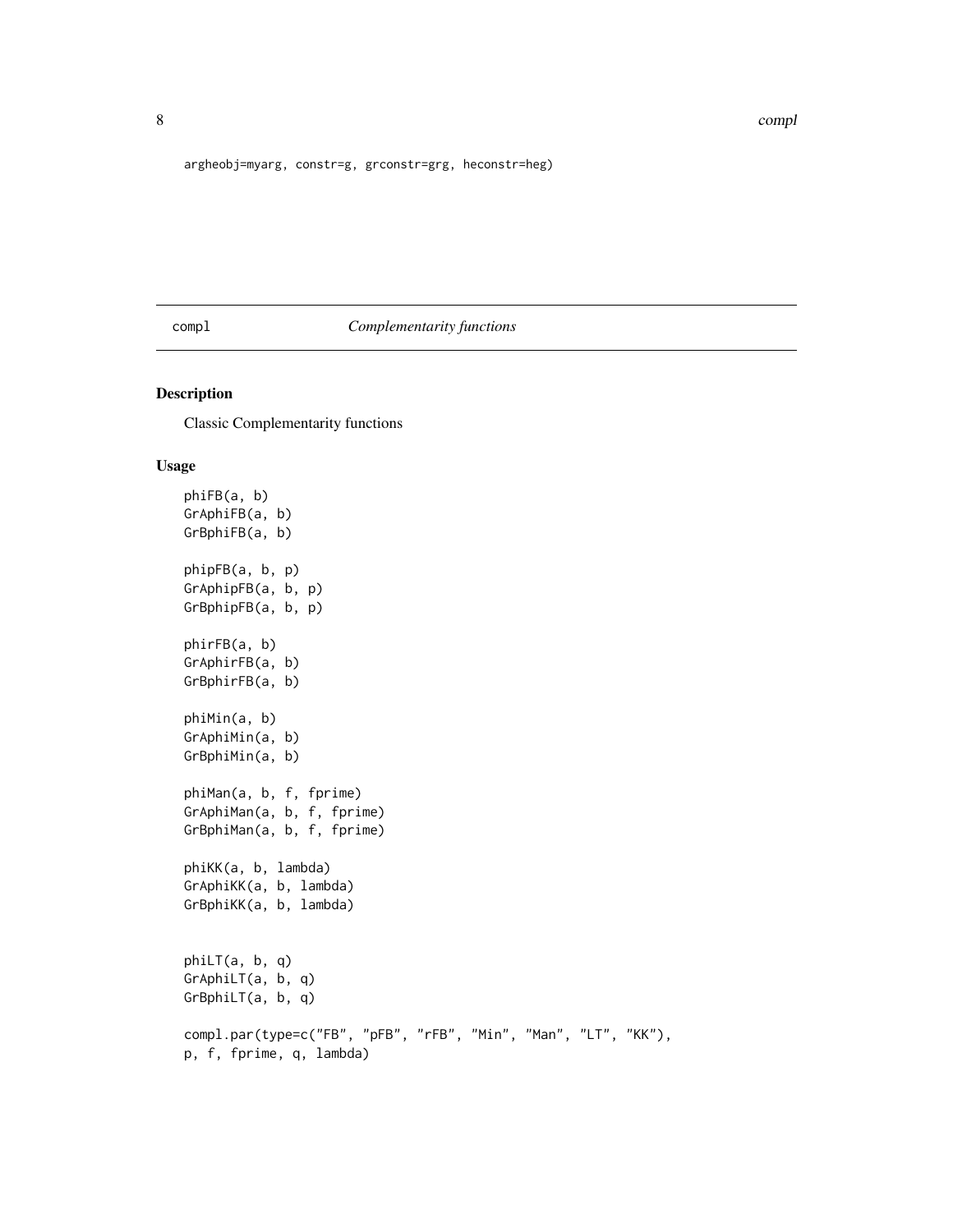#### complete the complete of the complete state of the complete state of the complete state of the complete state of the complete state of the complete state of the complete state of the complete state of the complete state of

```
## S3 method for class 'compl.par'
print(x, \ldots)## S3 method for class 'compl.par'
summary(object, ...)
```
## Arguments

| a         | first parameter.                                                                                      |
|-----------|-------------------------------------------------------------------------------------------------------|
| b         | second parameter.                                                                                     |
| f, fprime | a univariate function and its derivative.                                                             |
| lambda    | a parameter in $[0, 2]$ .                                                                             |
| q         | a parameter $>1$ .                                                                                    |
| p         | a parameter $>0$ .                                                                                    |
| type      | a character string for the complementarity function type: either "FB", "Min",<br>"Man", "LT" or "KK". |
| x, object | an object of class "compl.par".                                                                       |
| $\ddots$  | further arguments to pass to print, or summary.                                                       |

### Details

We implement 5 complementarity functions From Facchinei & Pang (2003).

- (i) phiFB the Fischer-Burmeister complementarity function  $\sqrt{a^2 + b^2} (a + b)$ . The penalized version is  $phiFB(a, b) - p * max(a, 0) * max(b, 0)$ , whereas the regularized version is  $phiFB(a, b) - epsilon.$
- (ii) phiMin the minimum complementarity function  $min(a, b)$ .
- (iii) phiMan the Mangasarian's family of complementarity function  $f(|a b|) f(a) f(b)$ , typically  $f(t) = t$  or  $f(t) = t^3$ .
- (iv) phiKK the Kanzow-Kleinmichel complementarity function  $(\sqrt((a-b)^2+2*\lambda*a*b)-(a+b)^2)$ b))/(2 –  $\lambda$ ).

(v) phiLT the Luo-Tseng complementarity function  $(a^q + b^q)^{(1/q)} - (a + b)$ .

GrAXXX and GrBXXX implements the derivative of the complementarity function XXX with respect to a and b respectively.

compl.par creates an object of class "compl.par" with attributes "type" a character string and "fun","grA","grB" the corresponding functions for a given type. Optional arguments are also available, e.g. lambda for the KK complementarity function.

#### Value

A numeric or an object of class "compl.par".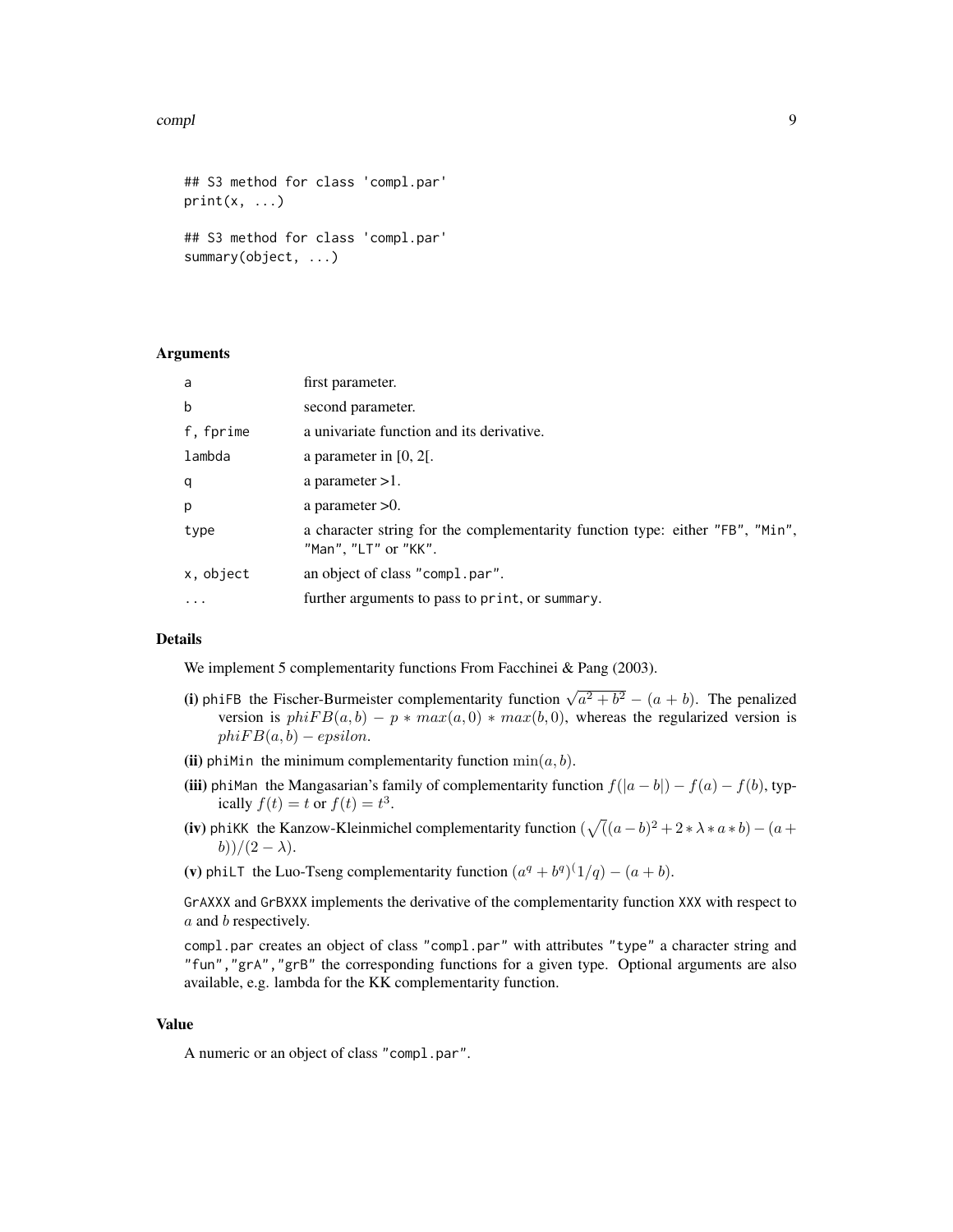<span id="page-9-0"></span>10 eqsolve eqsolve and the contract of the contract of the contract of the contract of the contract of the contract of the contract of the contract of the contract of the contract of the contract of the contract of the con

#### Author(s)

Christophe Dutang

# References

F. Facchinei and J.S. Pang, *Finite-Dimensional Variational Inequalities and Complementarity Problems*, Springer-Verlag (New York 2003).

# See Also

See also [GNE.nseq](#page-23-1).

#### Examples

```
phiFB(1, 2)
phiLT(1, 2, 2)
phiKK(1, 2, 1)
-2*phiMin(1, 2)
phiMan(1, 2, function(t) t)
complFB <- compl.par("FB")
summary(complFB)
complKK <- compl.par("KK", lambda=1)
summary(complKK)
complKK$fun(1, 1, complKK$lambda)
complFB$fun(1, 1)
```
# eqsolve *Solving non linear equations*

# Description

Non linear Solving methods

#### Usage

```
eqsolve(xinit, f, jac,
   method=c("Newton", "Levenberg-Marquardt", "Broyden"),
global=c("line search", "none"), control=list())
```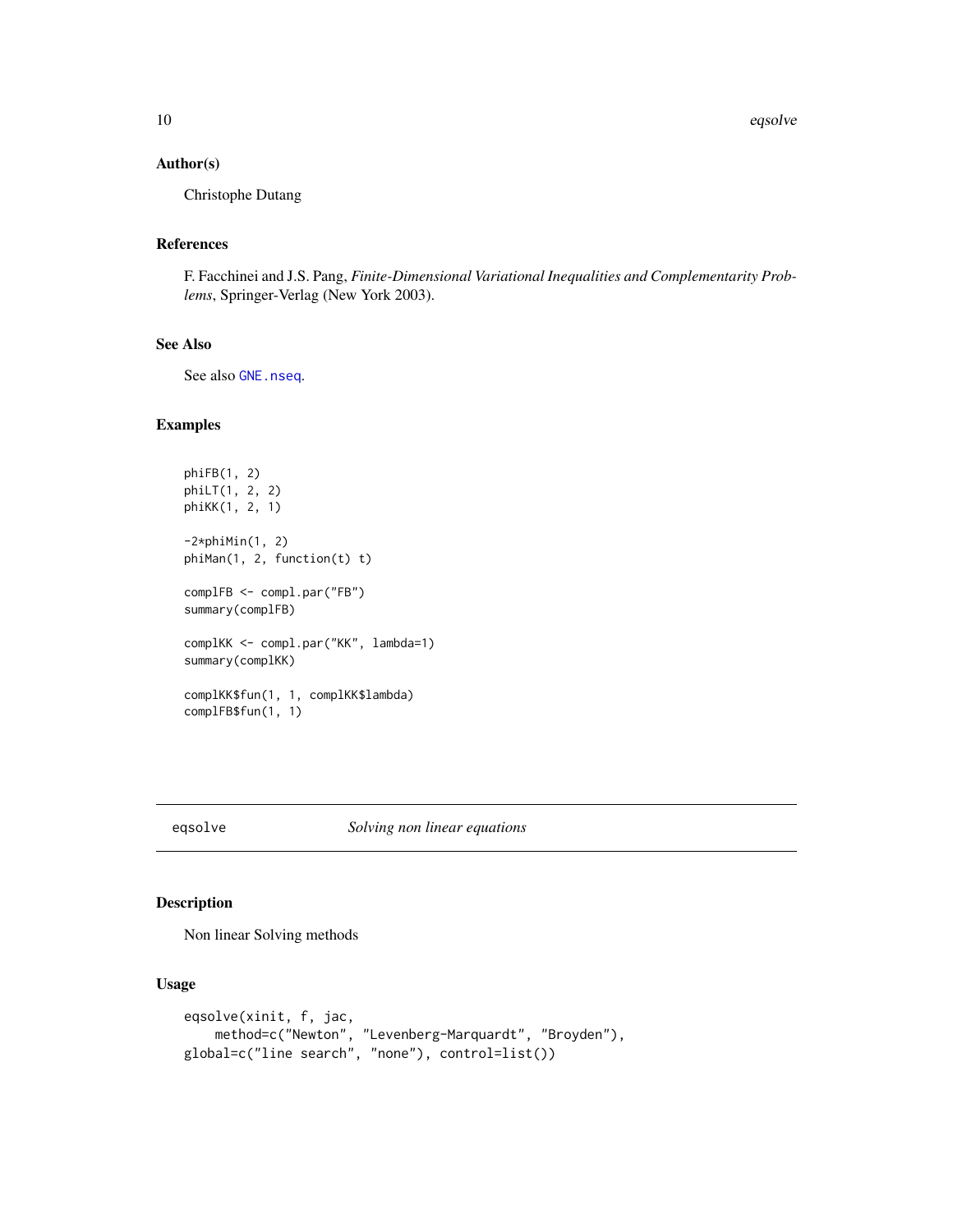#### <span id="page-10-0"></span>eqsolve the contract of the contract of the contract of the contract of the contract of the contract of the contract of the contract of the contract of the contract of the contract of the contract of the contract of the co

#### Arguments

| xinit        | initial point.                                                                                            |
|--------------|-----------------------------------------------------------------------------------------------------------|
| $\mathsf{f}$ | the function for which we search roots.                                                                   |
| jac          | the Jacobian of the function f.                                                                           |
| method       | a character string specifying the method to use: either "Newton", "Levenberg-Marquardt",<br>or "Broyden". |
| global       | a character string for the globalization method to be used: either "line search"<br>or "none".            |
| control      | a list for the control parameters. See details.                                                           |

#### Details

The control argument is a list that can supply any of the following components:

tol The absolute convergence tolerance. Default to 1e-6.

maxit The maximum number of iterations. Default to 100.

echo A logical or an integer (0, 1, 2, 3, 4) to print traces. Default to FALSE, i.e. 0.

echofile A character string to store the traces in that file. Default to NULL.

echograph A character string to plot iter-by-iter information. Either "NULL" (default), or "line" for line search plot or "trust" for trust region plots.

sigma Reduction factor for the geometric linesearch. Default to 0.5.

btol The backtracking tolerance. Default to 0.01.

delta The exponent parameter for the LM parameter, should in [1, 2]. Default to 2.

initlnsrch The initial integer for starting the line search. Default to 0.

minstep The minimal step. Default to 0.001.

# Value

A list with components:

par The best set of parameters found.

counts A two-element integer vector giving the number of calls to phi and jacphi respectively.

iter The iteration number.

code 0 if convergence, 1 if maxit is reached, 10 if tol is not reached and 11 for both.

# Author(s)

Christophe Dutang

# See Also

See [nleqslv](#page-0-0) from the package of the same name.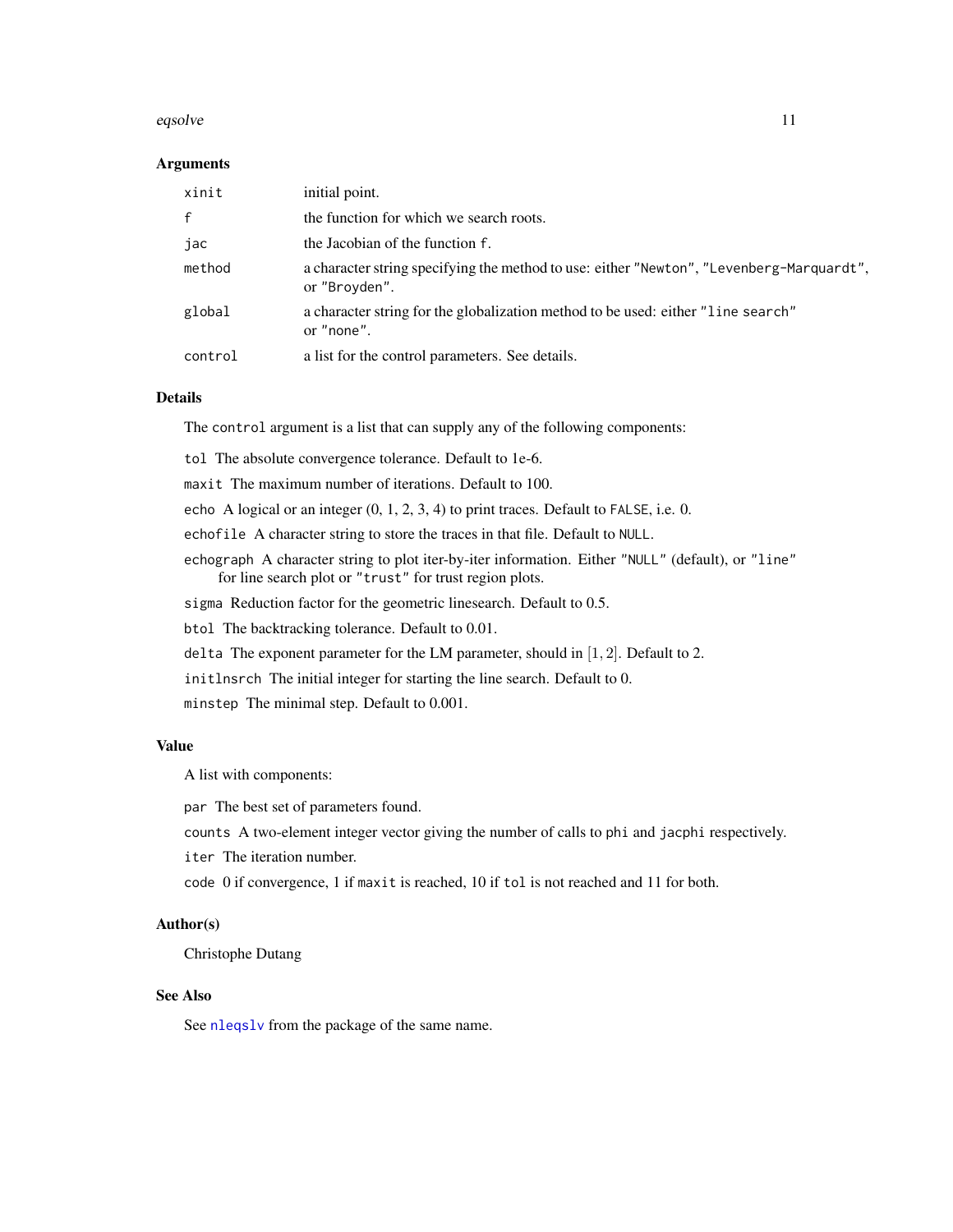<span id="page-11-1"></span><span id="page-11-0"></span>GNE **GNE** *GNE package* 

# Description

Generalized Nash Equilibrium computational methods.

# Usage

```
GNE(approach =
c("non smooth", "fixed point", "minimization", "constrained equation"),
method = "default", xinit, control=list(), ...)
```
#### Arguments

| approach | a character string for the approach: either "non smooth", "fixed point", "minimization"<br>or "constrained equation". |
|----------|-----------------------------------------------------------------------------------------------------------------------|
| method   | a character string for the computation method: either "default" or the name of<br>the method.                         |
| xinit    | a numeric vector for the initial point.                                                                               |
| $\ddots$ | further arguments to be passed to GNE. nseq, GNE. fpeq or GNE. minpb.                                                 |
| control  | a list with control parameters.                                                                                       |

#### Details

Computing generalized Nash Equilibrium can be done in three different approaches.

- (i) extended KKT system It consists in solving the non smooth extended Karush-Kuhn-Tucker (KKT) system  $\Phi(z) = 0$ .
- (ii) fixed point approach It consists in solving equation  $y(x) = x$ .
- (iii) gap function minimization It consists in minimizing a gap function  $minV(x)$ .
- (iv) constrained equation It consists in solving  $F(x)$  such that x belongs to a specific set.

The GNE function is a global function calling the appropriate function [GNE.nseq](#page-23-1), [GNE.fpeq](#page-17-1), [GNE.ceq](#page-13-1) or [GNE.minpb](#page-21-1). Benchmark functions comparing all methods for a given reformulation are available: see [bench.GNE](#page-1-1).

Additionnal utitilty functions are also available: [rejection](#page-34-1), [projector](#page-32-1), [stepfunc](#page-43-1), [complementarity](#page-7-1) and [funSSR](#page-35-1).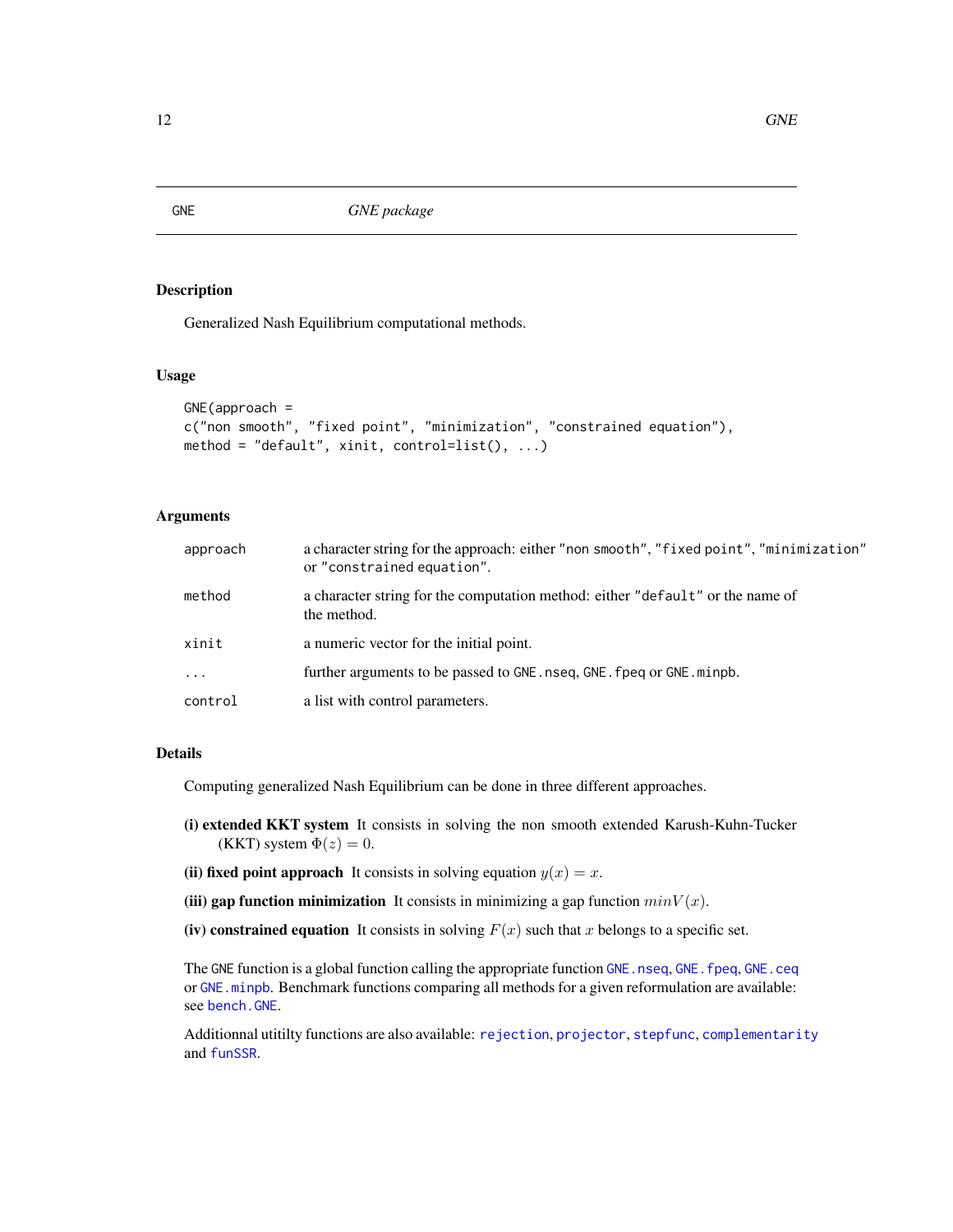# <span id="page-12-0"></span>Value

A list with components:

par The best set of parameters found.

value The value of the merit function.

counts A two-element integer vector giving the number of calls to phi and jacphi respectively.

iter The outer iteration number.

code The values returned are

- 1 Function criterion is near zero. Convergence of function values has been achieved.
- 2 x-values within tolerance. This means that the relative distance between two consecutive x-values is smaller than xtol.
- 3 No better point found. This means that the algorithm has stalled and cannot find an acceptable new point. This may or may not indicate acceptably small function values.
- 4 Iteration limit maxit exceeded.
- 5 Jacobian is too ill-conditioned.
- 6 Jacobian is singular.
- 100 an error in the execution.

message a string describing the termination code

fvec a vector with function values.

approach the name of the approach.

#### Author(s)

Christophe Dutang

#### References

F. Facchinei, A. Fischer and V. Piccialli (2009), *Generalized Nash equilibrium problems and Newton methods*, Math. Program.

A. von Heusinger (2009), *Numerical Methods for the Solution of the Generalized Nash Equilibrium Problem*, Ph. D. Thesis.

A. von Heusinger and C. Kanzow (2009), *Optimization reformulations of the generalized Nash equilibrium problem using Nikaido-Isoda-type functions*, Comput Optim Appl .

F. Facchinei and C. Kanzow (2009), *Generalized Nash Equilibrium problems.* Preprint 290.

C. Dutang (2013), *A survey of GNE computation methods: theory and algorithms*, preprint on HAL, <https://hal.archives-ouvertes.fr/hal-00813531>.

### See Also

See GNE. fpeq, [GNE.minpb](#page-21-1), [GNE.ceq](#page-13-1) and [GNE.nseq](#page-23-1) for other approaches.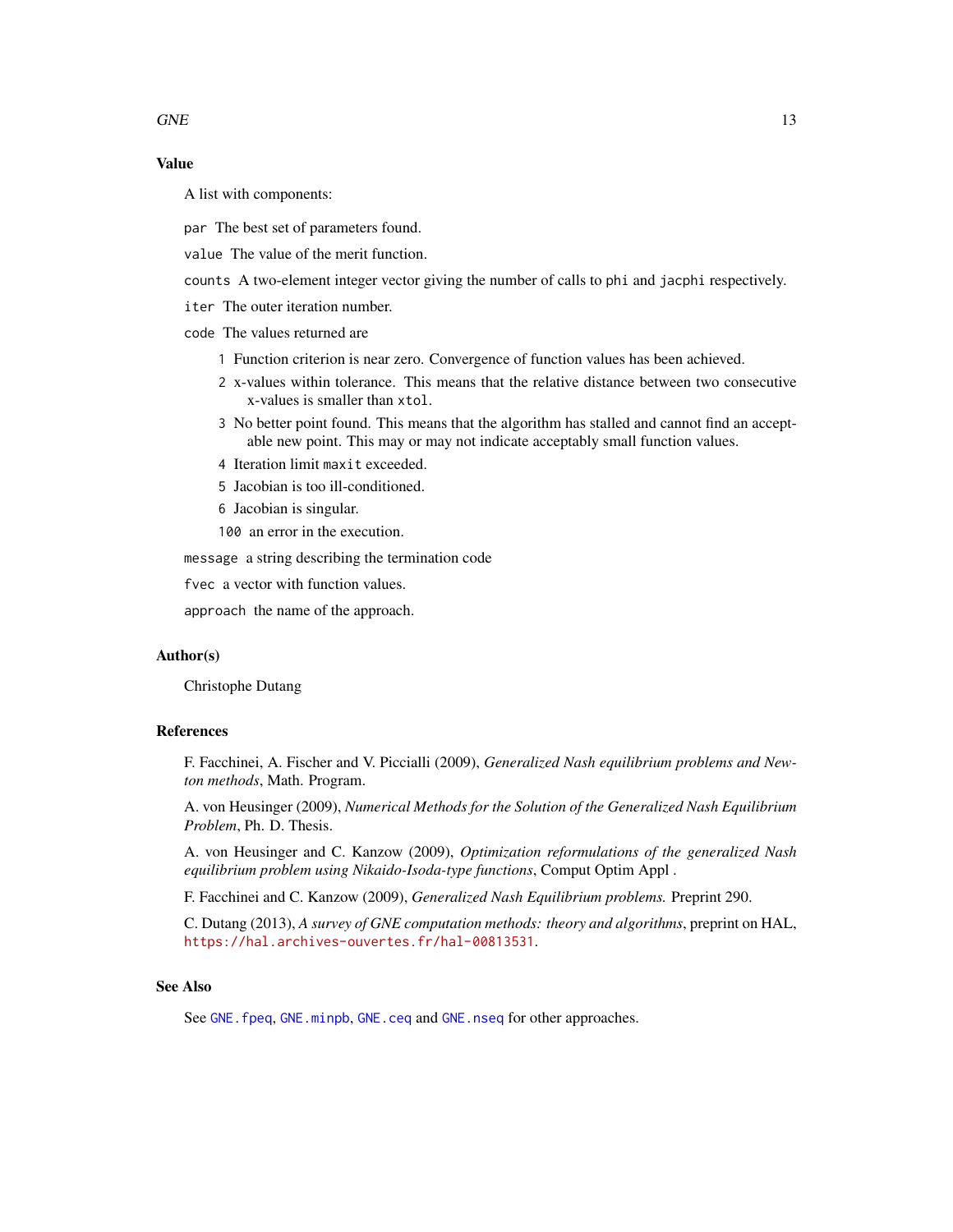<span id="page-13-1"></span><span id="page-13-0"></span>

# Description

Constrained equation reformulation via the extended KKT system of the GNE problem.

# Usage

```
GNE.ceq(init, dimx, dimlam, grobj, arggrobj, heobj, argheobj,
constr, argconstr, grconstr, arggrconstr, heconstr, argheconstr,
dimmu, joint, argjoint, grjoint, arggrjoint, hejoint, arghejoint,
method="PR", control=list(), silent=TRUE, ...)
```
# Arguments

| init        | Initial values for the parameters to be optimized over: $z = (x, lambda, mu)$ .                 |
|-------------|-------------------------------------------------------------------------------------------------|
| dimx        | a vector of dimension for $x$ .                                                                 |
| dimlam      | a vector of dimension for lambda.                                                               |
| grobj       | gradient of the objective function (to be minimized), see details.                              |
| arggrobj    | a list of additional arguments of the objective gradient.                                       |
| heobi       | Hessian of the objective function, see details.                                                 |
| argheobj    | a list of additional arguments of the objective Hessian.                                        |
| constr      | constraint function $(g^{i}(x) \leq 0)$ , see details.                                          |
| argconstr   | a list of additional arguments of the constraint function.                                      |
| grconstr    | gradient of the constraint function, see details.                                               |
| arggrconstr | a list of additional arguments of the constraint gradient.                                      |
| heconstr    | Hessian of the constraint function, see details.                                                |
| argheconstr | a list of additional arguments of the constraint Hessian.                                       |
| dimmu       | a vector of dimension for $mu$ .                                                                |
| joint       | joint function $(h(x) \leq 0)$ , see details.                                                   |
| argjoint    | a list of additional arguments of the joint function.                                           |
| grjoint     | gradient of the joint function, see details.                                                    |
| arggrjoint  | a list of additional arguments of the joint gradient.                                           |
| hejoint     | Hessian of the joint function, see details.                                                     |
| arghejoint  | a list of additional arguments of the joint Hessian.                                            |
| method      | a character string specifying the method "PR" or "AS".                                          |
| control     | a list with control parameters.                                                                 |
| .           | further arguments to be passed to the optimization routine. NOT to the functions<br>H and jacH. |
| silent      | a logical to get some traces. Default to FALSE.                                                 |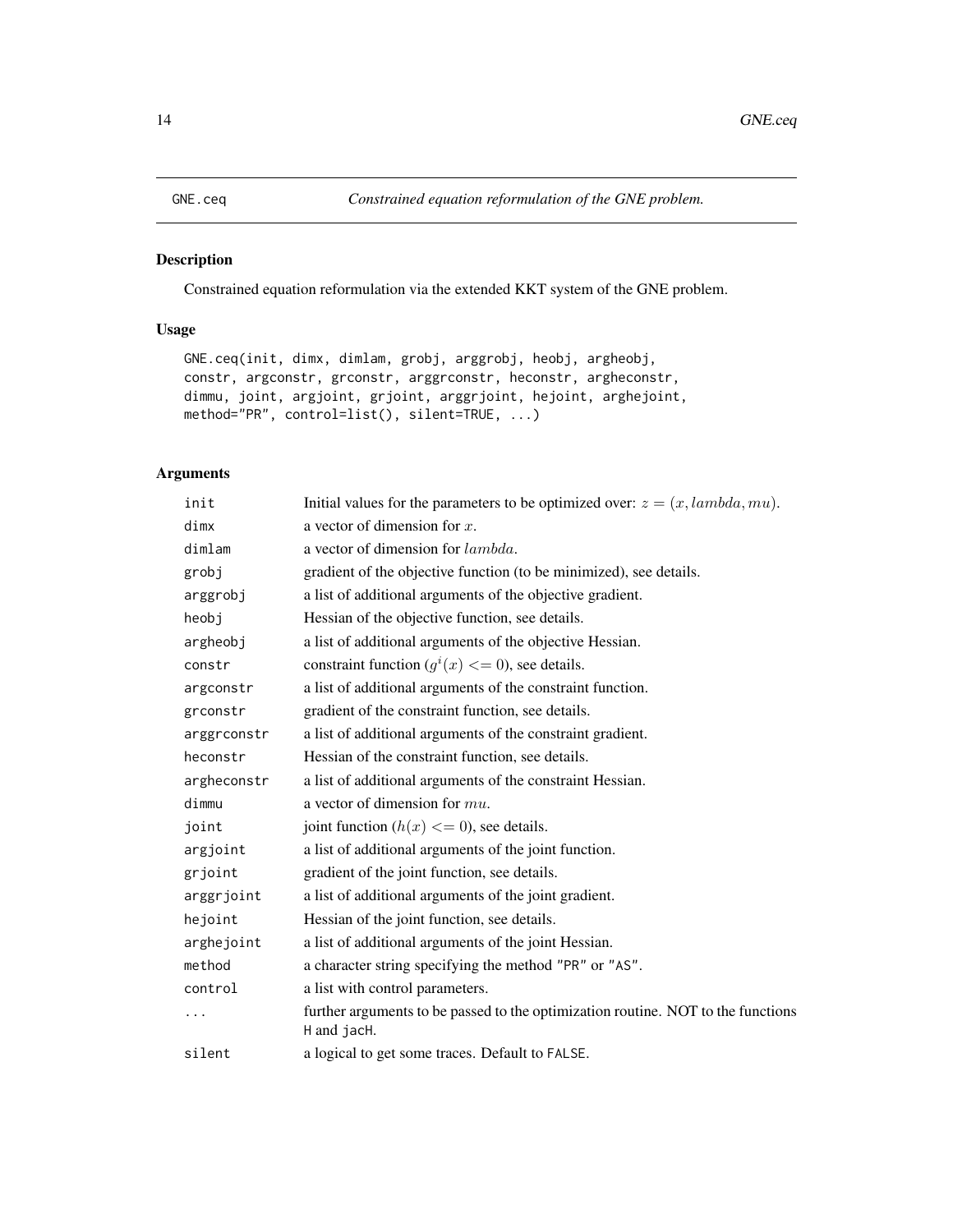#### GNE.ceq 15

#### Details

GNE.ceq solves the GNE problem via a constrained equation reformulation of the KKT system.

This approach consists in solving the extended Karush-Kuhn-Tucker (KKT) system denoted by  $H(z) = 0$ , for  $z \in \Omega$  where eqnz is formed by the players strategy x, the Lagrange multiplier  $\lambda$  and the slate variable w. The root problem  $H(z) = 0$  is solved by an iterative scheme  $z_{n+1} = z_n + d_n$ , where the direction  $d_n$  is computed in two different ways. Let  $J(x) = JacH(x)$ . There are two possible methods either "PR" for potential reduction algorithm or "AS" for affine scaled trust reduction algorithm.

- (a) potential reduction algorithm: The direction solves the system  $H(z_n)+J(z_n)d = sigma_na^TH(z_n)/||a||_2^2a$ .
- (b) bound-constrained trust region algorithm: The direction solves the system  $\min_p ||J(z_n)^T p +$  $H(z_n)||^2$ , for p such that  $||p|| \leq Delta_n||$ .

... are further arguments to be passed to the optimization routine, that is global, xscalm, silent. A globalization scheme can be choosed using the global argument. Available schemes are

- (1) Line search: if global is set to "qline" or "gline", a line search is used with the merit function being half of the L2 norm of  $Phi$ , respectively with a quadratic or a geometric implementation.
- (3) Trust-region: if global is set to "pwldog", the Powell dogleg method is used.
- (2) None: if global is set to "none", no globalization is done.

The default value of global is "gline" when method="PR" and "pwldog" when method="AS". The xscalm is a scaling parameter to used, either "fixed" (default) or "auto", for which scaling factors are calculated from the euclidean norms of the columns of the jacobian matrix. The silent argument is a logical to report or not the optimization process, default to FALSE.

The control argument is a list that can supply any of the following components:

- xtol The relative steplength tolerance. When the relative steplength of all scaled x values is smaller than this value convergence is declared. The default value is  $10^{-8}$ .
- ftol The function value tolerance. Convergence is declared when the largest absolute function value is smaller than ftol. The default value is  $10^{-8}$ .
- btol The backtracking tolerance. The default value is  $10^{-2}$ .
- maxit The maximum number of major iterations. The default value is 100 if a global strategy has been specified.
- trace Non-negative integer. A value of 1 will give a detailed report of the progress of the iteration, default 0.
- sigma, delta, zeta Parameters initialized to 1/2, 1, length(init)/2, respectively, when method="PR".
- forcingpar Forcing parameter set to 0.1, when method="PR".
- theta, radiusmin, reducmin, radiusmax, radiusred, reducred, radiusexp, reducexp Parameters initialized to 0.99995, 1, 0.1, 1e10, 1/2, 1/4, 2, 3/4, when method="AS".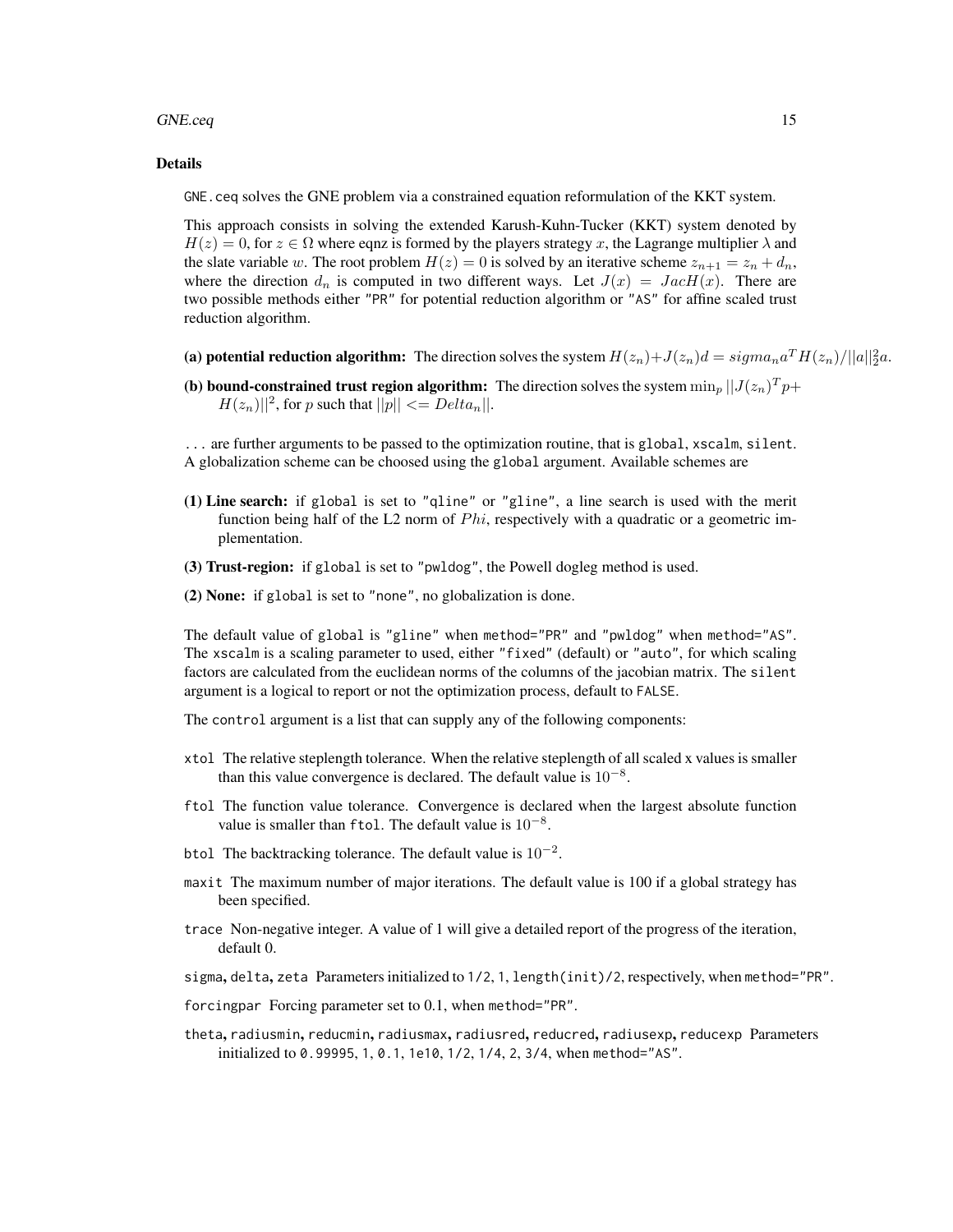#### <span id="page-15-0"></span>Value

GNE.ceq returns a list with components:

par The best set of parameters found.

value The value of the merit function.

counts A two-element integer vector giving the number of calls to H and jacH respectively.

iter The outer iteration number.

code The values returned are

- 1 Function criterion is near zero. Convergence of function values has been achieved.
- 2 x-values within tolerance. This means that the relative distance between two consecutive x-values is smaller than xtol.
- 3 No better point found. This means that the algorithm has stalled and cannot find an acceptable new point. This may or may not indicate acceptably small function values.
- 4 Iteration limit maxit exceeded.
- 5 Jacobian is too ill-conditioned.
- 6 Jacobian is singular.
- 100 an error in the execution.

message a string describing the termination code.

fvec a vector with function values.

#### Author(s)

Christophe Dutang

#### References

J.E. Dennis and J.J. Moree (1977), *Quasi-Newton methods, Motivation and Theory*, SIAM review.

Monteiro, R. and Pang, J.-S. (1999), *A Potential Reduction Newton Method for Constrained equations*, SIAM Journal on Optimization 9(3), 729-754.

S. Bellavia, M. Macconi and B. Morini (2003), *An affine scaling trust-region approach to boundconstrained nonlinear systems*, Applied Numerical Mathematics 44, 257-280

A. Dreves, F. Facchinei, C. Kanzow and S. Sagratella (2011), *On the solutions of the KKT conditions of generalized Nash equilibrium problems*, SIAM Journal on Optimization 21(3), 1082-1108.

# See Also

See GNE. fpeq, GNE. minpb and GNE. nseq for other approaches; [funCER](#page-3-1) and [jacCER](#page-3-1) for template functions of  $H$  and  $JacH$ .

# Examples

#-------------------------------------------------------------------------------

# (1) Example 5 of von Facchinei et al. (2007)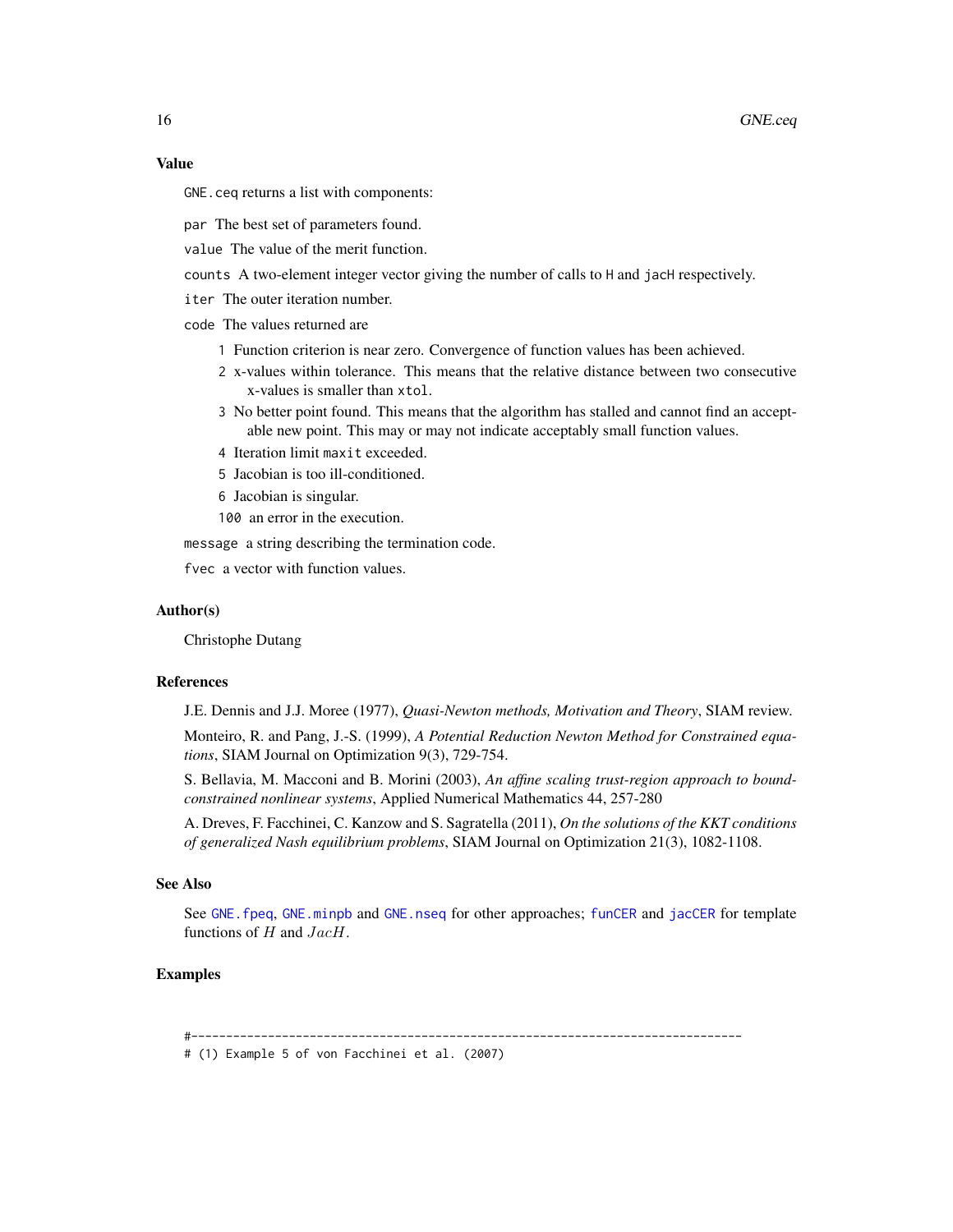#### GNE.ceq 17

```
#-------------------------------------------------------------------------------
dimx \leq c(1, 1)#Gr_x_j O_i(x)
grobj <- function(x, i, j)
{
if(i == 1)res <- c(2*(x[1]-1), 0)
if(i == 2)res <- c(0, 2*(x[2]-1/2))res[j]
}
#Gr_x_k Gr_x_j O_i(x)
heobj <- function(x, i, j, k)
2 * (i == j & 8 & j == k)dimlam \leftarrow c(1, 1)
#constraint function g_i(x)
g \leftarrow function(x, i)sum(x[1:2]) - 1#Gr_x_j g_i(x)grg <- function(x, i, j)
1
#Gr_x_k Gr_x_j g_i(x)
heg \leq function(x, i, j, k)
0
x0 \leftarrow rep(0, sum(dimx))z0 \leq c(x0, 2, 2, max(10, 5-g(x0, 1)), max(10, 5-g(x0, 2)) )#true value is (3/4, 1/4, 1/2, 1/2)
GNE.ceq(z0, dimx, dimlam, grobj=grobj, heobj=heobj,
constr=g, grconstr=grg, heconstr=heg, method="PR",
control=list(trace=0, maxit=10))
GNE.ceq(z0, dimx, dimlam, grobj=grobj, heobj=heobj,
constr=g, grconstr=grg, heconstr=heg, method="AS", global="pwldog",
xscalm="auto", control=list(trace=0, maxit=100))
#-------------------------------------------------------------------------------
# (2) Duopoly game of Krawczyk and Stanislav Uryasev (2000)
#-------------------------------------------------------------------------------
#constants
myarg <- list(d= 20, lambda= 4, rho= 1)
dimx \leq c(1, 1)#Gr_x_j O_i(x)
grobj \leq function(x, i, j, arg)
```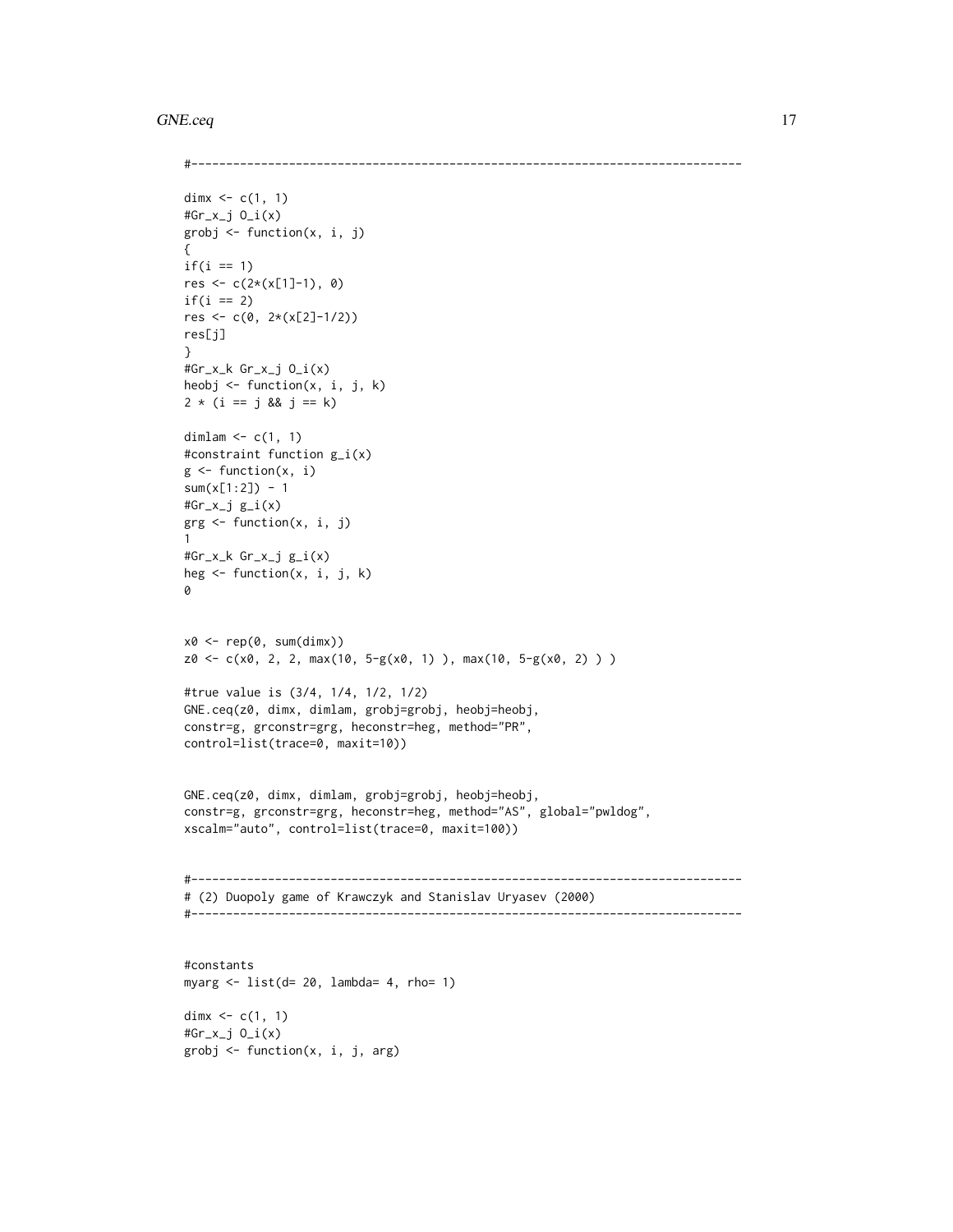```
{
res <- -arg$rho * x[i]
if(i == j)res <- res + arg$d - arg$lambda - arg$rho*(x[1]+x[2])
-res
}
#Gr_x_k Gr_x_j O_i(x)
heobj <- function(x, i, j, k, arg)
arg$rho * (i == j) + arg$rho * (j == k)dimlam \leq c(1, 1)#constraint function g_i(x)
g \leftarrow function(x, i)-x[i]#Gr_x_j g_i(x)grg <- function(x, i, j)
-1*(i == j)#Gr_x_k Gr_x_j g_i(x)
heg \leq function(x, i, j, k)
0
#true value is (16/3, 16/3, 0, 0)
x0 \leftarrow rep(0, sum(dimx))z0 \leq -c(x0, 2, 2, max(10, 5-g(x0, 1)), max(10, 5-g(x0, 2)) )GNE.ceq(z0, dimx, dimlam, grobj=grobj, heobj=heobj, arggrobj=myarg,
argheobj=myarg, constr=g, grconstr=grg, heconstr=heg,
method="PR", control=list(trace=0, maxit=10))
GNE.ceq(z0, dimx, dimlam, grobj=grobj, heobj=heobj, arggrobj=myarg,
argheobj=myarg, constr=g, grconstr=grg, heconstr=heg,
method="AS", global="pwldog", xscalm="auto", control=list(trace=0, maxit=100))
```
<span id="page-17-1"></span>GNE.fpeq *Fixed point equation reformulation of the GNE problem.* 

# Description

Fixed point equation reformulation via the NI function of the GNE problem.

#### Usage

```
GNE.fpeq(init, dimx, obj, argobj, grobj, arggrobj,
heobj, argheobj, joint, argjoint, jacjoint, argjacjoint,
```
<span id="page-17-0"></span>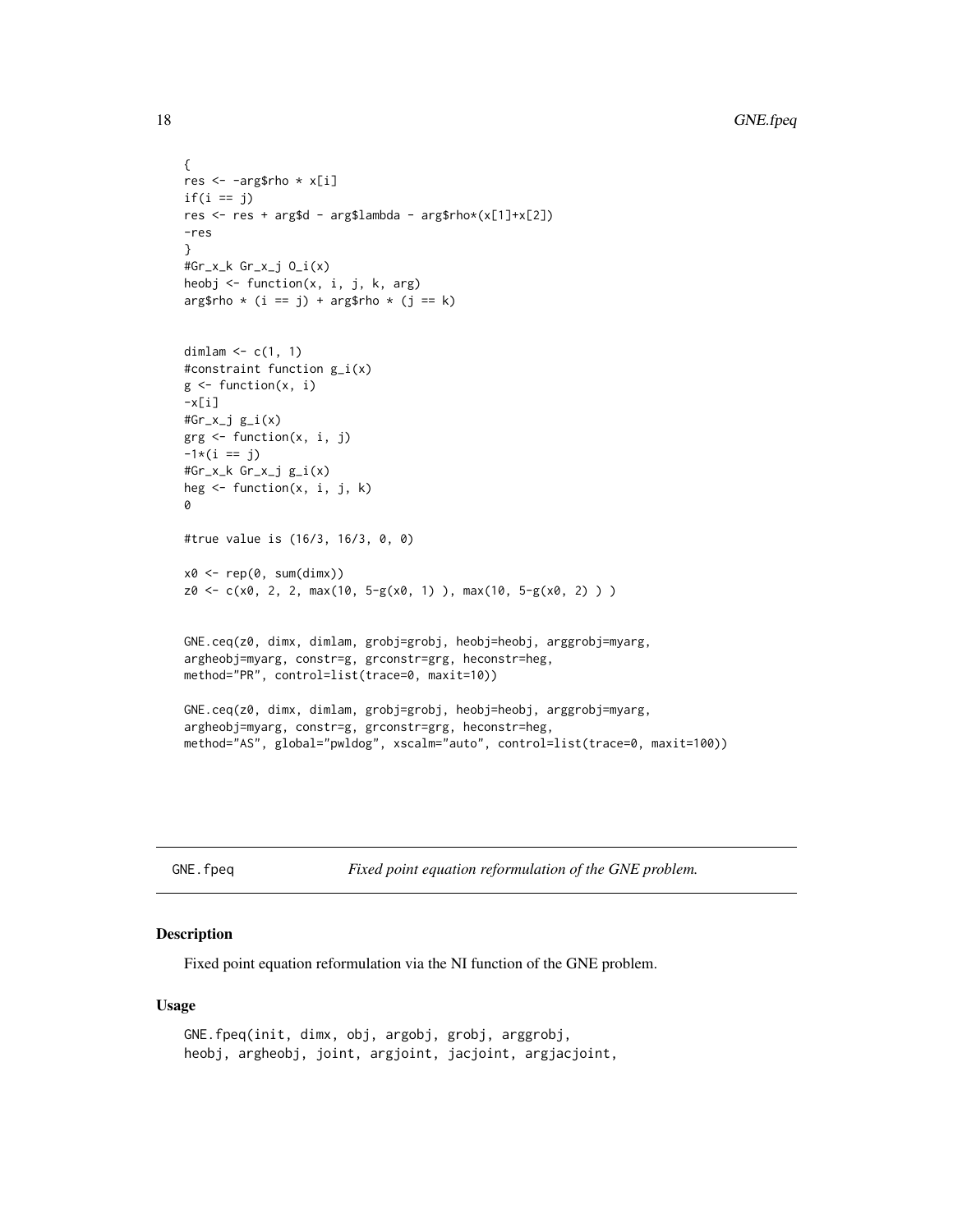```
method = "default", problem = c("NIR", "VIR"),
merit = c("NI", "VI", "FP"), order.method=1, control.outer=list(),
control.inner=list(), silent=TRUE, param=list(), stepfunc, argstep, ...)
```
# Arguments

| init          | Initial values for the parameters to be optimized over: $z = (x, lambda, mu)$ .                                     |
|---------------|---------------------------------------------------------------------------------------------------------------------|
| dimx          | a vector of dimension for $x$ .                                                                                     |
| obj           | objective function (to be minimized), see details.                                                                  |
| argobj        | a list of additional arguments.                                                                                     |
| grobj         | gradient of the objective function, see details.                                                                    |
| arggrobj      | a list of additional arguments of the objective gradient.                                                           |
| heobi         | Hessian of the objective function, see details.                                                                     |
| argheobj      | a list of additional arguments of the objective Hessian.                                                            |
| joint         | joint function $(h(x) \leq 0)$ , see details.                                                                       |
| argjoint      | a list of additional arguments of the joint function.                                                               |
| jacjoint      | Jacobian of the joint function, see details.                                                                        |
| argjacjoint   | a list of additional arguments of the Jacobian.                                                                     |
| method        | either "pure", "UR", "vH", "RRE", "MPE", "SqRRE" or "SqMPE" method, see<br>details. "default" corresponds to "MPE". |
| problem       | either "NIR", "VIP", see details.                                                                                   |
| merit         | either "NI", "VI", "FP", see details.                                                                               |
| order.method  | the order of the extrapolation method.                                                                              |
| control.outer | a list with control parameters for the fixed point algorithm.                                                       |
| control.inner | a list with control parameters for the fixed point function.                                                        |
| silent        | a logical to show some traces.                                                                                      |
| param         | a list of parameters for the computation of the fixed point function.                                               |
| stepfunc      | the step function, only needed when method="UR".                                                                    |
| argstep       | additional arguments for the step function.                                                                         |
| $\cdots$      | further arguments to be passed to the optimization routine. NOT to the functions.                                   |

#### Details

Functions in argument must respect the following template:

- obj must have arguments the current iterate z, the player number i and optionnally additional arguments given in a list.
- grobj must have arguments the current iterate z, the player number i, the derivative index j and optionnally additional arguments given in a list.
- heobj must have arguments the current iterate z, the player number i, the derivative indexes j, k and optionnally additional arguments given in a list.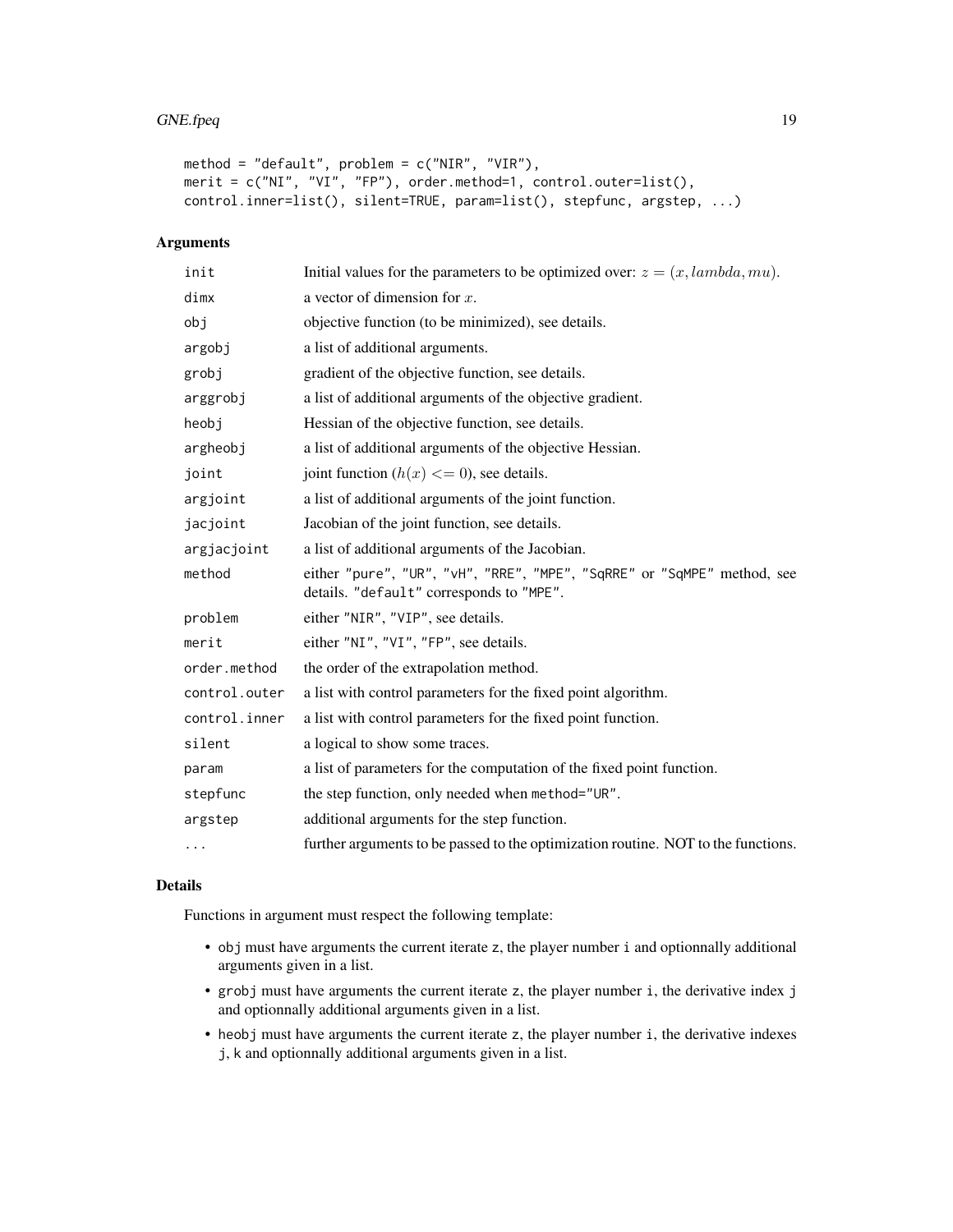- <span id="page-19-0"></span>• joint must have arguments the current iterate z and optionnally additional arguments given in a list.
- jacjoint must have arguments the current iterate z, the derivative index j and optionnally additional arguments given in a list.

The fixed point approach consists in solving equation  $y(x) = x$ .

- (a) Crude or pure fixed point method: It simply consists in iterations  $x_{n+1} = y(x_n)$ .
- (b) Polynomial methods: relaxation algorithm (linear extrapolation): The next iterate is computed as

$$
x_{n+1} = (1 - \alpha_n)x_n + \alpha_n y(x_n).
$$

The step  $\alpha_n$  can be computed in different ways: constant, decreasing serie or a line search method. In the literature of game theory, the decreasing serie refers to the method of Ursayev and Rubinstein (method="UR") while the line search method refers to the method of von Heusinger (method="vH"). Note that the constant step can be done using the UR method.

- RRE and MPE method: Reduced Rank Extrapolation and Minimal Polynomial Extrapolation methods are polynomial extrapolation methods, where the monomials are functional "powers" of the y function, i.e. function composition of y. Of order 1, RRE and MPE consists of

$$
x_{n+1} = x_n + t_n(y(x_n) - x_n),
$$

where  $t_n$  equals to  $\langle v_n, r_n \rangle / \langle v_n, v_n \rangle$  for RRE1 and  $\langle r_n, r_n \rangle / \langle v_n, r_n \rangle$  for MPE1, where  $r_n = y(x_n) - x_n$  and  $v_n = y(y(x_n)) - 2y(x_n) + x_n$ . To use RRE/MPE methods, set method = "RRE" or method = "MPE".

- squaring method: It consists in using an extrapolation method (such as RRE and MPE) after two iteration of the linear extrapolation, i.e.

$$
x_{n+1} = x_n - 2t_n r_n + t_n^2 v_n.
$$

The squared version of RRE/MPE methods are available via setting method = "SqRRE" or method = "SqMPE".

(c) Epsilon algorithms: Not implemented.

For details on fixed point methods, see Varadhan & Roland (2004).

The control. outer argument is a list that can supply any of the following components:

merit="FP" and method="pure" see [fpiter](#page-0-0). the default parameters are list(tol=1e-6,maxiter=100,trace=TRUE).

merit="FP" and method!="pure" see [squarem](#page-0-0). the default parameters are list(tol=1e-6,maxiter=100,trace=TRUE).

merit!="FP" parameters are

tol The absolute convergence tolerance. Default to 1e-6.

maxit The maximum number of iterations. Default to 100.

echo A logical or an integer (0, 1, 2, 3) to print traces. Default to FALSE, i.e. 0.

sigma, beta parameters for von Heusinger algorithm. Default to 9/10 and 1/2 respectively.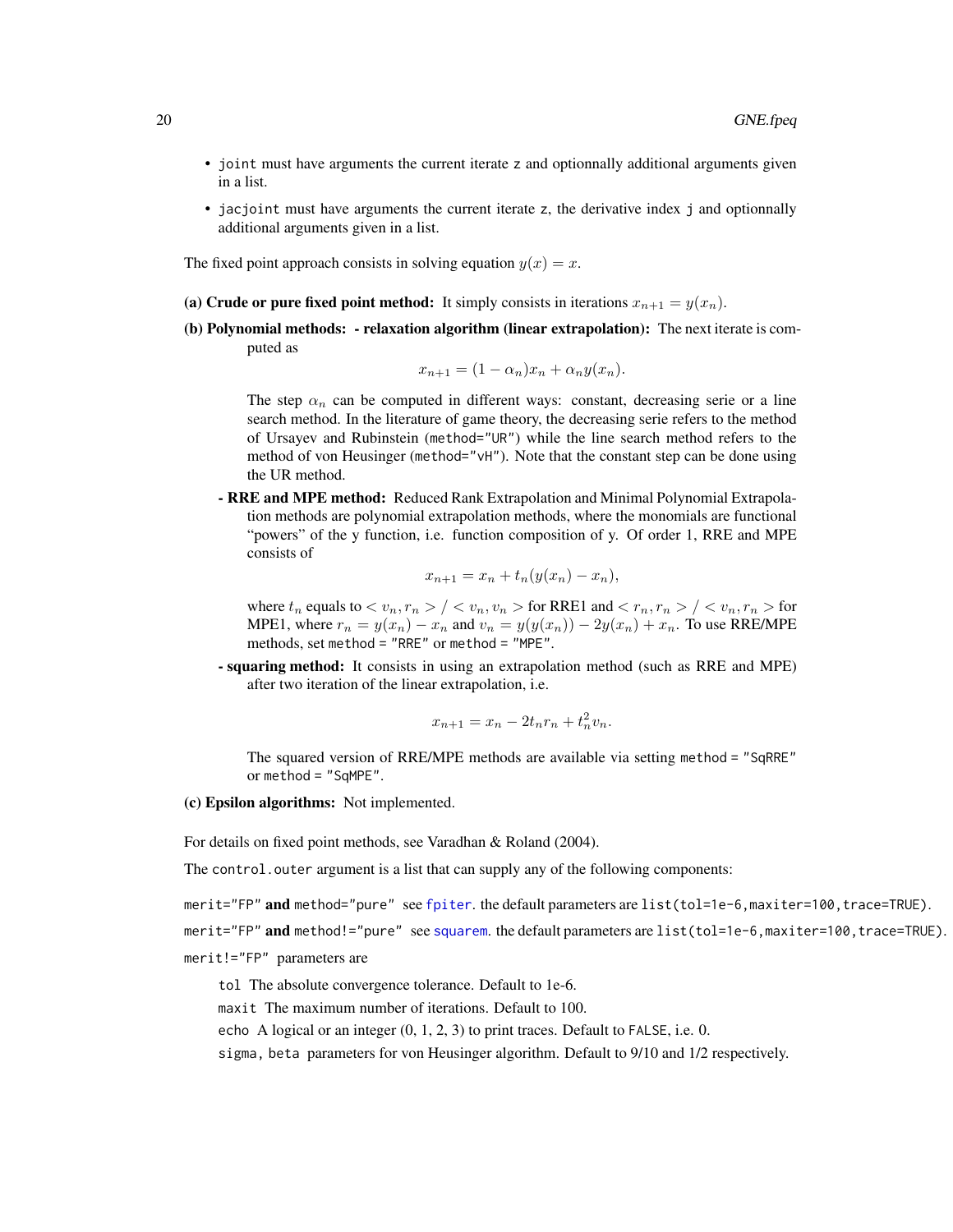#### <span id="page-20-0"></span>GNE.fpeq 21

# Value

A list with components:

- par The best set of parameters found.
- value The value of the merit function.
- outer.counts A two-element integer vector giving the number of calls to fixed-point and merit functions respectively.
- outer.iter The outer iteration number.
- code The values returned are
	- 1 Function criterion is near zero. Convergence of function values has been achieved.
	- 4 Iteration limit maxit exceeded.

100 an error in the execution.

- inner.iter The iteration number when computing the fixed-point function.
- inner.counts A two-element integer vector giving the number of calls to the gap function and its gradient when computing the fixed-point function.

message a string describing the termination code

#### Author(s)

Christophe Dutang

### References

A. von Heusinger (2009), *Numerical Methods for the Solution of the Generalized Nash Equilibrium Problem*, Ph. D. Thesis.

A. von Heusinger and C. Kanzow (2009), *Optimization reformulations of the generalized Nash equilibrium problem using Nikaido-Isoda-type functions*, Comput Optim Appl .

S. Uryasev and R.Y. Rubinstein (1994), *On relaxation algorithms in computation of noncooperative equilibria*, IEEE Transactions on Automatic Control.

R. Varadhan and C. Roland (2004), *Squared Extrapolation Methods (SQUAREM): A New Class of Simple and Efficient Numerical Schemes for Accelerating the Convergence of the EM Algorithm*, Johns Hopkins University, Dept. of Biostatistics Working Papers.

#### See Also

See [GNE.ceq](#page-13-1), [GNE.minpb](#page-21-1) and [GNE.nseq](#page-23-1) for other approaches.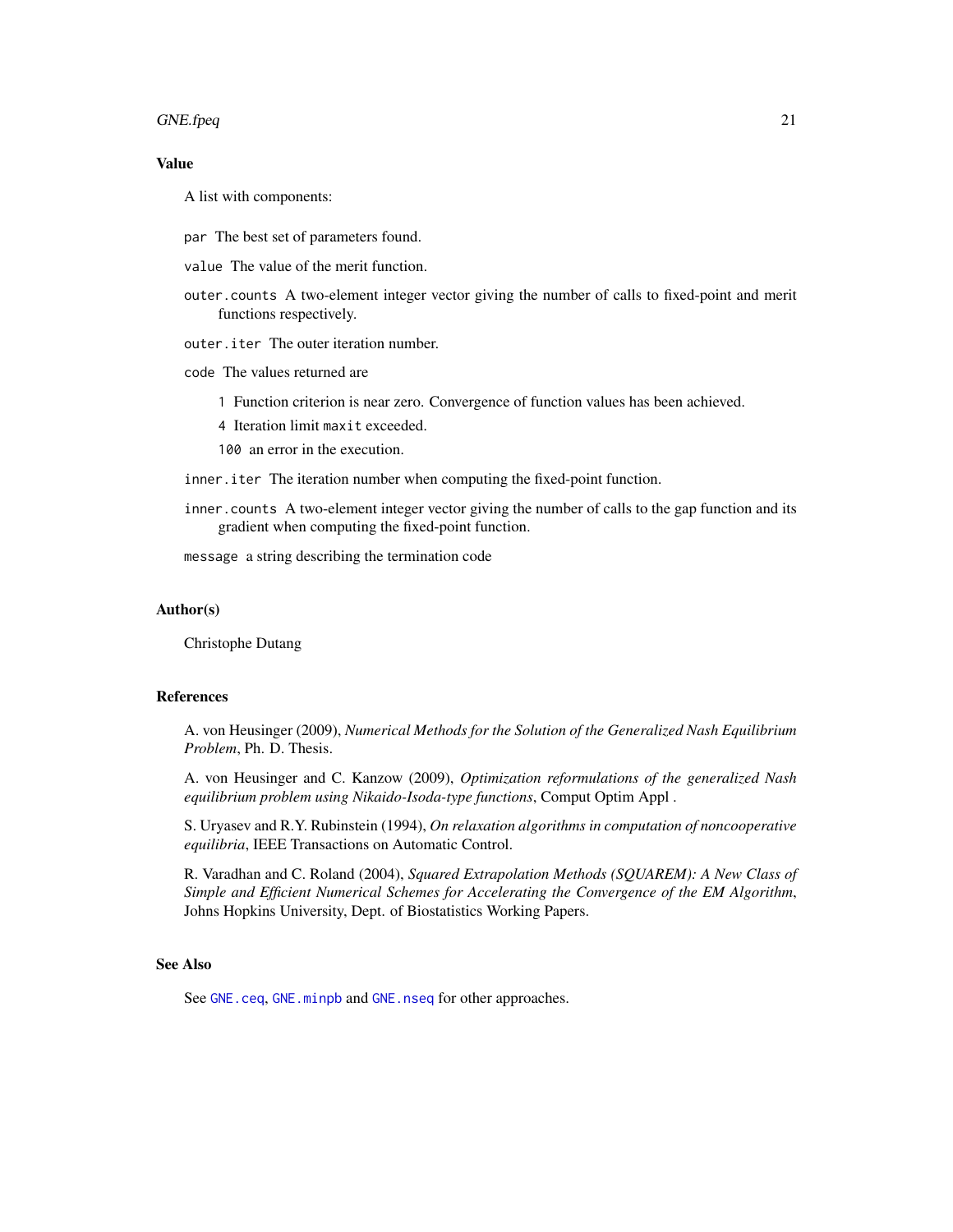<span id="page-21-1"></span><span id="page-21-0"></span>

## Description

Non smooth equation reformulation via the extended KKT system of the GNE problem.

# Usage

```
GNE.minpb(init, dimx, obj, argobj, grobj, arggrobj,
heobj, argheobj, joint, argjoint, jacjoint, argjacjoint,
method="default", problem = c("NIR", "VIR"), control.outer=list(),
control.inner=list(), silent=TRUE, param=list(),
optim.type=c("free","constr"), ...)
```
# Arguments

| init          | Initial values for the parameters to be optimized over: $z = (x, lambda, mu)$ .                     |
|---------------|-----------------------------------------------------------------------------------------------------|
| dimx          | a vector of dimension for $x$ .                                                                     |
| obj           | objective function (to be minimized), see details.                                                  |
| argobj        | a list of additional arguments.                                                                     |
| grobj         | gradient of the objective function, see details.                                                    |
| arggrobj      | a list of additional arguments of the objective gradient.                                           |
| heobj         | Hessian of the objective function, see details.                                                     |
| argheobj      | a list of additional arguments of the objective Hessian.                                            |
| joint         | joint function $(h(x) \leq 0)$ , see details.                                                       |
| argjoint      | a list of additional arguments of the joint function.                                               |
| jacjoint      | Jacobian of the joint function, see details.                                                        |
| argjacjoint   | a list of additional arguments of the Jacobian.                                                     |
| method        | either "BB", "CG" or "BFGS", see details.                                                           |
| problem       | either "NIR", "VIP", see details.                                                                   |
| optim.type    | either "free", "constr", see details.                                                               |
| control.outer | a list with control parameters for the minimization algorithm.                                      |
| control.inner | a list with control parameters for the minimization function.                                       |
| .             | further arguments to be passed to the optimization routine. NOT to the functions<br>phi and jacphi. |
| silent        | a logical to show some traces.                                                                      |
| param         | a list of parameters for the computation of the minimization function.                              |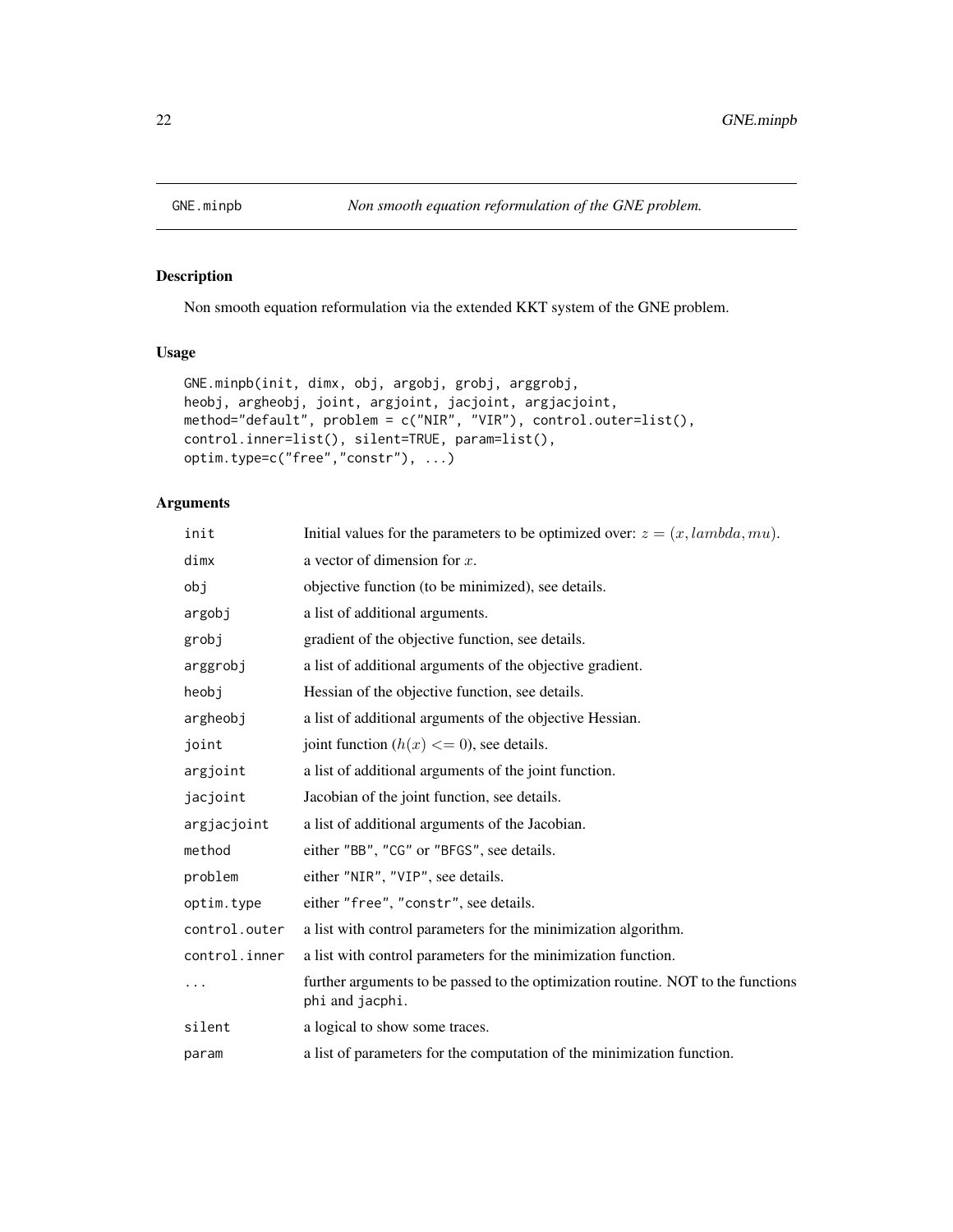#### GNE.minpb 23

#### Details

Functions in argument must respect the following template:

- obj must have arguments the current iterate z, the player number i and optionnally additional arguments given in a list.
- grobj must have arguments the current iterate z, the player number i, the derivative index j and optionnally additional arguments given in a list.
- heobj must have arguments the current iterate z, the player number i, the derivative indexes j, k and optionnally additional arguments given in a list.
- joint must have arguments the current iterate z and optionnally additional arguments given in a list.
- jacjoint must have arguments the current iterate z, the derivative index j and optionnally additional arguments given in a list.

The gap function minimization consists in minimizing a gap function  $minV(x)$ . The function minGap provides two optimization methods to solve this minimization problem.

- Barzilai-Borwein algorithm when method = "BB", we use Barzilai-Borwein iterative scheme to find the minimum.
- Conjugate gradient algorithm when method = "CG", we use the CG iterative scheme implemented in R, an Hessian-free method.
- Broyden-Fletcher-Goldfarb-Shanno algorithm when method = "BFGS", we use the BFGS iterative scheme implemented in R, a quasi-Newton method with line search.

In the game theory literature, there are two main gap functions: the regularized Nikaido-Isoda (NI) function and the regularized QVI gap function. This correspond to type="NI" and type="VI", respectively. See von Heusinger & Kanzow (2009) for details on the NI function and Kubota & Fukushima (2009) for the QVI regularized gap function.

The control. outer argument is a list that can supply any of the following components:

tol The absolute convergence tolerance. Default to 1e-6.

maxit The maximum number of iterations. Default to 100.

echo A logical or an integer (0, 1, 2, 3) to print traces. Default to FALSE, i.e. 0.

stepinit Initial step size for the BB method (should be small if gradient is "big"). Default to 1.

Note that the Gap function can return a numeric or a list with computation details. In the latter case, the object return must be a list with the following components value, counts, iter, see the example below.

#### Value

A list with components:

par The best set of parameters found.

value The value of the merit function.

outer.counts A two-element integer vector giving the number of calls to Gap and gradGap respectively.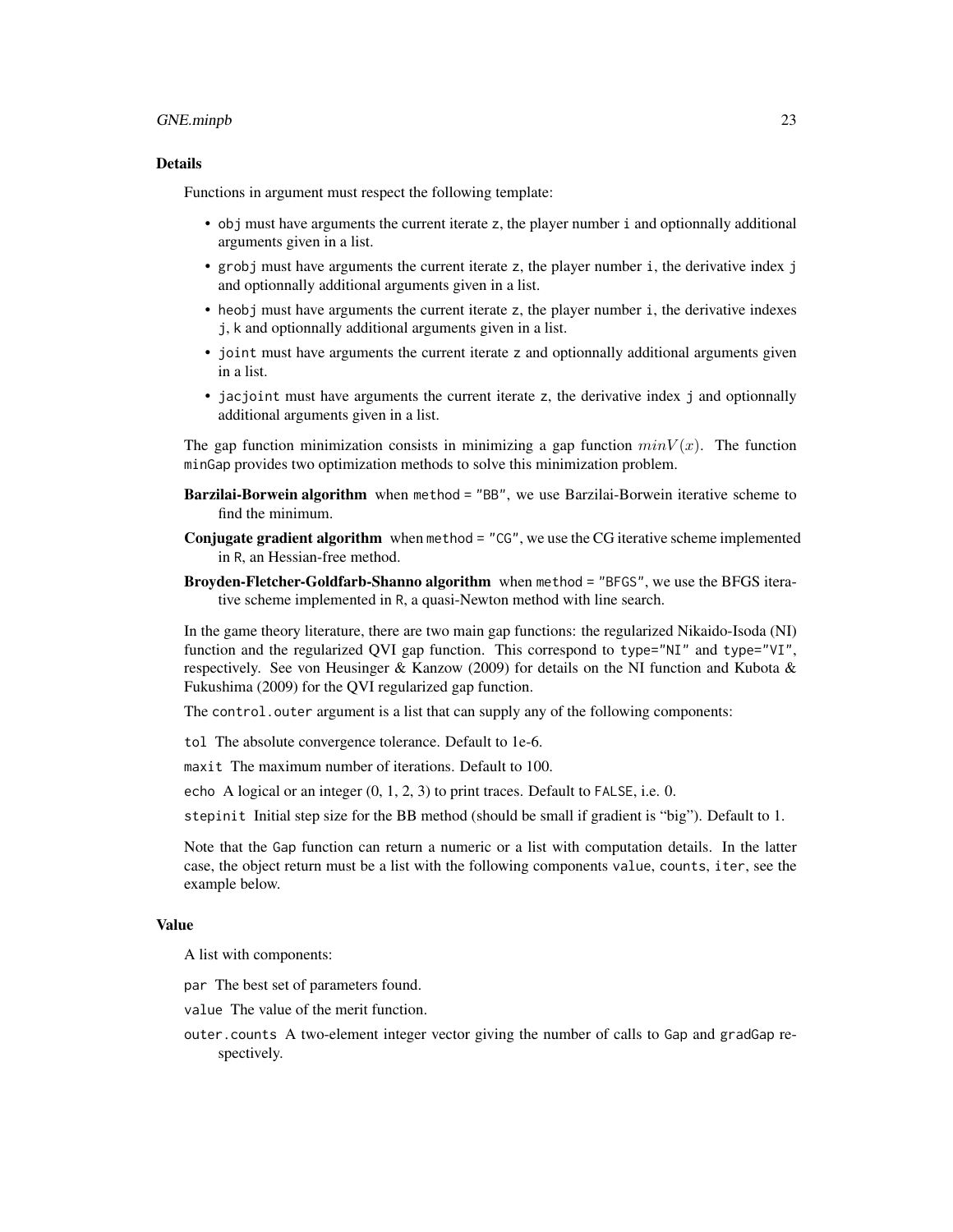<span id="page-23-0"></span>outer.iter The outer iteration number.

- code The values returned are
	- 1 Function criterion is near zero. Convergence of function values has been achieved.
	- 2 x-values within tolerance. This means that the relative distance between two consecutive x-values is smaller than xtol.
	- 3 No better point found. This means that the algorithm has stalled and cannot find an acceptable new point. This may or may not indicate acceptably small function values.
	- 4 Iteration limit maxit exceeded.
	- 5 Jacobian is too ill-conditioned.
	- 6 Jacobian is singular.
	- 100 an error in the execution.

inner.iter The iteration number when computing the minimization function.

inner.counts A two-element integer vector giving the number of calls to the gap function and its gradient when computing the minimization function.

message a string describing the termination code

#### Author(s)

Christophe Dutang

# References

A. von Heusinger (2009), *Numerical Methods for the Solution of the Generalized Nash Equilibrium Problem*, Ph. D. Thesis.

A. von Heusinger and C. Kanzow (2009), *Optimization reformulations of the generalized Nash equilibrium problem using Nikaido-Isoda-type functions*, Comput Optim Appl .

K. Kubota and M. Fukushima (2009), *Gap function approach to the generalized Nash Equilibrium problem*, Journal of Optimization theory and applications.

# See Also

See GNE. fpeq, [GNE.ceq](#page-13-1) and [GNE.nseq](#page-23-1) for other approaches.

<span id="page-23-1"></span>GNE.nseq *Non smooth equation reformulation of the GNE problem.*

# Description

Non smooth equation reformulation via the extended KKT system of the GNE problem.

#### Usage

GNE.nseq(init, dimx, dimlam, grobj, arggrobj, heobj, argheobj, constr, argconstr, grconstr, arggrconstr, heconstr, argheconstr, compl, gcompla, gcomplb, argcompl, dimmu, joint, argjoint, grjoint, arggrjoint, hejoint, arghejoint, method="default", control=list(), silent=TRUE, ...)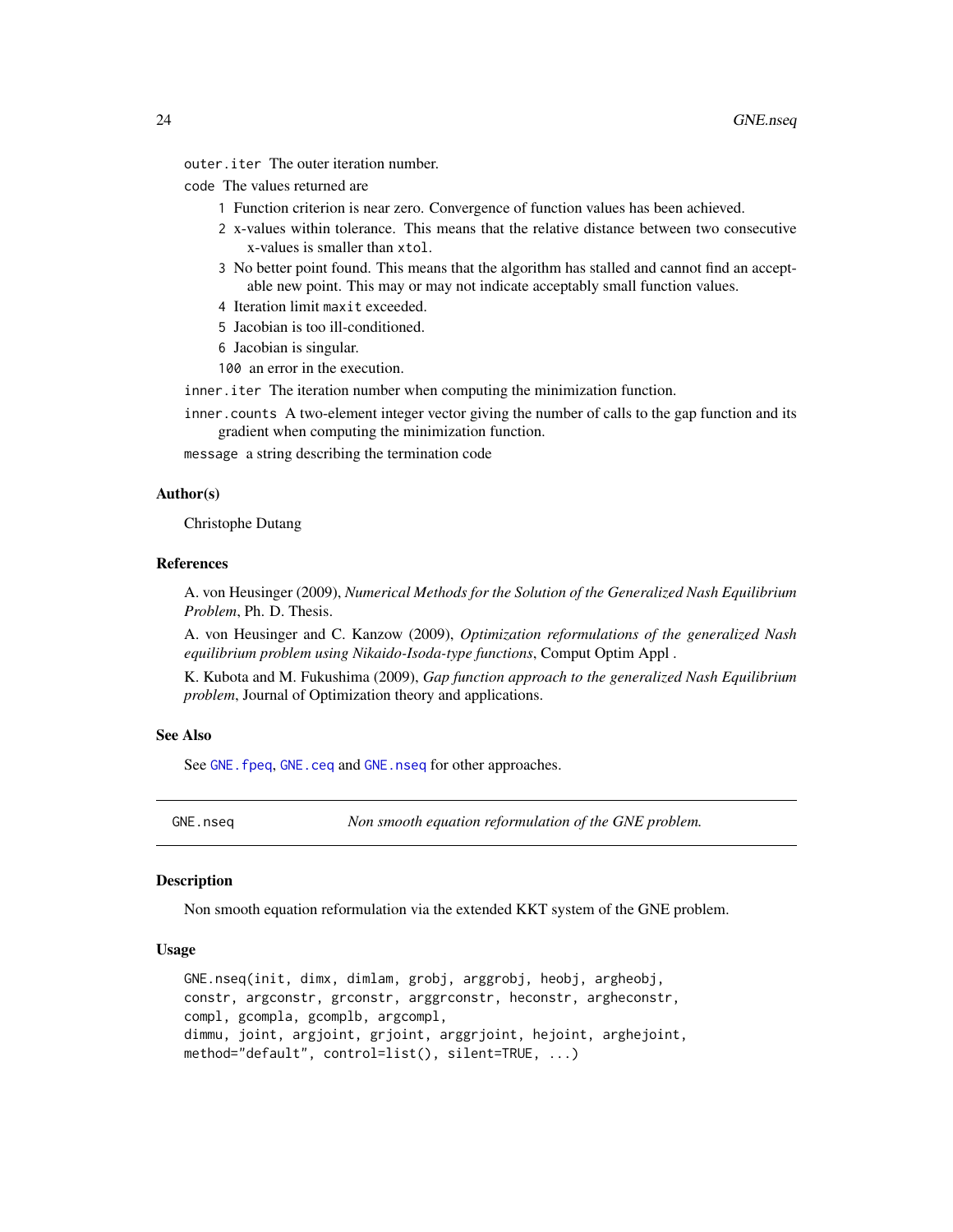# Arguments

| init        | Initial values for the parameters to be optimized over: $z = (x, lambda, mu)$ .                                        |
|-------------|------------------------------------------------------------------------------------------------------------------------|
| dimx        | a vector of dimension for $x$ .                                                                                        |
| dimlam      | a vector of dimension for lambda.                                                                                      |
| grobj       | gradient of the objective function (to be minimized), see details.                                                     |
| arggrobj    | a list of additional arguments of the objective gradient.                                                              |
| heobj       | Hessian of the objective function, see details.                                                                        |
| argheobj    | a list of additional arguments of the objective Hessian.                                                               |
| constr      | constraint function $(g^{i}(x) \leq 0)$ , see details.                                                                 |
| argconstr   | a list of additional arguments of the constraint function.                                                             |
| grconstr    | gradient of the constraint function, see details.                                                                      |
| arggrconstr | a list of additional arguments of the constraint gradient.                                                             |
| heconstr    | Hessian of the constraint function, see details.                                                                       |
| argheconstr | a list of additional arguments of the constraint Hessian.                                                              |
| compl       | the complementarity function with (at least) two arguments: compl(a,b).                                                |
| argcompl    | list of possible additional arguments for compl.                                                                       |
| gcompla     | derivative of the complementarity function w.r.t. the first argument.                                                  |
| gcomplb     | derivative of the complementarity function w.r.t. the second argument.                                                 |
| dimmu       | a vector of dimension for $mu$ .                                                                                       |
| joint       | joint function $(h(x) \leq 0)$ , see details.                                                                          |
| argjoint    | a list of additional arguments of the joint function.                                                                  |
| grjoint     | gradient of the joint function, see details.                                                                           |
| arggrjoint  | a list of additional arguments of the joint gradient.                                                                  |
| hejoint     | Hessian of the joint function, see details.                                                                            |
| arghejoint  | a list of additional arguments of the joint Hessian.                                                                   |
| method      | a character string specifying the method "Newton", "Broyden", "Levenberg-Marquardt"<br>or "default" which is "Newton". |
| control     | a list with control parameters.                                                                                        |
| $\cdots$    | further arguments to be passed to the optimization routine. NOT to the functions<br>phi and jacphi.                    |
| silent      | a logical to get some traces. Default to FALSE.                                                                        |
|             |                                                                                                                        |

# Details

Functions in argument must respect the following template:

- constr must have arguments the current iterate z, the player number i and optionnally additional arguments given in a list.
- grobj, grconstr must have arguments the current iterate z, the player number i, the derivative index j and optionnally additional arguments given in a list.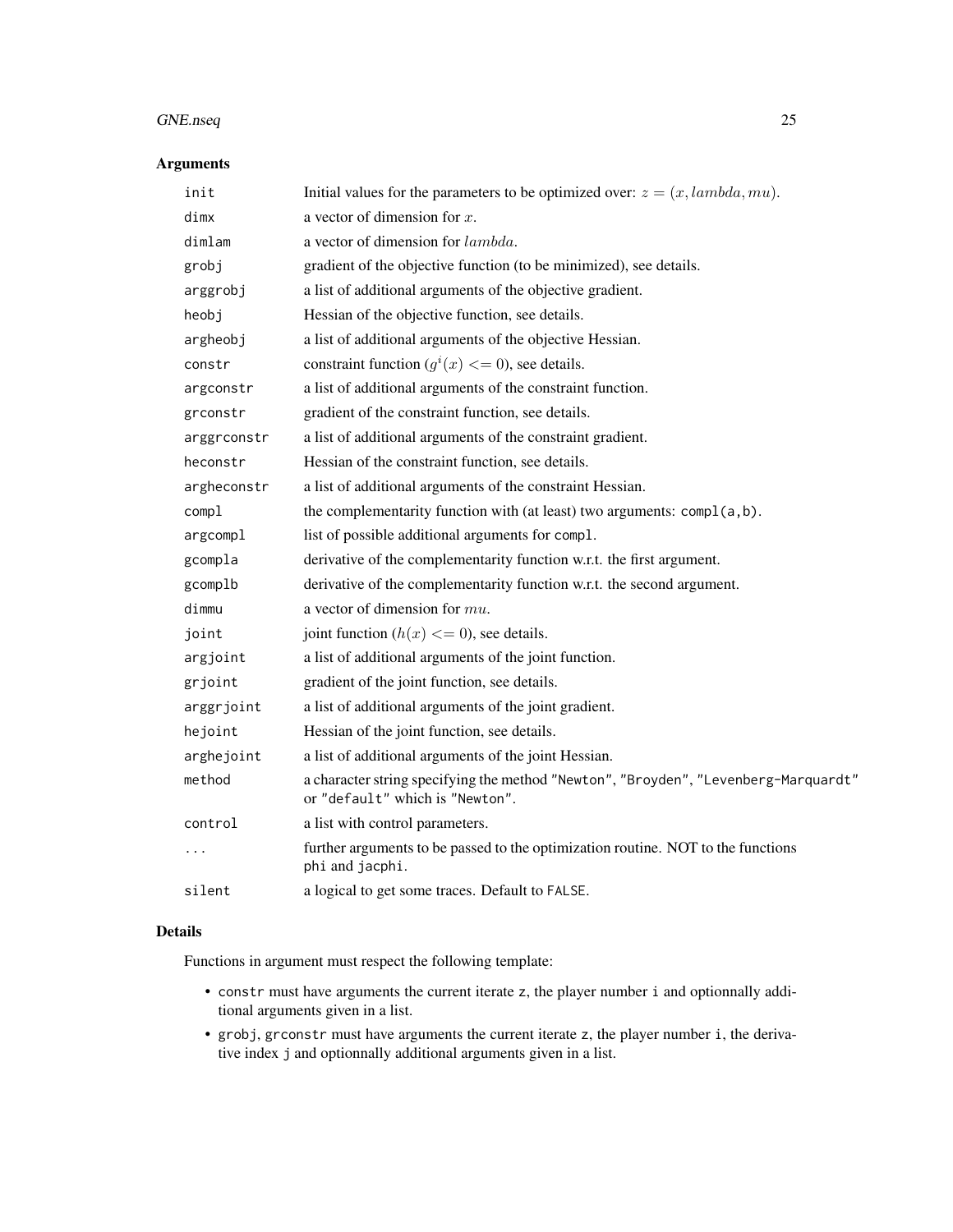- heobj, heconstr must have arguments the current iterate z, the player number i, the derivative indexes j, k and optionnally additional arguments given in a list.
- compl, gcompla, gcomplb must have two arguments a, b and optionnally additional arguments given in a list.
- joint must have arguments the current iterate z and optionnally additional arguments given in a list.
- grjoint must have arguments the current iterate z, the derivative index j and optionnally additional arguments given in a list.
- hejoint must have arguments the current iterate z, the derivative indexes j, k and optionnally additional arguments given in a list.

GNE. nseq solves the GNE problem via a non smooth reformulation of the KKT system. bench. GNE. nseq carries out a benchmark of the computation methods (Newton and Broyden direction with all possible global schemes) for a given initial point. bench.GNE.nseq.LM carries out a benchmark of the Levenberg-Marquardt computation method.

This approach consists in solving the extended Karush-Kuhn-Tucker (KKT) system denoted by  $\Phi(z) = 0$ , where eqnz is formed by the players strategy x and the Lagrange multiplier  $\lambda$ . The root problem  $\Phi(z) = 0$  is solved by an iterative scheme  $z_{n+1} = z_n + d_n$ , where the direction  $d_n$  is computed in three different ways. Let  $J(x) = Jac\Phi(x)$ .

- (a) Newton: The direction solves the system  $J(z_n)d = -\Phi(z_n)$ , generally called the Newton equation.
- (b) Broyden: It is a quasi-Newton method aiming to solve an approximate version of the Newton equation  $d = -\Phi(z_n)W_n$  where  $W_n$  is computed by an iterative scheme. In the current implementation,  $W_n$  is updated by the Broyden method.
- (c) Levenberg-Marquardt: The direction solves the system

$$
\left[J(z_n)^T J(z_n) + \lambda_n^{\delta} I\right] d = -J(z_n)^T \Phi(x_n)
$$

where I denotes the identity matrix,  $\delta$  is a parameter in [1,2] and  $\lambda_n = ||\Phi(z_n)||$  if LM.param="merit",  $||J(z_n)^T\Phi(z_n)||$  if LM.param="jacmerit", the minimum of both preceding quantities if LM.param="min", or an adatpive parameter according to Fan(2003) if LM.param="adaptive".

In addition to the computation method, a globalization scheme can be choosed using the global argument, via the ... argument. Available schemes are

- (1) Line search: if global is set to "qline" or "gline", a line search is used with the merit function being half of the L2 norm of  $Phi$ , respectively with a quadratic or a geometric implementation.
- (2) Trust region: if global is set to "dbldog" or "pwldog", a trust region is used respectively with a double dogleg or a Powell (simple) dogleg implementation. This global scheme is not available for the Levenberg-Marquardt direction.
- (3) None: if global is set to "none", no globalization is done.

The default value of global is "gline". Note that in the special case of the Levenberg-Marquardt direction with adaptive parameter, the global scheme must be "none".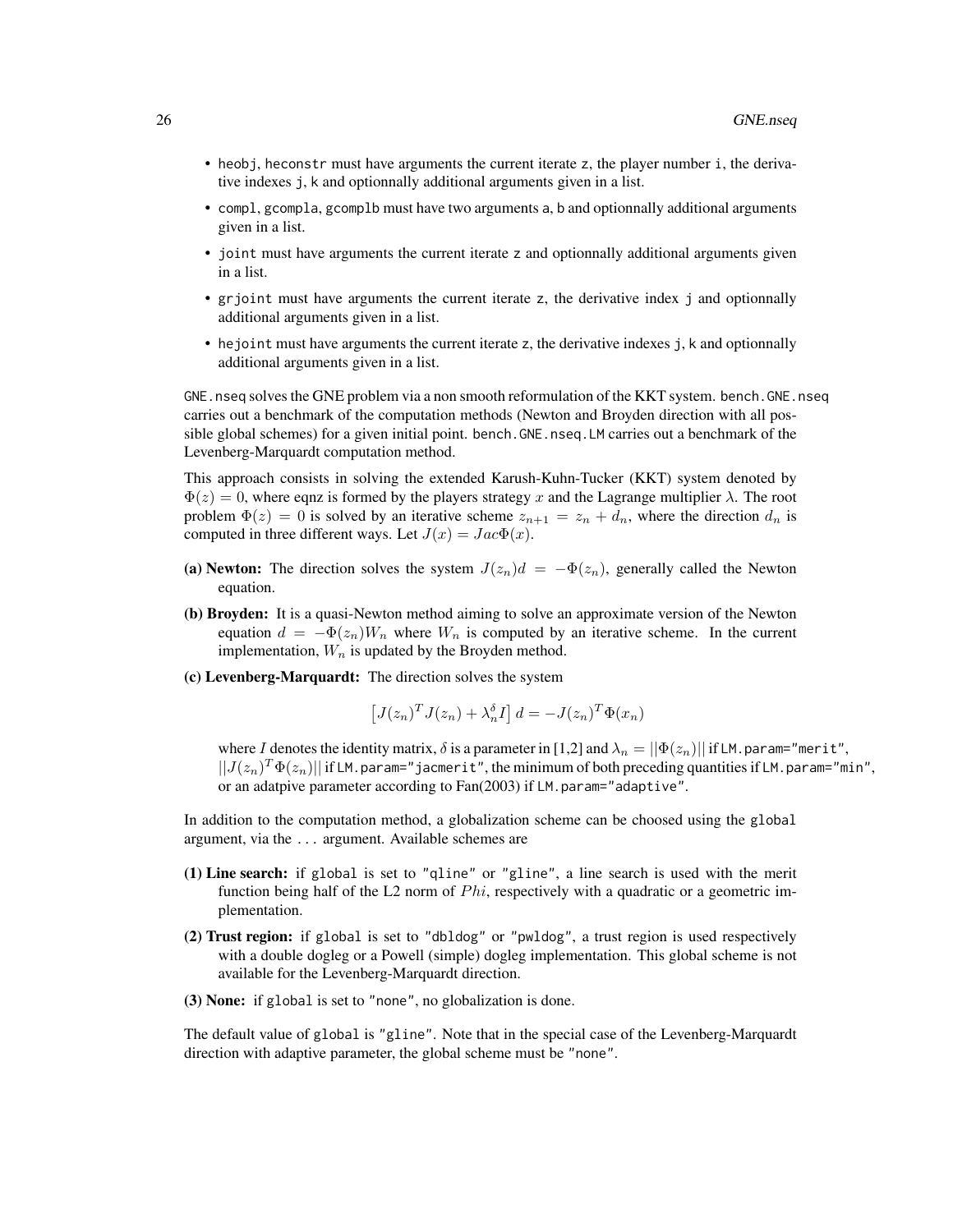<span id="page-26-0"></span>In the GNEP context, details on the methods can be found in Facchinei, Fischer & Piccialli (2009), "Newton" corresponds to method 1 and "Levenberg-Marquardt" to method 3. In a general nonlinear equation framework, see Dennis & Moree (1977), Dennis & Schnabel (1996) or Nocedal & Wright (2006),

The implementation relies heavily on the [nleqslv](#page-0-0) function of the package of the same name. So full details on the control parameters are to be found in the help page of this function. We briefly recall here the main parameters. The control argument is a list that can supply any of the following components:

- xtol The relative steplength tolerance. When the relative steplength of all scaled x values is smaller than this value convergence is declared. The default value is  $10^{-8}$ .
- ftol The function value tolerance. Convergence is declared when the largest absolute function value is smaller than ftol. The default value is  $10^{-8}$ .
- delta A numeric delta in [1, 2], default to 2, for the Levenberg-Marquardt method only.
- LM.param A character string, default to "merit", for the Levenberg-Marquardt method only.
- maxit The maximum number of major iterations. The default value is 150 if a global strategy has been specified.
- trace Non-negative integer. A value of 1 will give a detailed report of the progress of the iteration, default 0.

... are further arguments to be passed to the optimization routine, that is global, xscalm, silent. See above for the globalization scheme. The xscalm is a scaling parameter to used, either "fixed" (default) or "auto", for which scaling factors are calculated from the euclidean norms of the columns of the jacobian matrix. See [nleqslv](#page-0-0) for details. The silent argument is a logical to report or not the optimization process, default to FALSE.

#### Value

GNE.nseq returns a list with components:

- par The best set of parameters found.
- value The value of the merit function.
- counts A two-element integer vector giving the number of calls to phi and jacphi respectively.
- iter The outer iteration number.
- code The values returned are
	- 1 Function criterion is near zero. Convergence of function values has been achieved.
	- 2 x-values within tolerance. This means that the relative distance between two consecutive x-values is smaller than xtol.
	- 3 No better point found. This means that the algorithm has stalled and cannot find an acceptable new point. This may or may not indicate acceptably small function values.
	- 4 Iteration limit maxit exceeded.
	- 5 Jacobian is too ill-conditioned.
	- 6 Jacobian is singular.
	- 100 an error in the execution.

message a string describing the termination code.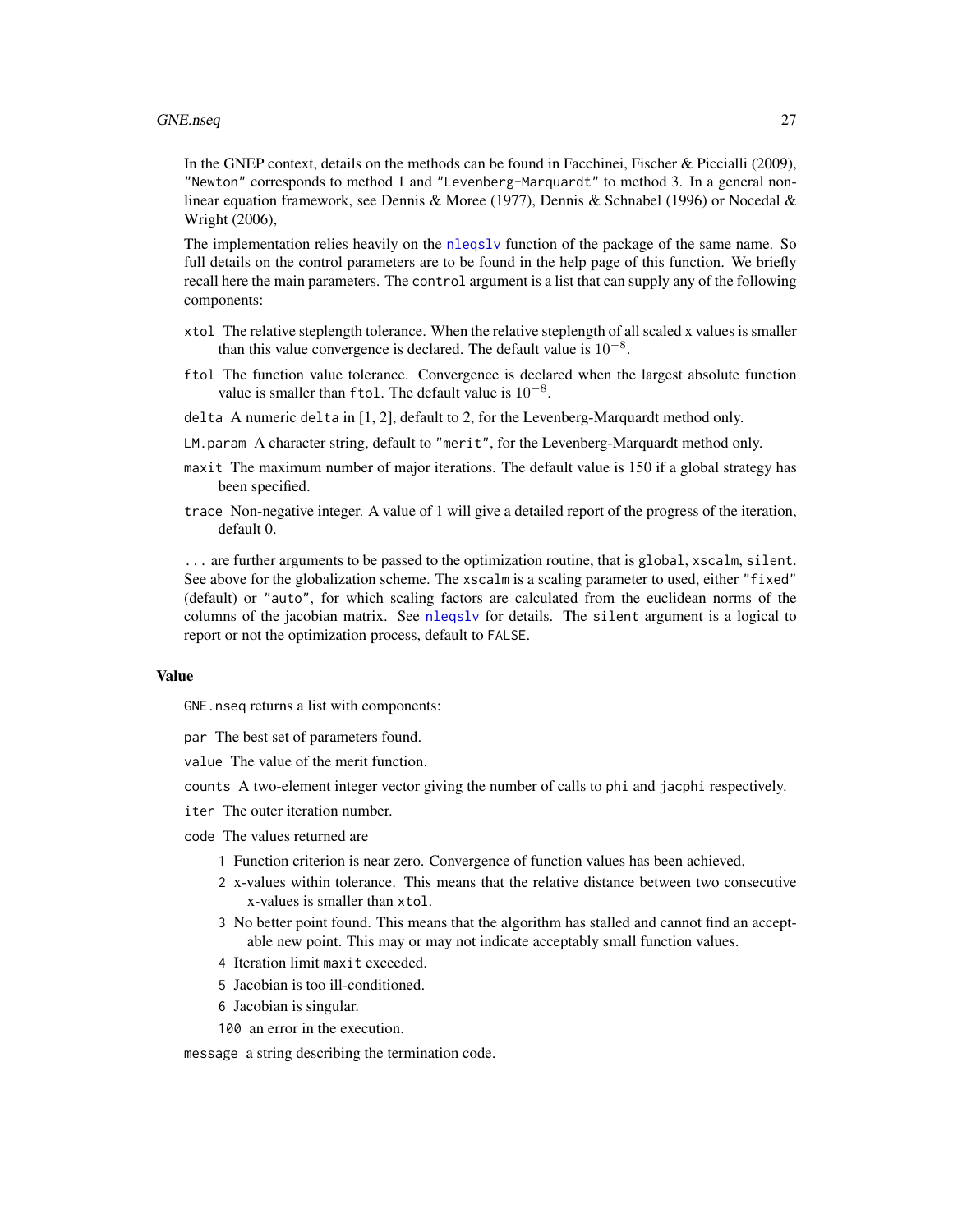<span id="page-27-0"></span>fvec a vector with function values.

bench.GNE.nseq returns a list with components:

compres a data.frame summarizing the different computations.

reslist a list with the different results from GNE.nseq.

#### Author(s)

Christophe Dutang

#### References

J.E. Dennis and J.J. Moree (1977), *Quasi-Newton methods, Motivation and Theory*, SIAM review.

J.E. Dennis and R.B. Schnabel (1996), *Numerical methods for unconstrained optimization and nonlinear equations*, SIAM.

F. Facchinei, A. Fischer and V. Piccialli (2009), *Generalized Nash equilibrium problems and Newton methods*, Math. Program.

J.-Y. Fan (2003), *A modified Levenberg-Marquardt algorithm for singular system of nonlinear equations*, Journal of Computational Mathematics.

B. Hasselman (2011), *nleqslv: Solve systems of non linear equations*, R package.

A. von Heusinger and C. Kanzow (2009), *Optimization reformulations of the generalized Nash equilibrium problem using Nikaido-Isoda-type functions*, Comput Optim Appl .

J. Nocedal and S.J. Wright (2006), *Numerical Optimization*, Springer Science+Business Media

#### See Also

See GNE. fpeq, GNE. ceq and GNE. minpb for other approaches; [funSSR](#page-35-1) and [jacSSR](#page-35-1) for template functions of  $\Phi$  and  $Jac\Phi$  and [complementarity](#page-7-1) for complementarity functions.

See also [nleqslv](#page-0-0) for some optimization details.

# Examples

```
#-------------------------------------------------------------------------------
# (1) Example 5 of von Facchinei et al. (2007)
#-------------------------------------------------------------------------------
dimx <-c(1, 1)#Gr_x_j O_i(x)
grobj <- function(x, i, j)
{
if(i == 1)res <- c(2*(x[1]-1), 0)
if(i == 2)res <- c(0, 2*(x[2]-1/2))
res[j]
}
```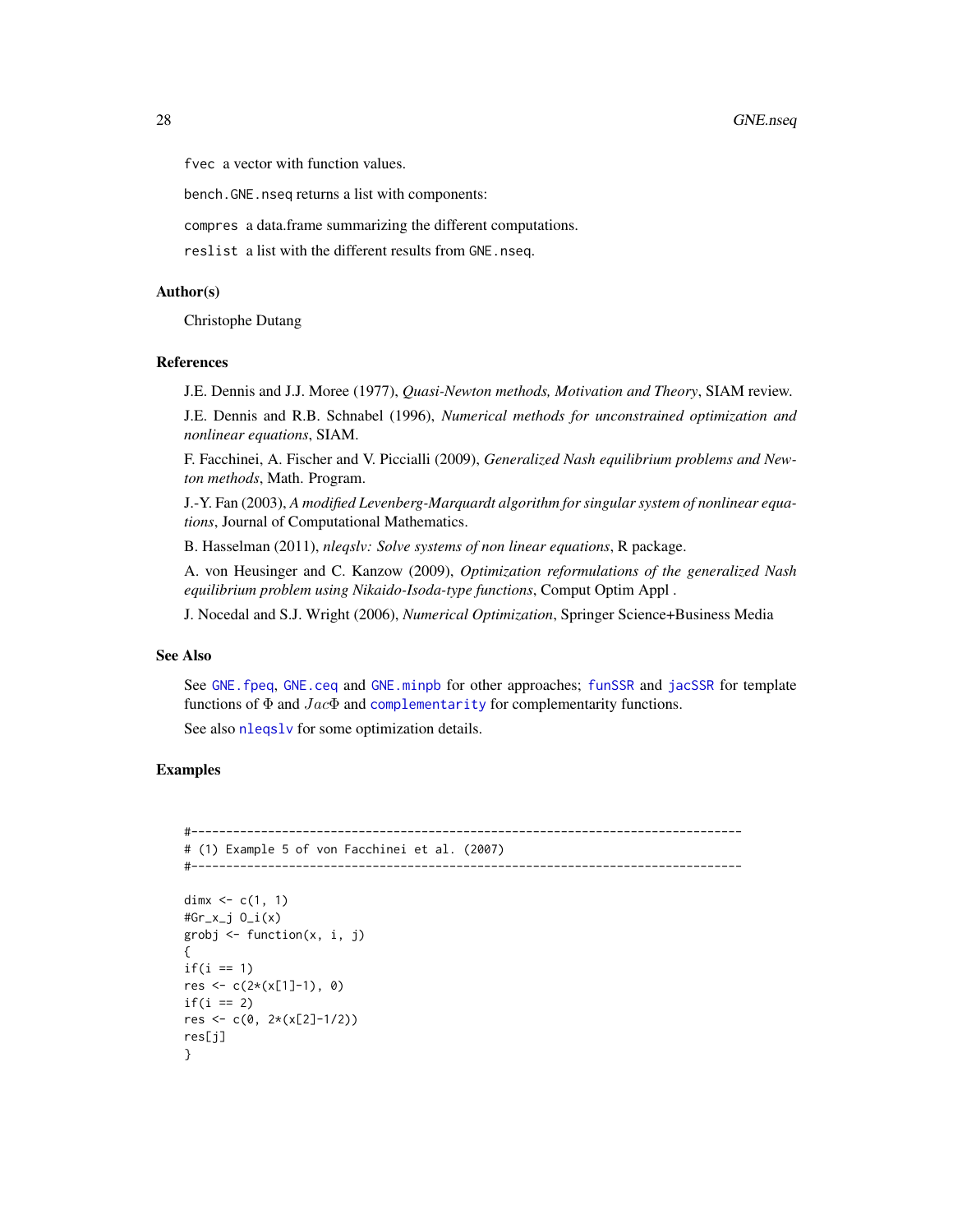```
#Gr_x_k Gr_x_j O_i(x)
heobj \leq function(x, i, j, k)
2 * (i == j & 8 & j == k)dimlam \leq c(1, 1)#constraint function g_i(x)
g \leftarrow function(x, i)sum(x[1:2]) - 1#Gr_x_j g_i(x)grg <- function(x, i, j)
1
#Gr_x_k Gr_x_j g_i(x)
heg \leq function(x, i, j, k)
\Omega#true value is (3/4, 1/4, 1/2, 1/2)
z0 <- rep(0, sum(dimx)+sum(dimlam))
funSSR(z0, dimx, dimlam, grobj=grobj, constr=g, grconstr=grg, compl=phiFB, echo=FALSE)
jacSSR(z0, dimx, dimlam, heobj=heobj, constr=g, grconstr=grg,
heconstr=heg, gcompla=GrAphiFB, gcomplb=GrBphiFB)
GNE.nseq(z0, dimx, dimlam, grobj=grobj, NULL, heobj=heobj, NULL,
constr=g, NULL, grconstr=grg, NULL, heconstr=heg, NULL,
compl=phiFB, gcompla=GrAphiFB, gcomplb=GrBphiFB, method="Newton",
control=list(trace=1))
GNE.nseq(z0, dimx, dimlam, grobj=grobj, NULL, heobj=heobj, NULL,
constr=g, NULL, grconstr=grg, NULL, heconstr=heg, NULL,
compl=phiFB, gcompla=GrAphiFB, gcomplb=GrBphiFB, method="Broyden",
control=list(trace=1))
#-------------------------------------------------------------------------------
# (2) Duopoly game of Krawczyk and Stanislav Uryasev (2000)
#-------------------------------------------------------------------------------
```
#constants myarg  $\le$  list(d= 20, lambda= 4, rho= 1) dim $x \leq c(1, 1)$ #Gr\_x\_j O\_i(x) grobj <- function(x, i, j, arg) { res <- -arg\$rho \* x[i]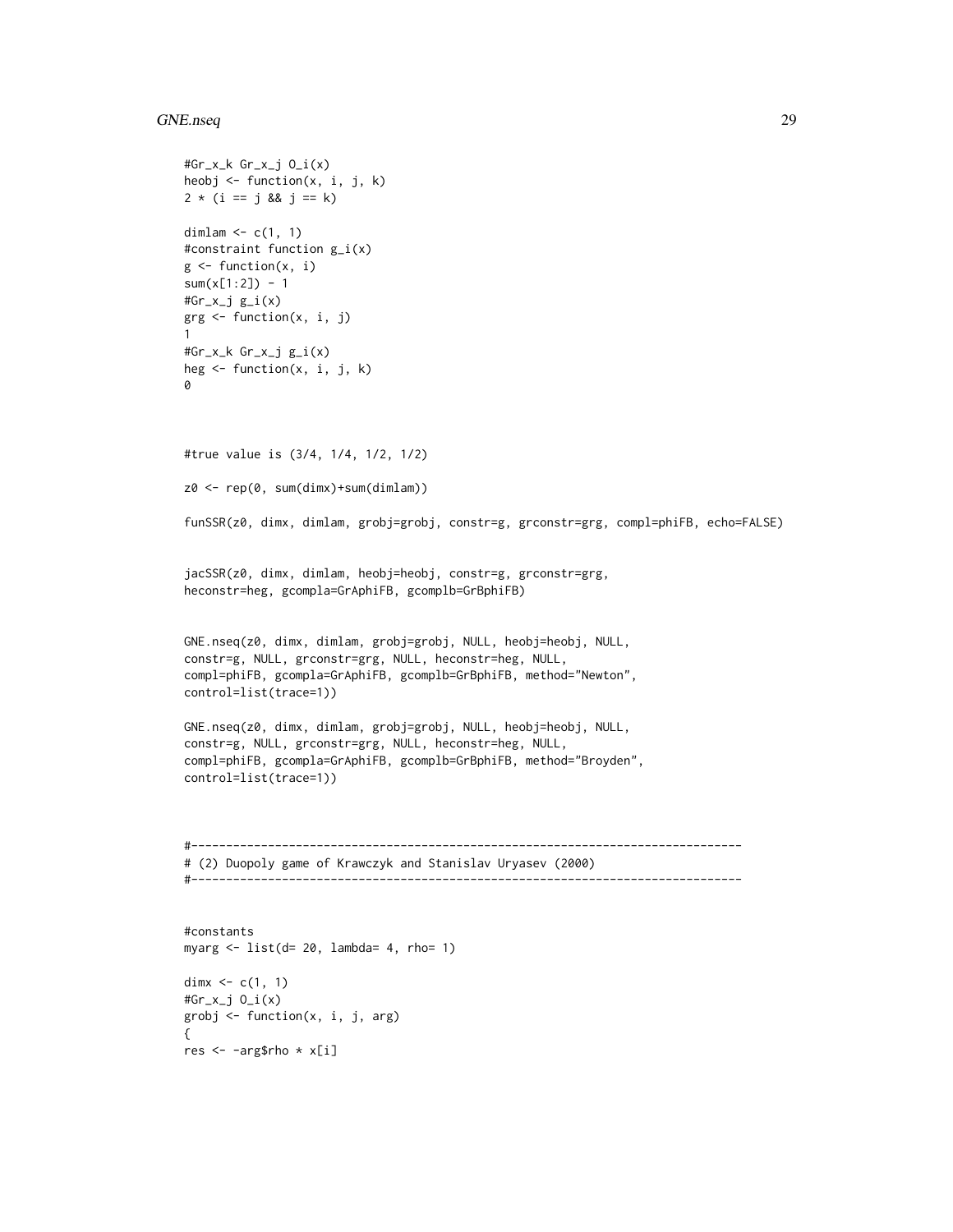```
if(i == j)res <- res + arg$d - arg$lambda - arg$rho*(x[1]+x[2])
-res
}
#Gr_x_k Gr_x_j O_i(x)
heobj <- function(x, i, j, k, arg)
arg$rho * (i == j) + arg$rho * (j == k)dimlam \leq c(1, 1)#constraint function g_i(x)
g <- function(x, i)
-x[i]#Gr_x_j g_i(x)
grg <- function(x, i, j)
-1*(i == j)#Gr_x_k Gr_x_j g_i(x)
heg \leq function(x, i, j, k)
\Omega#true value is (16/3, 16/3, 0, 0)
z0 <- rep(0, sum(dimx)+sum(dimlam))
funSSR(z0, dimx, dimlam, grobj=grobj, myarg, constr=g, grconstr=grg, compl=phiFB, echo=FALSE)
jacSSR(z0, dimx, dimlam, heobj=heobj, myarg, constr=g, grconstr=grg,
heconstr=heg, gcompla=GrAphiFB, gcomplb=GrBphiFB)
GNE.nseq(z0, dimx, dimlam, grobj=grobj, myarg, heobj=heobj, myarg,
constr=g, NULL, grconstr=grg, NULL, heconstr=heg, NULL,
compl=phiFB, gcompla=GrAphiFB, gcomplb=GrBphiFB, method="Newton",
control=list(trace=1))
```

```
GNE.nseq(z0, dimx, dimlam, grobj=grobj, myarg, heobj=heobj, myarg,
constr=g, NULL, grconstr=grg, NULL, heconstr=heg, NULL,
compl=phiFB, gcompla=GrAphiFB, gcomplb=GrBphiFB, method="Broyden",
control=list(trace=1))
```
NIR *Nikaido Isoda Reformulation*

### Description

functions of the Nikaido Isoda Reformulation of the GNEP

<span id="page-29-0"></span>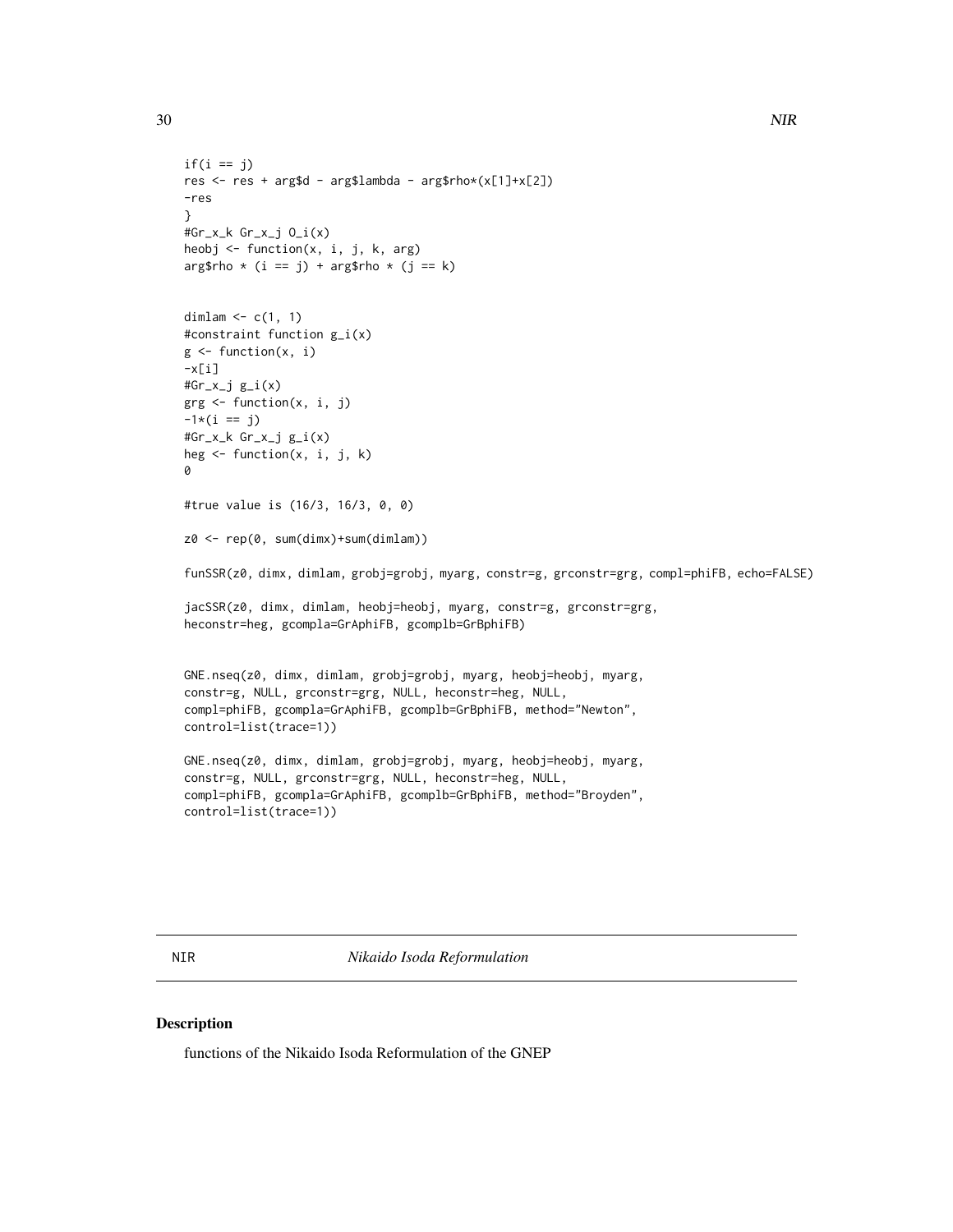# Usage

```
gapNIR(x, y, dimx, obj, argobj, param=list(), echo=FALSE)
gradxgapNIR(x, y, dimx, grobj, arggrobj, param=list(), echo=FALSE)
gradygapNIR(x, y, dimx, grobj, arggrobj, param=list(), echo=FALSE)
fpNIR(x, dimx, obj, argobj, joint, argjoint,
grobj, arggrobj, jacjoint, argjacjoint, param=list(),
echo=FALSE, control=list(), yinit=NULL, optim.method="default")
```
#### Arguments

| x, y         | a numeric vector.                                             |
|--------------|---------------------------------------------------------------|
| dimx         | a vector of dimension for x.                                  |
| obj          | objective function (to be minimized), see details.            |
| argobj       | a list of additional arguments.                               |
| grobj        | gradient of the objective function, see details.              |
| arggrobj     | a list of additional arguments of the objective gradient.     |
| joint        | joint function, see details.                                  |
| argjoint     | a list of additional arguments of the joint function.         |
| jacjoint     | gradient of the joint function, see details.                  |
| argjacjoint  | a list of additional arguments of the joint Jacobian.         |
| param        | a list of parameters.                                         |
| control      | a list with control parameters for the fixed point algorithm. |
| yinit        | initial point when computing the fixed-point function.        |
| optim.method | optimization method when computing the fixed-point function.  |
| echo         | a logical to show some traces.                                |

# Details

gapNIR computes the Nikaido Isoda function of the GNEP, while gradxgapNIR and gradygapNIR give its gradient with respect to  $x$  and  $y$ . fpNIR computes the fixed-point function.

# Value

A vector for funSSR or a matrix for jacSSR.

#### Author(s)

Christophe Dutang

 $NIR$  31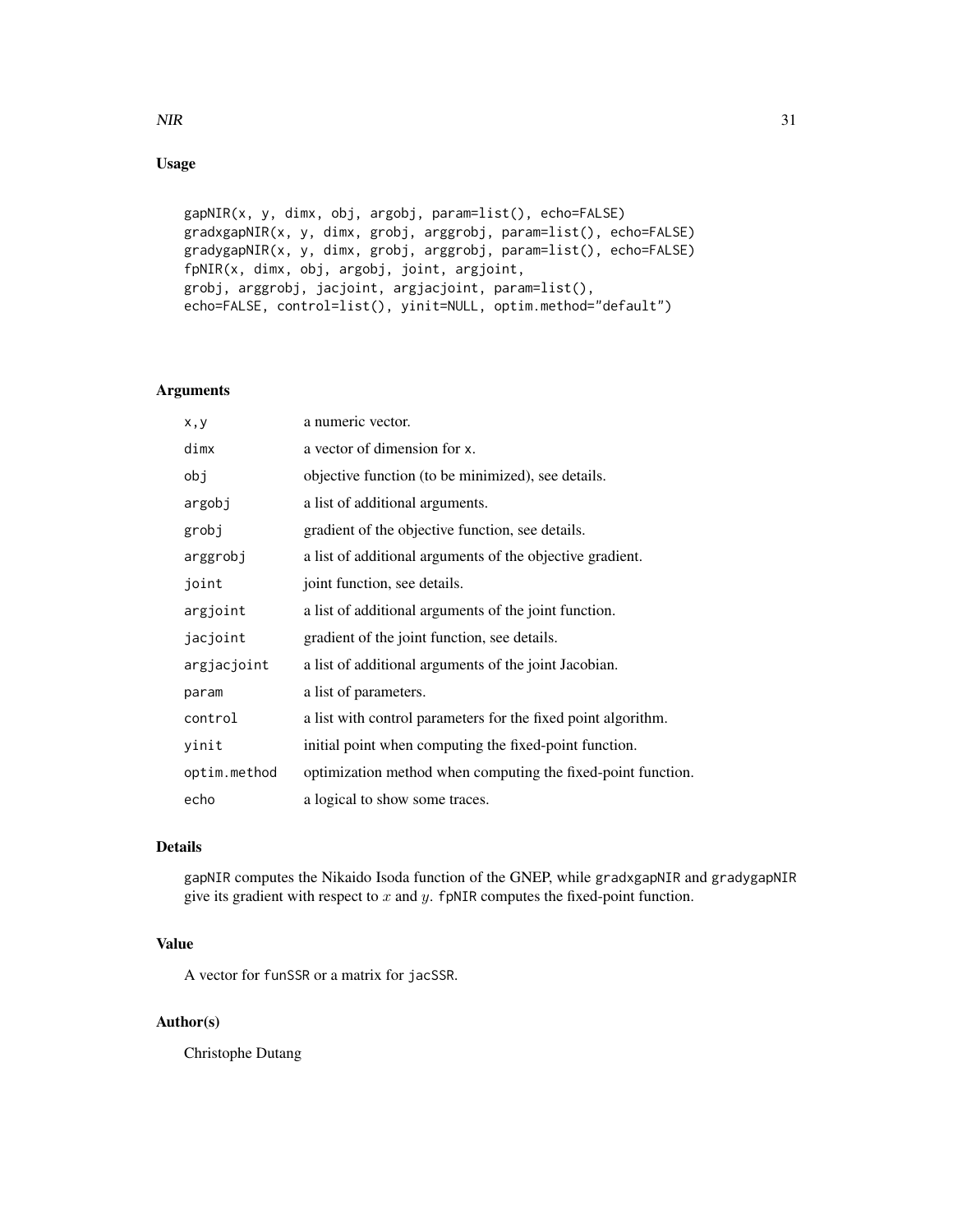# <span id="page-31-0"></span>References

A. von Heusinger & J. Kanzow (2009), *Optimization reformulations of the generalized Nash equilibrium problem using Nikaido-Isoda-type functions*, Comput Optim Appl .

F. Facchinei, A. Fischer and V. Piccialli (2009), *Generalized Nash equilibrium problems and Newton methods*, Math. Program.

#### See Also

See also GNE. fpeq.

potential.reduction *Potential reduction algorithm utility functions*

#### Description

Functions for the potential reduction algorithm

# Usage

```
potential.ce(u, n, zeta)
```
gradpotential.ce(u, n, zeta)

psi.ce(z, dimx, dimlam, Hfinal, argfun, zeta)

gradpsi.ce(z, dimx, dimlam, Hfinal, jacHfinal, argfun, argjac, zeta)

#### Arguments

| <b>u</b>  | a numeric vector : $u = (u_1, u_2)$ where $u_1$ is of size n.                                                                                |
|-----------|----------------------------------------------------------------------------------------------------------------------------------------------|
| n         | a numeric for the size of $u_1$ .                                                                                                            |
| zeta      | a positive parameter.                                                                                                                        |
| z         | a numeric vector : $z = (x, lambda, w)$ where dimx is the size of components of<br>x and dimlam is the size of components of $lambda$ and w. |
| dimx      | a numeric vector with the size of each components of $x$ .                                                                                   |
| dimlam    | a numeric vector with the size of each components of <i>lambda</i> . We must have<br>$length(dimx) == length(dimlam).$                       |
| Hfinal    | the root function.                                                                                                                           |
| argfun    | a list of additionnals arguments for Helinal.                                                                                                |
| jacHfinal | the Jacobian of the root function.                                                                                                           |
| argjac    | a list of additionnals arguments for jachtrinal.                                                                                             |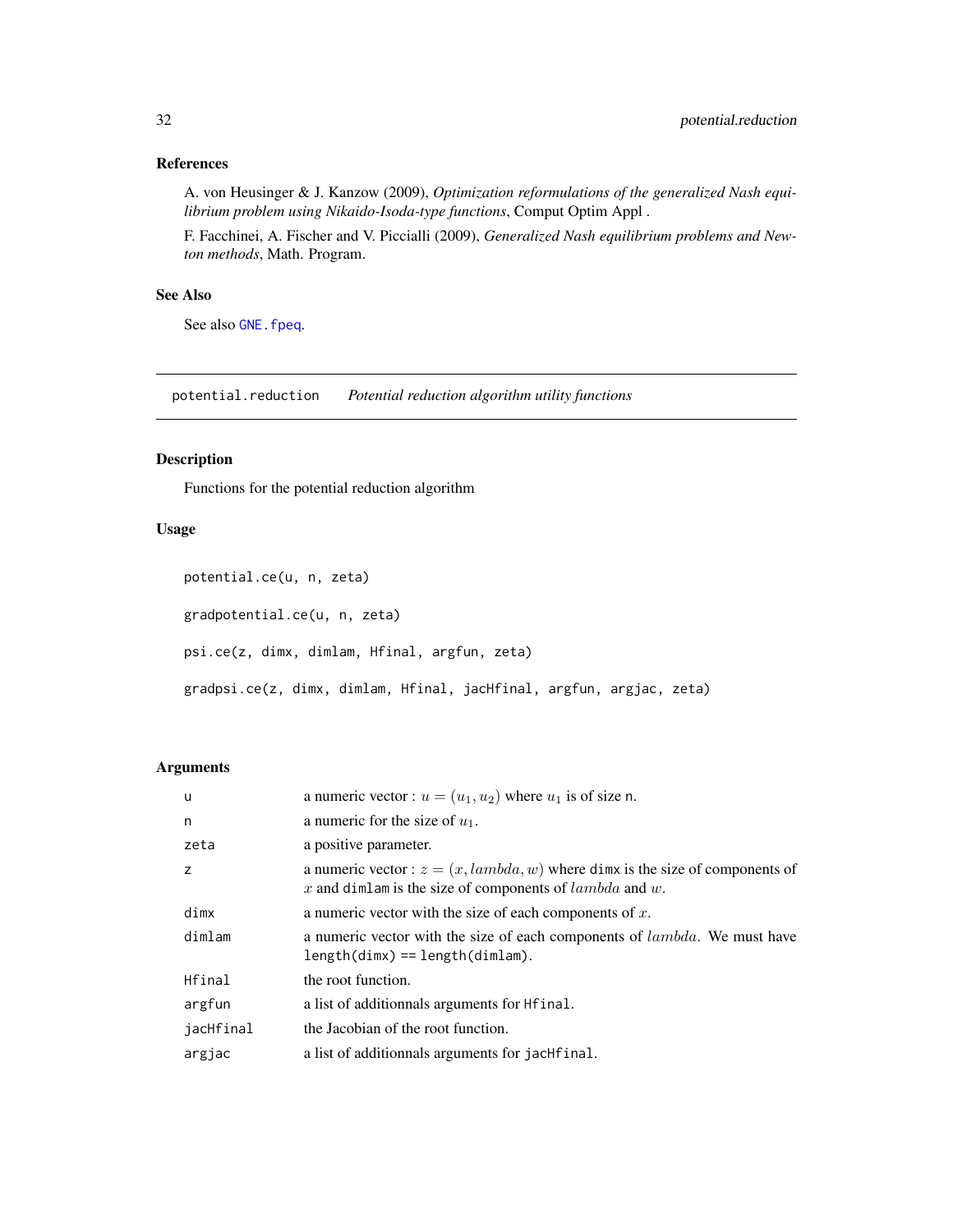#### <span id="page-32-0"></span>projector 33

# Details

potential.ce is the potential function for the GNEP, and gradpotential.ce its gradient. psi.ce is the application of the potential function for Hfinal, and gradpsi.ce its gradient.

#### Value

A numeric or a numeric vector.

# Author(s)

Christophe Dutang

#### References

S. Bellavia, M. Macconi, B. Morini (2003), *An affine scaling trust-region approach to boundconstrained nonlinear systems*, Applied Numerical Mathematics 44, 257-280

A. Dreves, F. Facchinei, C. Kanzow and S. Sagratella (2011), *On the solutions of the KKT conditions of generalized Nash equilibrium problems*, SIAM Journal on Optimization 21(3), 1082-1108.

#### See Also

See also [GNE.ceq](#page-13-1).

<span id="page-32-1"></span>projector *Projection of a point on a set*

# Description

Projection of a point z on the set defined by the constraints  $g(x) \le 0$ .

#### Usage

```
projector(z, g, jacg, bounds=c(0, 10), echo=FALSE, ...)
```
#### Arguments

| $\overline{z}$ | The point to project.                      |
|----------------|--------------------------------------------|
| g              | The constraint function.                   |
| jacg           | The jacobian of the constraint function.   |
| bounds         | bounds for the randomized initial iterate. |
| echo           | a logical to plot traces.                  |
|                | further arguments to pass to g function.   |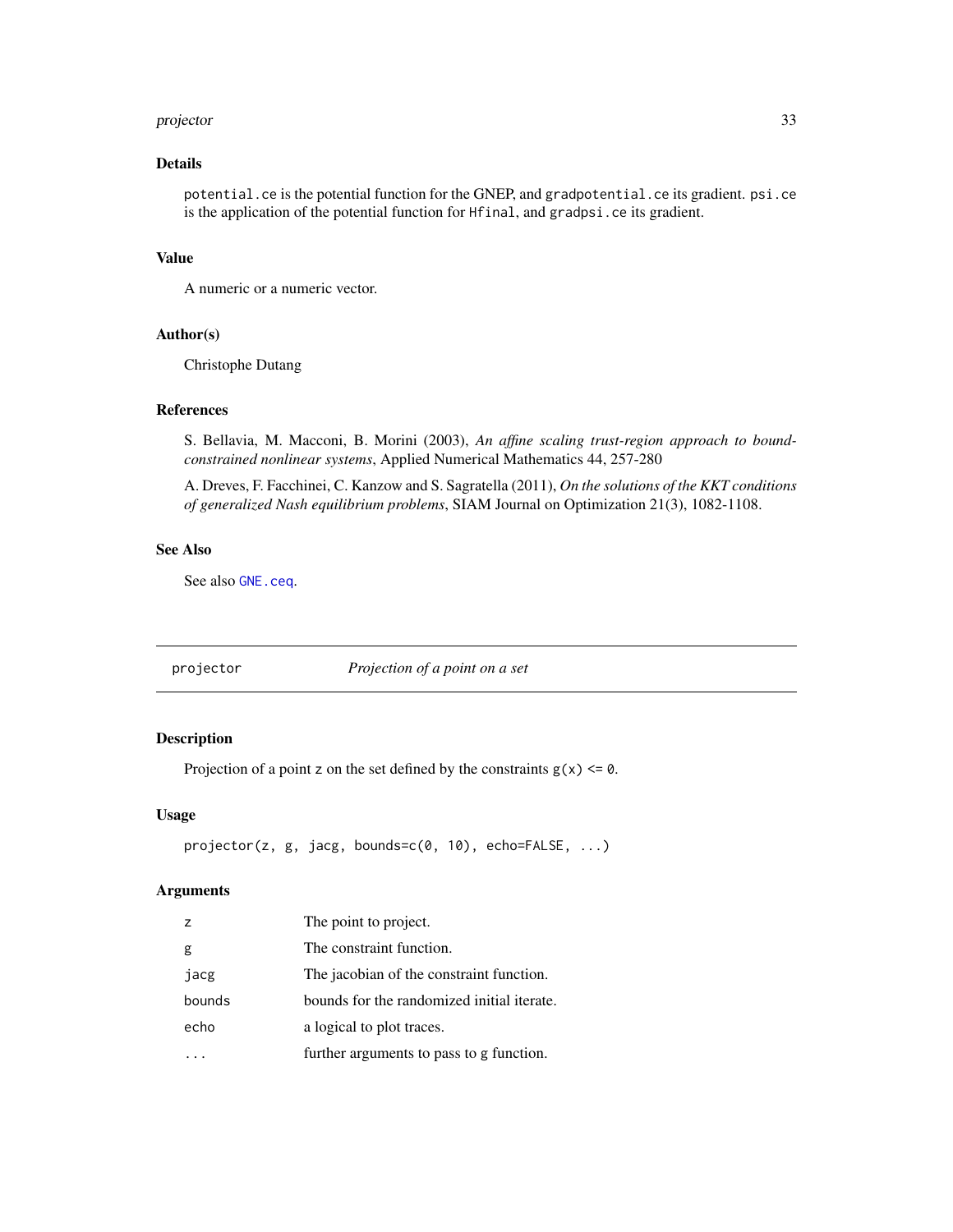#### <span id="page-33-0"></span>Details

Find a point x in the set K which minimizes the Euclidean distance  $||z - x||^2$ , where the set K is  $x, g(x) \leq 0$ . The Optimization is carried out by the constr0ptim.nl function of the package alabama.

#### Value

A vector x.

#### Author(s)

Christophe Dutang

#### See Also

See also [GNE](#page-11-1).

#### Examples

```
# 1. the rectangle set
#
g \leftarrow function(x)c(x - 3, 1 - x)jacg <- function(x)
rbind(
diag( rep(1, length(x)) ),
diag( rep(-1, length(x)) )
)
z \le runif(2, 3, 4)
#computation
projz <- projector(z, g, jacg)
#plot
plot(c(1, 3), c(1, 1), xlim=c(0, 4), ylim=c(0,4), type="1", col="blue")lines(c(3, 3), c(1, 3), col="blue")lines(c(3, 1), c(3, 3), col="blue")lines(c(1, 1), c(3, 1), col="blue")
points(z[1], z[2], col="red")
points(projz[1], projz[2], col="red", pch="+")
z \le runif(2) + c(1, 0)
projz <- projector(z, g, jacg)
points(z[1], z[2], col="green")
points(projz[1], projz[2], col="green", pch="+")
```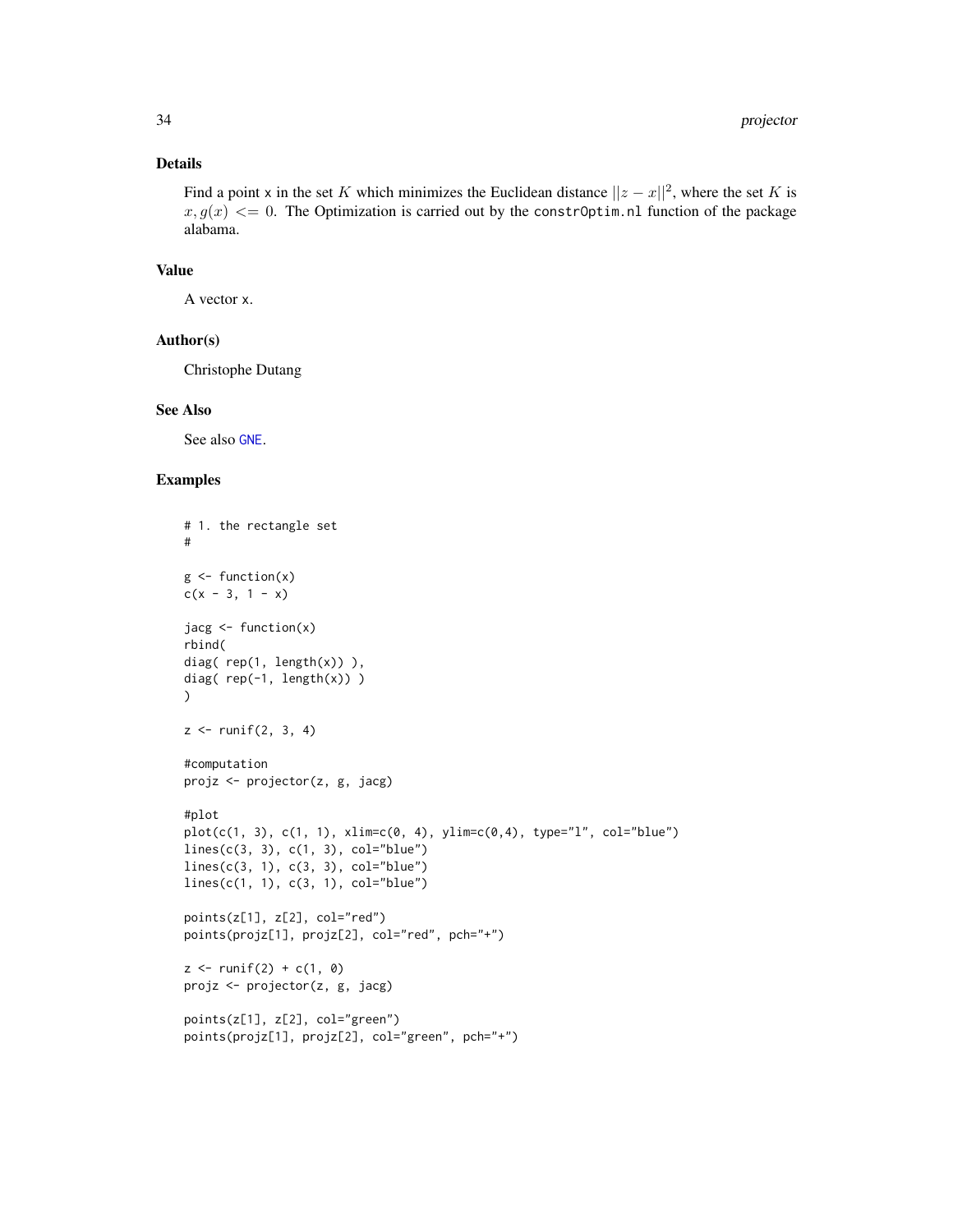#### <span id="page-34-0"></span>rejection 35

```
# 2. the circle set
#
g \leftarrow function(x) sum((x-2)^2)-1jacg \le function(x) as.matrix( 2*(x-2) )
z \le runif(2) + c(1, 0)
#computation
projz <- projector(z, g, jacg)
#plot
plot(c(1, 3), c(1, 1), xlim=c(0, 4), ylim=c(0,4), type="n", col="blue")symbols(2, 2, circles=1, fg="blue", add=TRUE, inches=FALSE)
points(z[1], z[2], col="red")
points(projz[1], projz[2], col="red", pch="+")
z <- c(runif(1, 3, 4), runif(1, 1, 2))
projz <- projector(z, g, jacg)
points(z[1], z[2], col="green")
points(projz[1], projz[2], col="green", pch="+")
```
<span id="page-34-1"></span>

|  | rejection |
|--|-----------|
|  |           |

rejection *Rejection method for random generation.*

# Description

Generate random variate satisfying the constraint function by the Rejection algorithm.

#### Usage

```
rejection(constr, nvars, LB=0, UB=1, ..., echo=FALSE,
method=c("unif","norm", "normcap"), control=list())
```
# Arguments

| constr | Constraint function                           |
|--------|-----------------------------------------------|
| nvars  | Number of variables                           |
| I B    | Lower bound                                   |
| UB     | Upper bound                                   |
|        | further arguments to pass to constr function. |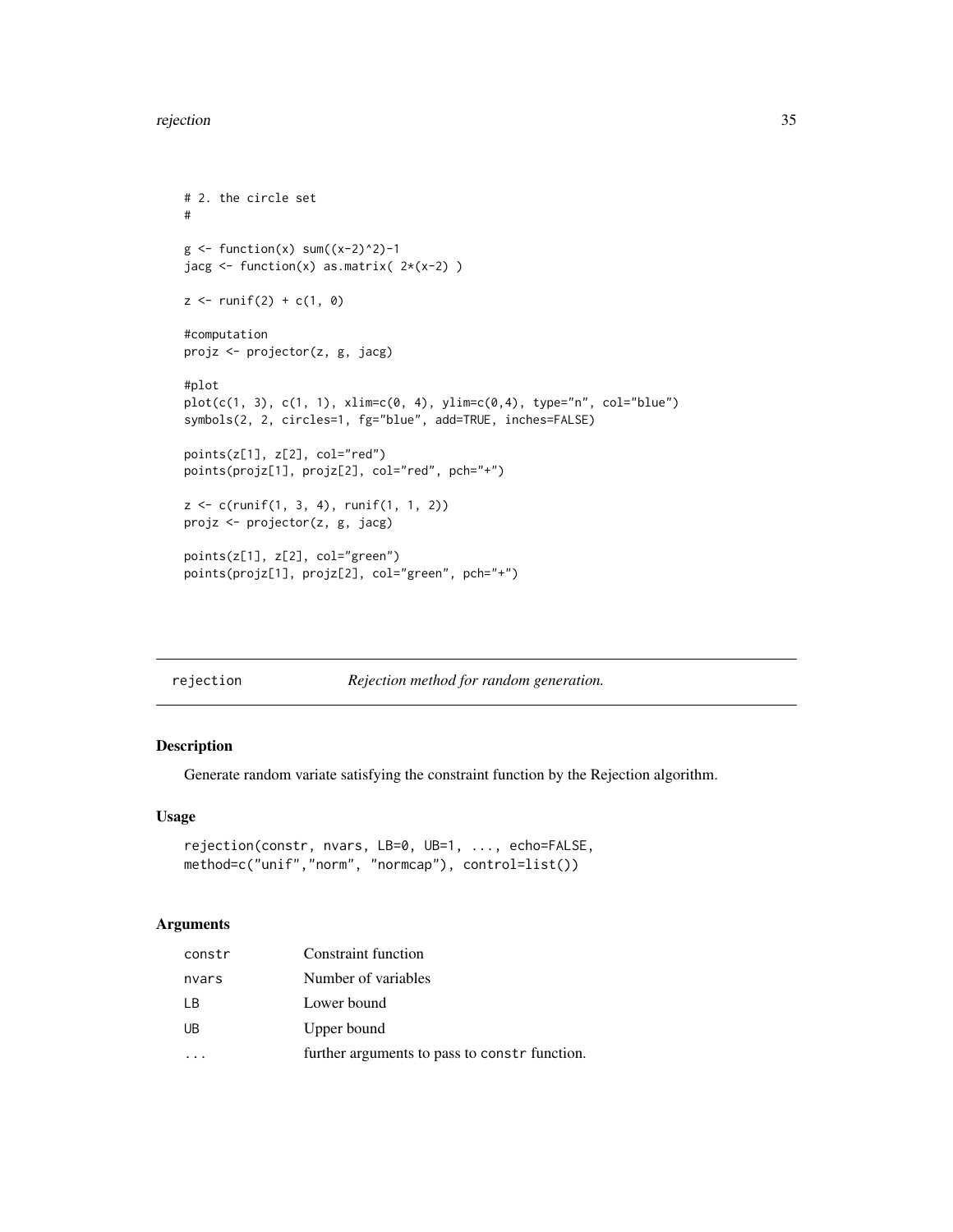<span id="page-35-0"></span>

| echo    | a logical to plot traces.                                                      |
|---------|--------------------------------------------------------------------------------|
| method  | the distribution to draw random variates, either "unif", "norm", "normcap".    |
| control | a named list containing the mean and the standard deviation of the normal dis- |
|         | tribution used if method!="unif".                                              |

# Details

Draw random variates x until all the components of constr $(x)$  are negative. The distribution to draw random variates can be the uniform distribution on the hypercube defined by LB and UB, the normal distribution centered in (LB + UB)/2 and standard deviation (UB -LB) / (4\*1.9600) and the capped normal distribution (intended for debug use).

#### Value

A vector x which verifies the constraints constr(x)  $\leq \theta$ .

# Author(s)

Christophe Dutang

#### See Also

See also [GNE](#page-11-1).

#### Examples

f <- function(x)  $x[1]^2 + x[2]^2 - 1$ rejection(f, 2, -3, 3, method="unif") rejection(f, 2, -3, 3, method="norm")

SSR *SemiSmooth Reformulation*

#### <span id="page-35-1"></span>Description

functions of the SemiSmooth Reformulation of the GNEP

## Usage

```
funSSR(z, dimx, dimlam, grobj, arggrobj, constr, argconstr, grconstr, arggrconstr,
compl, argcompl, dimmu, joint, argjoint, grjoint, arggrjoint, echo=FALSE)
jacSSR(z, dimx, dimlam, heobj, argheobj, constr, argconstr, grconstr, arggrconstr,
heconstr, argheconstr, gcompla, gcomplb, argcompl, dimmu, joint, argjoint,
grjoint, arggrjoint, hejoint, arghejoint, echo=FALSE)
```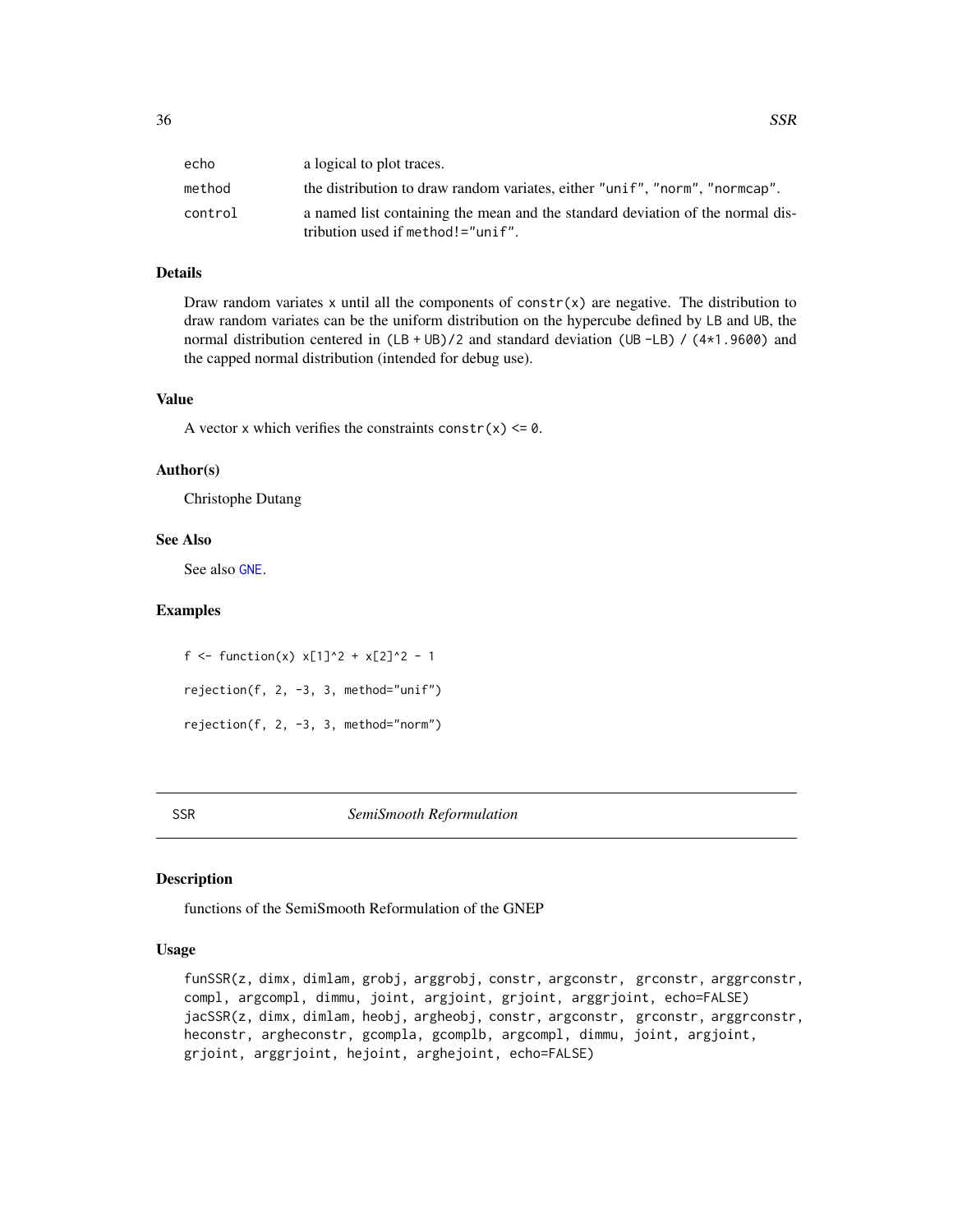#### $SSR$  37

#### Arguments

| Z           | a numeric vector z containing $(x, lambda, mu)$ values.                 |
|-------------|-------------------------------------------------------------------------|
| dimx        | a vector of dimension for $x$ .                                         |
| dimlam      | a vector of dimension for lambda.                                       |
| grobj       | gradient of the objective function, see details.                        |
| arggrobj    | a list of additional arguments of the objective gradient.               |
| constr      | constraint function, see details.                                       |
| argconstr   | a list of additional arguments of the constraint function.              |
| grconstr    | gradient of the constraint function, see details.                       |
| arggrconstr | a list of additional arguments of the constraint gradient.              |
| compl       | the complementarity function with (at least) two arguments: compl(a,b). |
| argcompl    | list of possible additional arguments for compl.                        |
| dimmu       | a vector of dimension for $mu$ .                                        |
| joint       | joint function, see details.                                            |
| argjoint    | a list of additional arguments of the joint function.                   |
| grjoint     | gradient of the joint function, see details.                            |
| arggrjoint  | a list of additional arguments of the joint gradient.                   |
| heobj       | Hessian of the objective function, see details.                         |
| argheobj    | a list of additional arguments of the objective Hessian.                |
| heconstr    | Hessian of the constraint function, see details.                        |
| argheconstr | a list of additional arguments of the constraint Hessian.               |
| gcompla     | derivative of the complementarity function w.r.t. the first argument.   |
| gcomplb     | derivative of the complementarity function w.r.t. the second argument.  |
| hejoint     | Hessian of the joint function, see details.                             |
| arghejoint  | a list of additional arguments of the joint Hessian.                    |
| echo        | a logical to show some traces.                                          |

#### Details

Compute the SemiSmooth Reformulation of the GNEP: the Generalized Nash equilibrium problem is defined by objective functions  $Obj$  with player variables x defined in dimx and may have playerdependent constraint functions g of dimension dimlam and/or a common shared joint function  $h$  of dimension dimmu, where the Lagrange multiplier are  $lambda$  and  $mu$ , respectively, see F. Facchinei et al.(2009) where there is no joint function.

Arguments of the Phi function The arguments which are functions must respect the following features

grobj The gradient  $GradObj$  of an objective function  $Obj$  (to be minimized) must have 3 arguments for  $GradObj(z, playnum, ideriv)$ : vector z, player number, derivative index , and optionnally additional arguments in arggrobj.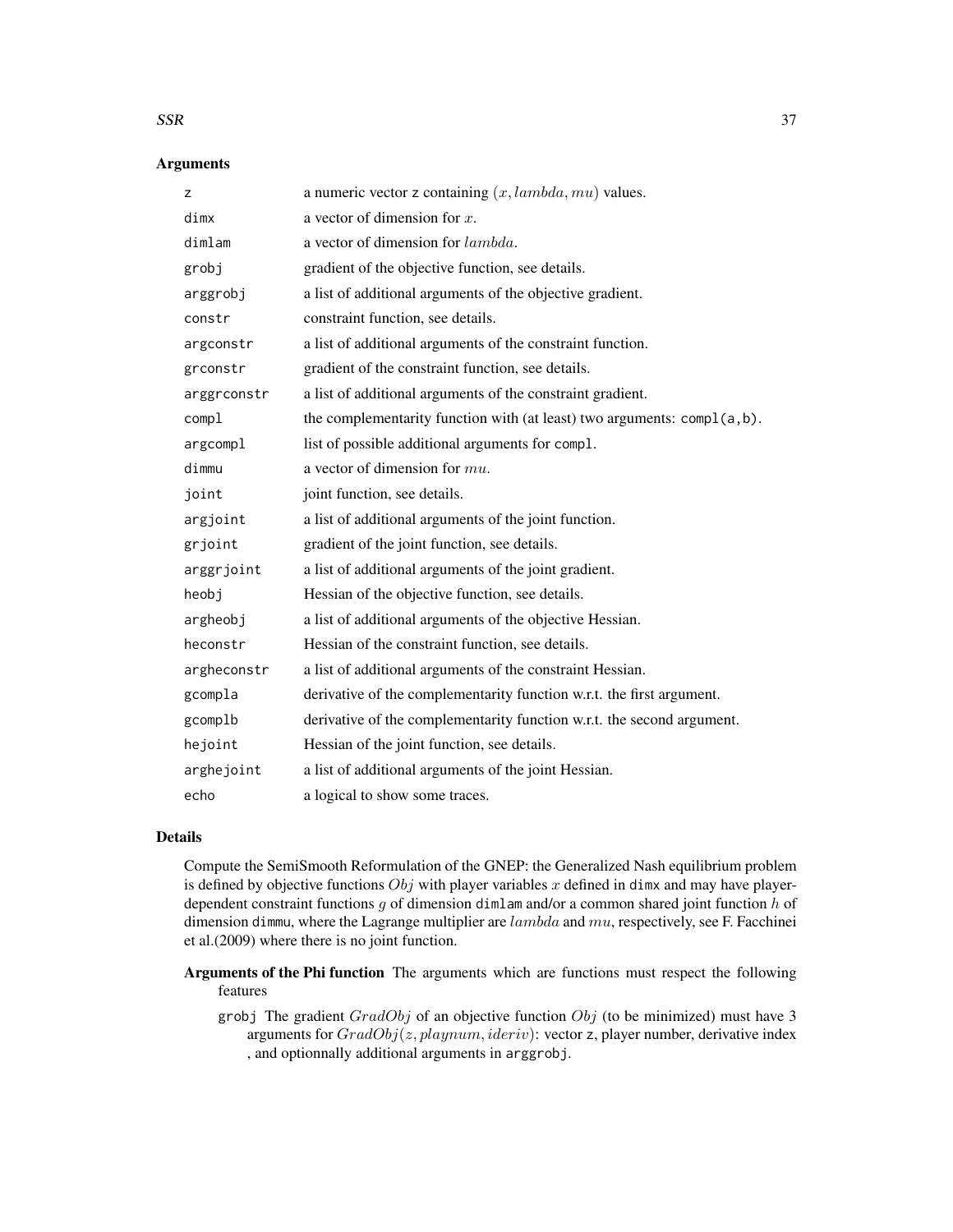- <span id="page-37-0"></span>constr The constraint function  $g$  must have 2 arguments: vector z, player number, such that  $g(z, playnum) \leq 0$ . Optionnally, g may have additional arguments in argconstr.
- grconstr The gradient of the constraint function  $g$  must have 3 arguments: vector  $z$ , player number, derivative index, and optionnally additional arguments in arggrconstr.
- compl It must have two arguments and optionnally additional arguments in argcompl. A typical example is the minimum function.
- joint The constraint function h must have 1 argument: vector z, such that  $h(z) \leq 0$ . Optionnally, h may have additional arguments in argjoint.
- grjoint The gradient of the constraint function  $h$  must have 2 arguments: vector z, derivative index, and optionnally additional arguments in arggrjoint.
- Arguments of the Jacobian of Phi The arguments which are functions must respect the following features
	- heobj It must have 4 arguments: vector z, player number, two derivative indexes and optionnally additional arguments in argheobj.
	- heconstr It must have 4 arguments: vector z, player number, two derivative indexes and optionnally additional arguments in argheconstr.
	- gcompla,gcomplb It must have two arguments and optionnally additional arguments in argcompl.
	- hejoint It must have 3 arguments: vector z, two derivative indexes and optionnally additional arguments in arghejoint.

See the example below.

#### Value

A vector for funSSR or a matrix for jacSSR.

#### Author(s)

Christophe Dutang

#### References

F. Facchinei, A. Fischer and V. Piccialli (2009), *Generalized Nash equilibrium problems and Newton methods*, Math. Program.

#### See Also

See also [GNE.nseq](#page-23-1).

#### Examples

# (1) associated objective functions # dimx  $<-c(2, 2, 3)$  $#Gr_x_j$   $0_i(x)$ grfullob <- function(x, i, j)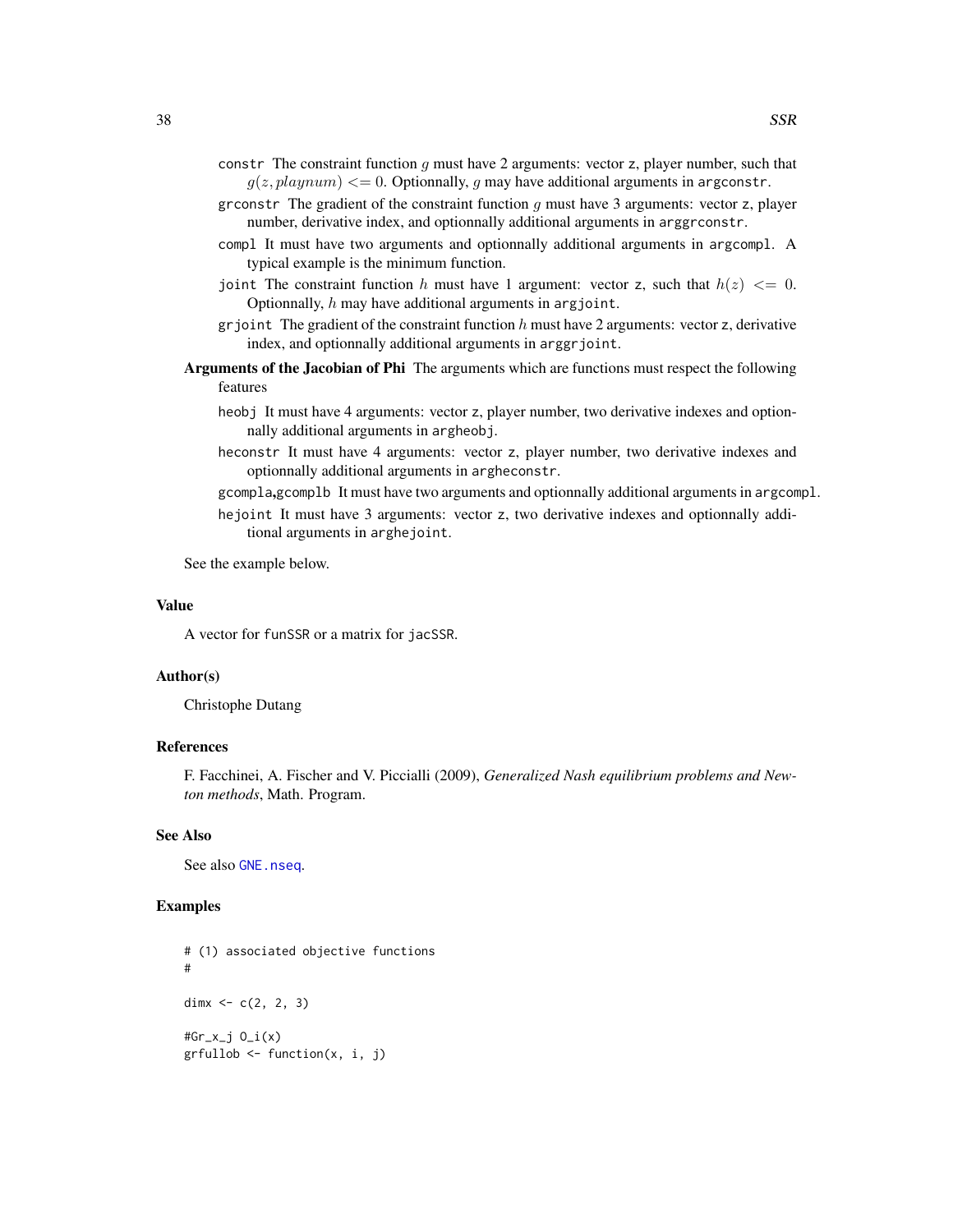$SSR$  39

```
{
x \leq x[1:7]if(i == 1){
grad <- 3*(x - 1:7)^2}
if(i == 2){
grad <- 1:7*(x - 1:7)^(0:6)}
if(i == 3){
s \leftarrow x[5]^2 + x[6]^2 + x[7]^2 - 5grad <- c(1, 0, 1, 0, 4*x[5]*s, 4*x[6]*s, 4*x[7]*s)
}
grad[j]
}
#Gr_x_k Gr_x_j O_i(x)
hefullob \leq function(x, i, j, k)
{
x \leftarrow x[1:7]if(i == 1){
he \le diag( 6*(x - 1:7) )
}
if(i == 2){
he <- diag( c(0, 2, 6, 12, 20, 30, 42)*(x - 1:7)^c(0, 0:5) )
}
if(i == 3){
s \leftarrow x[5]^2 + x[6]^2 + x[7]^2he <- rbind(rep(0, 7), rep(0, 7), rep(0, 7), rep(0, 7),
c(0, 0, 0, 0, 4*s+8*x[5]^2, 8*x[5]*x[6], 8*x[5]*x[7]),
c(0, 0, 0, 0, 8*x[5]*x[6], 4*s+8*x[6]^2, 8*x[6]*x[7]),
c(0, 0, 0, 0, 8*x[5]*x[7], 8*x[6]*x[7], 4*s+8*x[7]^2))
}
he[j,k]
}
# (2) constraint linked functions
#
dimlam <-c(1, 2, 2)#constraint function g_i(x)
g \leftarrow function(x, i)
```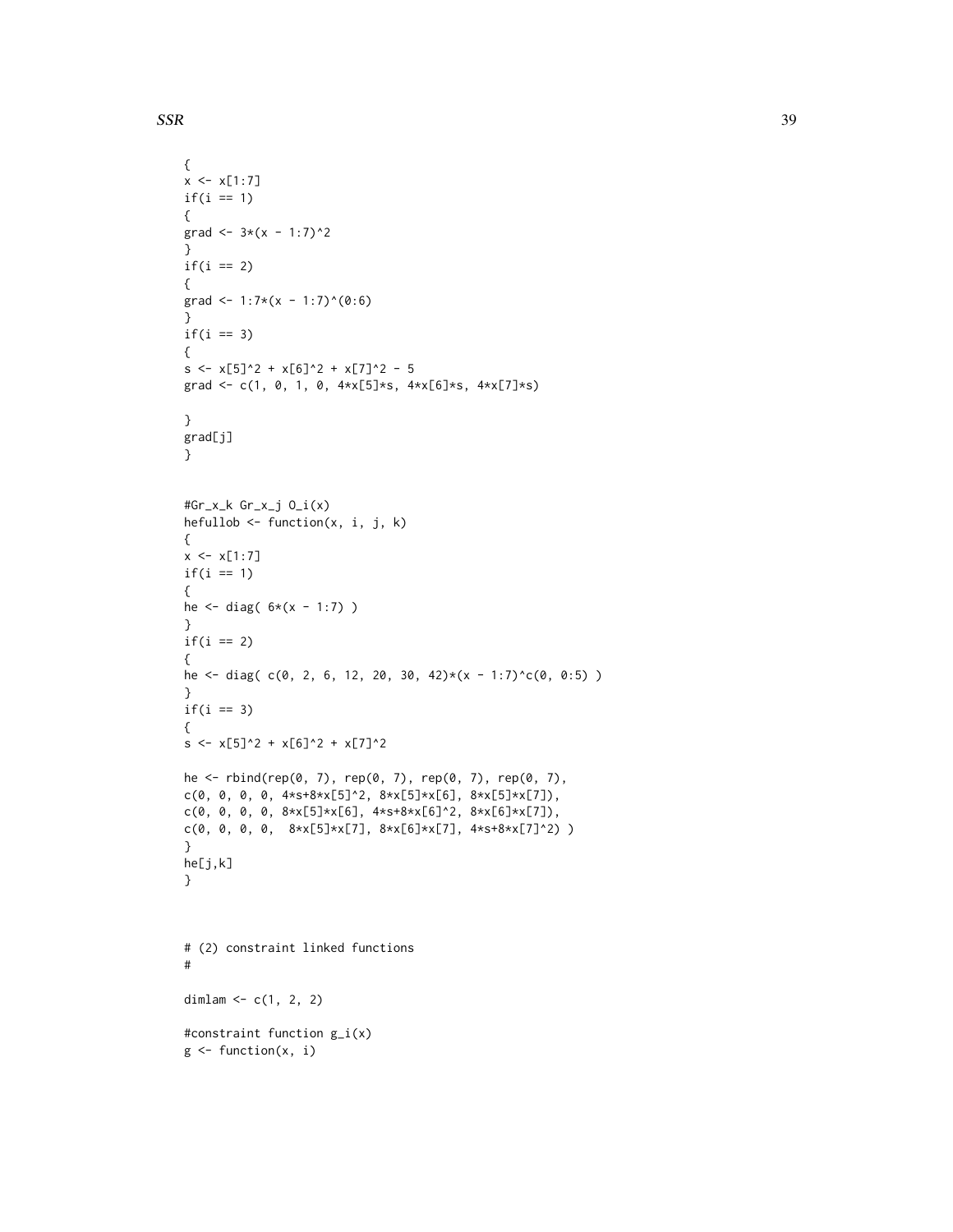```
{
x \leq x[1:7]if(i == 1)res <- sum(x^(1:7)) -7
if(i == 2)res \leq c(sum(x) + prod(x) - 14, 20 - sum(x))if(i == 3)res <- c(sum(x^2) + 1, 100 - sum(x))res
}
#Gr_x_j g_i(x)grfullg <- function(x, i, j)
{
x \le -x[1:7]if(i == 1){
grad <- (1:7) * x * (0:6)}
if(i == 2){
grad \leftarrow 1 + sapply(1:7, function(i) prod(x[-i]))grad <- cbind(grad, -1)
}
if(i == 3){
grad \le cbind(2*x, -1)
}
if(i == 1)res <- grad[j]
if(i != 1)
res <- grad[j,]
as.numeric(res)
}
#Gr_x_k Gr_x_j g_i(x)
hefullg <- function(x, i, j, k)
{
x \leq x[1:7]if(i == 1){
he1 <- diag( c(0, 2, 6, 12, 20, 30, 42) * x ^ c(0, 0, 1:5) )
}
if(i == 2){
he1 <- matrix(0, 7, 7)
he1[1, -1] <- sapply(2:7, function(i) prod(x[-c(1, i)]))he1[2, -2] <- sapply(c(1, 3:7), function(i) prod(x[-c(2, i)]))
```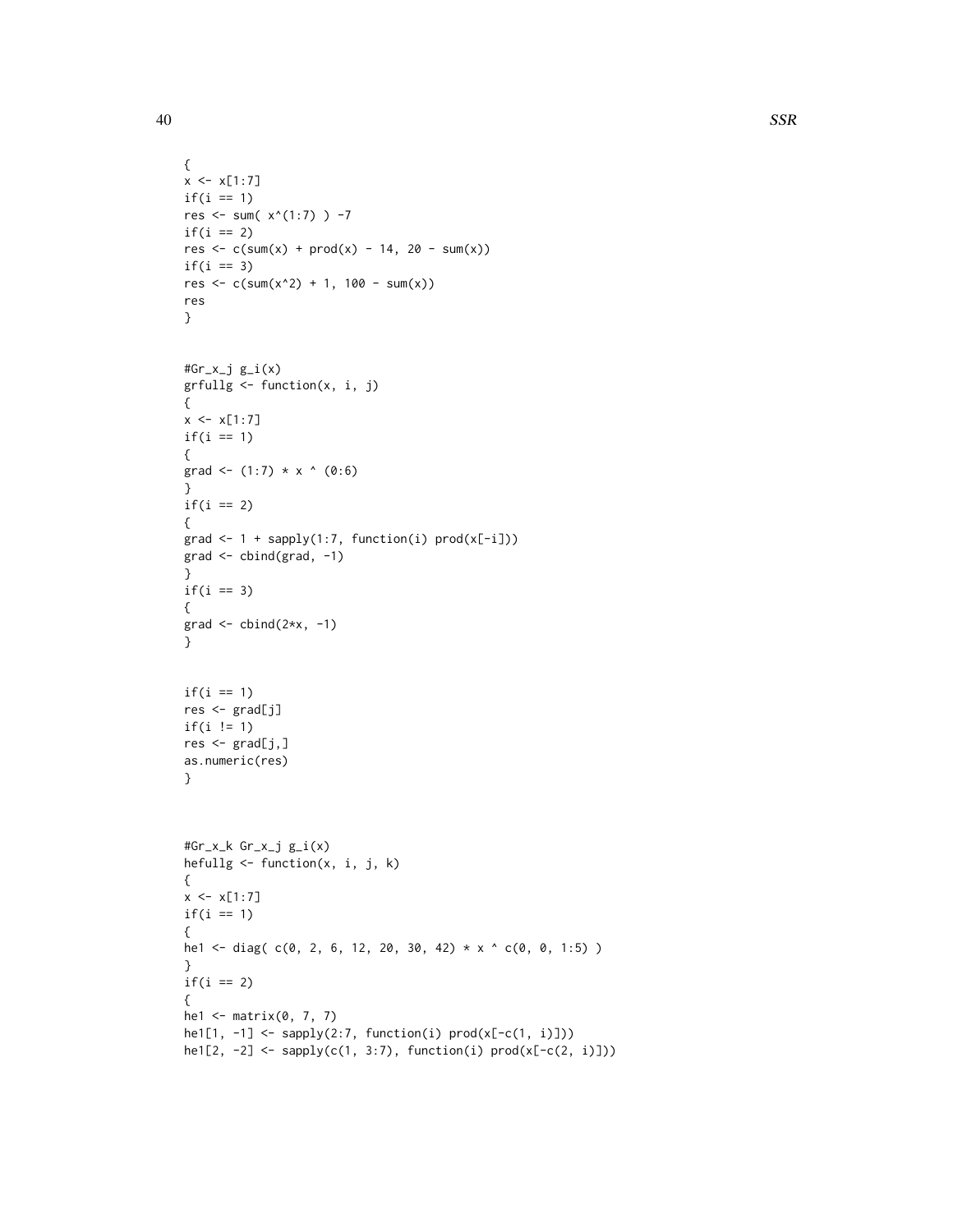```
he1[3, -3] <- sapply(c(1:2, 4:7), function(i) prod(x[-c(3, i)]))
he1[4, -4] <- sapply(c(1:3, 5:7), function(i) prod(x[-c(4, i)]))
he1[5, -5] <- sapply(c(1:4, 6:7), function(i) prod(x[-c(5, i)]))he1[6, -6] <- sapply(c(1:5, 7:7), function(i) prod(x[-c(6, i)]))he1[7, -7] <- sapply(1:6, function(i) prod(x[-c(7, i)]))he2 <- matrix(0, 7, 7)
}
if(i == 3){
he1 <- diag(rep(2, 7))
he2 \leq matrix(0, 7, 7)
}
if(i != 1)
return( c(he1[j, k], he2[j, k]) )
else
return( he1[j, k] )
}
# (3) compute Phi
#
z <- rexp(sum(dimx) + sum(dimlam))
n \leq -\text{sum}(\text{dim} x)m <- sum(dimlam)
x \leq z[1:n]lam <- z[(n+1):(n+m)]resphi <- funSSR(z, dimx, dimlam, grobj=grfullob, constr=g, grconstr=grfullg, compl=phiFB)
check \leq c(grfullob(x, 1, 1) + lam[1] * grfullg(x, 1, 1),
grfullob(x, 1, 2) + lam[1] * grfullg(x, 1, 2),grfullob(x, 2, 3) + lam[2:3] %*% grfullg(x, 2, 3),
grfullob(x, 2, 4) + lam[2:3] %*% grfullg(x, 2, 4),grfullob(x, 3, 5) + lam[4:5] %*% grfullg(x, 3, 5),
grfullob(x, 3, 6) + lam[4:5] %*% grfullg(x, 3, 6),
grfullob(x, 3, 7) + lam[4:5] %*% grfullg(x, 3, 7),
phiFB( -g(x, 1), lam[1]),
phiFB( -g(x, 2)[1], lam[2]),
phiFB( -g(x, 2)[2], lam[3]),
phiFB( -g(x, 3)[1], lam[4]),
phiFB( -g(x, 3)[2], lam[5]))
```
#check cat("\n\n\_\_\_\_\_\_\_\_\_\_\_\_\_\_\_\_\_\_\_\_\_\_\_\_\_\_\_\_\_\_\_\_\_\_\_\_\_\_\_\_\n\n")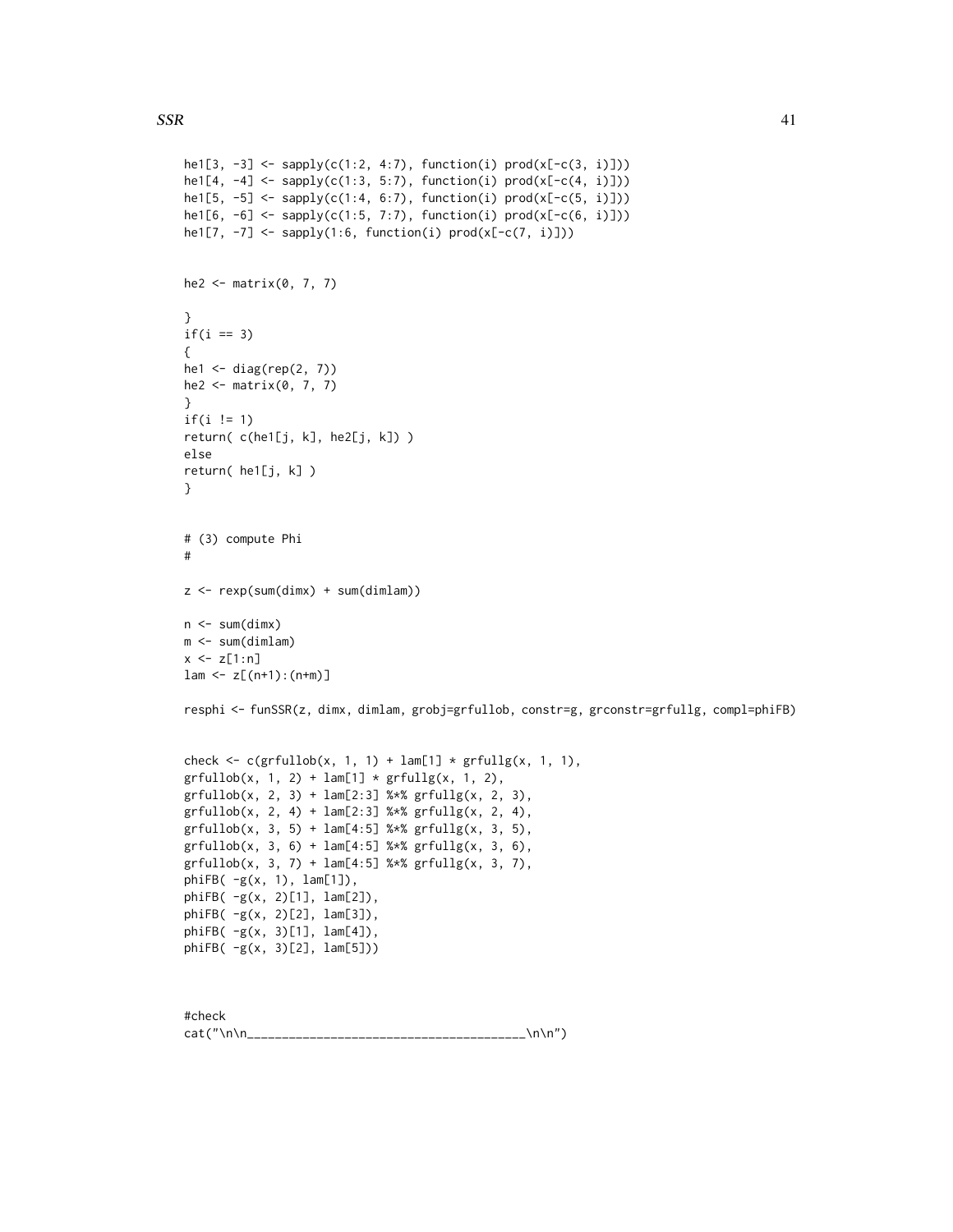#part A

#part B

#

```
print(cbind(check, res=as.numeric(resphi))[(n+1):(n+m), ])
```
resjacphi <- jacSSR(z, dimx, dimlam, heobj=hefullob, constr=g, grconstr=grfullg, heconstr=hefullg, gcompla=GrAphiFB, gcomplb=GrBphiFB)

#check cat("\n\n\_\_\_\_\_\_\_\_\_\_\_\_\_\_\_\_\_\_\_\_\_\_\_\_\_\_\_\_\_\_\_\_\_\_\_\_\_\_\_\_\n\n")

print(cbind(check, res=as.numeric(resphi))[1:n, ])

cat("\n\npart A\n\n")

# (4) compute Jac Phi

```
checkA <-
rbind(
c(hefullob(x, 1, 1, 1) + lam[1]*hefully(x, 1, 1, 1),hefullob(x, 1, 1, 2) + lam[1]*hefullg(x, 1, 1, 2),hefullob(x, 1, 1, 3) + lam[1]*hefullg(x, 1, 1, 3),hefullob(x, 1, 1, 4) + lam[1]*hefullg(x, 1, 1, 4),
hefullob(x, 1, 1, 5) + lam[1]*hefullg(x, 1, 1, 5),hefullob(x, 1, 1, 6) + lam[1]*hefullg(x, 1, 1, 6),hefullob(x, 1, 1, 7) + lam[1]*hefullg(x, 1, 1, 7)),
c(hefullob(x, 1, 2, 1) + lam[1]*hefullg(x, 1, 2, 1),
hefullob(x, 1, 2, 2) + lam[1]*hefullg(x, 1, 2, 2),hefullob(x, 1, 2, 3) + lam[1]*hefullg(x, 1, 2, 3),hefullob(x, 1, 2, 4) + lam[1]*hefullg(x, 1, 2, 4),hefullob(x, 1, 2, 5) + lam[1]*hefullg(x, 1, 2, 5),hefullob(x, 1, 2, 6) + lam[1]*hefullg(x, 1, 2, 6),hefullob(x, 1, 2, 7) + lam[1]*hefully(x, 1, 2, 7)),
c(hefullob(x, 2, 3, 1) + lam[2:3] %*% hefullg(x, 2, 3, 1),
hefullob(x, 2, 3, 2) + lam[2:3] %*% hefullg(x, 2, 3, 2),
hefullob(x, 2, 3, 3) + lam[2:3] %*% hefullg(x, 2, 3, 3),
hefullob(x, 2, 3, 4) + lam[2:3] %*% hefullg(x, 2, 3, 4),
hefullob(x, 2, 3, 5) + lam[2:3] %*% hefullg(x, 2, 3, 5),
hefullob(x, 2, 3, 6) + lam[2:3] %*% hefullg(x, 2, 3, 6),
hefullob(x, 2, 3, 7) + lam[2:3] %*% hefullg(x, 2, 3, 7)
),
c(hefullob(x, 2, 4, 1) + lam[2:3] %*% hefullg(x, 2, 4, 1),
hefullob(x, 2, 4, 2) + lam[2:3] %*% hefullg(x, 2, 4, 2),
hefullob(x, 2, 4, 3) + lam[2:3] %*% hefullg(x, 2, 4, 3),
hefullob(x, 2, 4, 4) + lam[2:3] %*% hefullg(x, 2, 4, 4),
hefullob(x, 2, 4, 5) + lam[2:3] %*% hefullg(x, 2, 4, 5),
hefullob(x, 2, 4, 6) + lam[2:3] %*% hefullg(x, 2, 4, 6),
hefullob(x, 2, 4, 7) + lam[2:3] %*% hefullg(x, 2, 4, 7)
),
```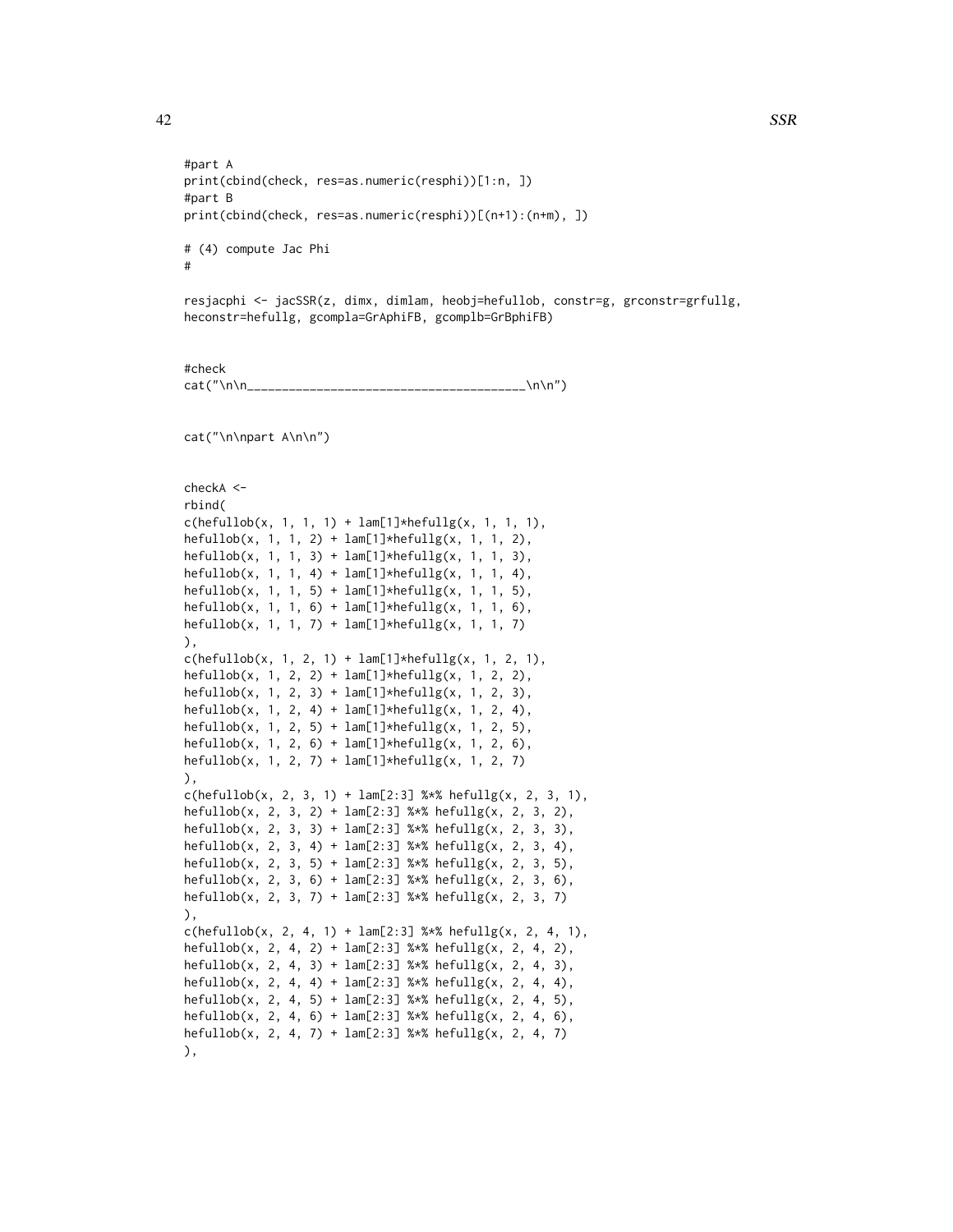```
c(hefullob(x, 3, 5, 1) + lam[4:5] %*% hefully(x, 3, 5, 1),hefullob(x, 3, 5, 2) + lam[4:5] %*% hefullg(x, 3, 5, 2),
hefullob(x, 3, 5, 3) + lam[4:5] %*% hefullg(x, 3, 5, 3),
hefullob(x, 3, 5, 4) + lam[4:5] %*% hefullg(x, 3, 5, 4),
hefullob(x, 3, 5, 5) + lam[4:5] %*% hefullg(x, 3, 5, 5),
hefullob(x, 3, 5, 6) + lam[4:5] %*% hefullg(x, 3, 5, 6),
hefullob(x, 3, 5, 7) + lam[4:5] %*% hefullg(x, 3, 5, 7)
),
c(hefullob(x, 3, 6, 1) + lam[4:5] %*% hefullg(x, 3, 6, 1),
hefullob(x, 3, 6, 2) + lam[4:5] %*% hefullg(x, 3, 6, 2),
hefullob(x, 3, 6, 3) + lam[4:5] %*% hefullg(x, 3, 6, 3),
hefullob(x, 3, 6, 4) + lam[4:5] %*% hefullg(x, 3, 6, 4),
hefullob(x, 3, 6, 5) + lam[4:5] %*% hefullg(x, 3, 6, 5),
hefullob(x, 3, 6, 6) + lam[4:5] %*% hefullg(x, 3, 6, 6),
hefullob(x, 3, 6, 7) + lam[4:5] %*% hefullg(x, 3, 6, 7)
),
c(hefullob(x, 3, 7, 1) + lam[4:5] %*% hefullg(x, 3, 7, 1),
hefullob(x, 3, 7, 2) + lam[4:5] %*% hefullg(x, 3, 7, 2),
hefullob(x, 3, 7, 3) + lam[4:5] %*% hefullg(x, 3, 7, 3),
hefullob(x, 3, 7, 4) + lam[4:5] %*% hefullg(x, 3, 7, 4),
hefullob(x, 3, 7, 5) + lam[4:5] %*% hefullg(x, 3, 7, 5),
hefullob(x, 3, 7, 6) + lam[4:5] %*% hefullg(x, 3, 7, 6),
hefullob(x, 3, 7, 7) + lam[4:5] %*% hefullg(x, 3, 7, 7)
)
)
print(resjacphi[1:n, 1:n] - checkA)
cat("\n\n________________________________________\n\n")
cat("\n\npart B\n\n")
checkB <-
rbind(
cbind(c(grfullg(x, 1, 1), grfullg(x, 1, 2)), c(0, 0), c(0, 0), c(0, 0), c(0, 0)),
\text{cbind}(c(0, 0), \text{rbind}(grfullg(x, 2, 3), grfullg(x, 2, 4)), c(0, 0), c(0, 0)),cbind(c(0, 0, 0), c(0, 0, 0), c(0, 0, 0),
rbind(grfullg(x, 3, 5), grfullg(x, 3, 6), grfullg(x, 3, 7)))\lambdaprint(resjacphi[1:n, (n+1):(n+m)] - checkB)
cat("\n\n________________________________________\n\n")
cat("\n\npart C\n\n")
gx \leftarrow c(g(x,1), g(x,2), g(x,3))
```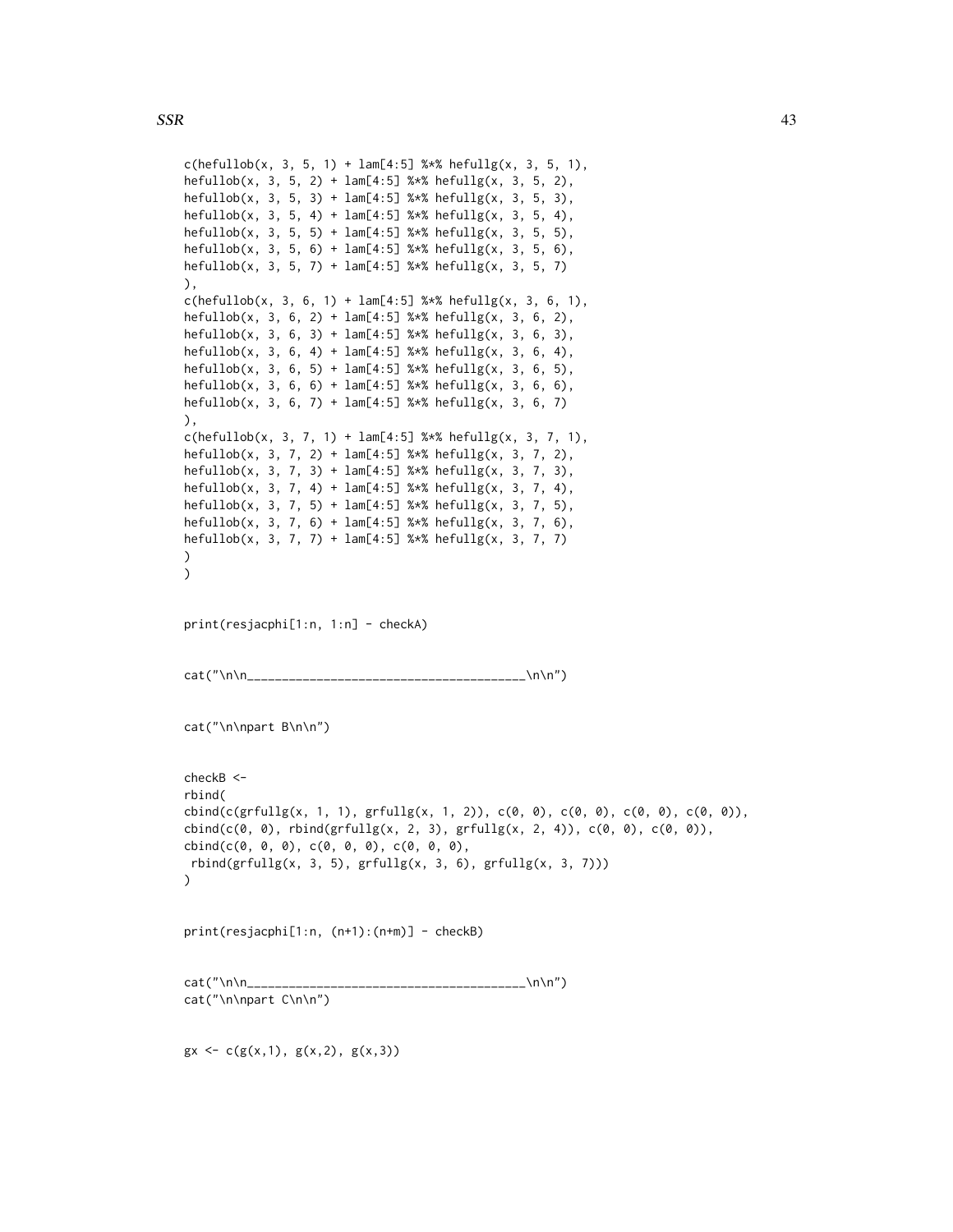```
checkC <-
- t(
cbind(
rbind(
grfullg(x, 1, 1) * GrAphiFB(-gx, lam)[1],grfullg(x, 1, 2) * GrAphiFB(-gx, lam)[1],grfullg(x, 1, 3) * GrAphiFB(-gx, lam)[1],grfullg(x, 1, 4) * GrAphiFB(-gx, lam)[1],grfullg(x, 1, 5) * GrAphiFB(-gx, lam)[1],grfullg(x, 1, 6) * GrAphiFB(-gx, lam)[1],grfullg(x, 1, 7) * GrAphiFB(-gx, lam)[1]),
rbind(
grfully(x, 2, 1) * GrAphiFB(-gx, lam)[2:3],grfullg(x, 2, 2) * GrAphiFB(-gx, lam)[2:3],grfullg(x, 2, 3) * GrAphiFB(-gx, lam)[2:3],grfullg(x, 2, 4) * GrAphiFB(-gx, lam)[2:3],grfullg(x, 2, 5) * GrAphiFB(-gx, lam)[2:3],grfullg(x, 2, 6) * GrAphiFB(-gx, lam)[2:3],grfullg(x, 2, 7) * GrAphiFB(-gx, lam)[2:3]),
rbind(
grfully(x, 3, 1) * GrAphiFB(-gx, lam)[4:5],grfullg(x, 3, 2) * GrAphiFB(-gx, lam)[4:5],grfullg(x, 3, 3) * GrAphiFB(-gx, lam)[4:5],grfullg(x, 3, 4) * GrAphiFB(-gx, lam)[4:5],grfully(x, 3, 5) * GrAphiFB(-gx, lam)[4:5],grfullg(x, 3, 6) * GrAphiFB(-gx, lam)[4:5],grfullg(x, 3, 7) * GrAphiFB(-gx, lam)[4:5])
\mathcal{L}\mathcal{L}print(resjacphi[(n+1):(n+m), 1:n] - checkC)
cat("\n\n________________________________________\n\n")
```

```
cat("\n\npart D\n\n")
```
checkD <- diag(GrBphiFB(-gx, lam))

```
print(resjacphi[(n+1):(n+m), (n+1):(n+m)] - checkD)
```
<span id="page-43-1"></span>

<span id="page-43-0"></span>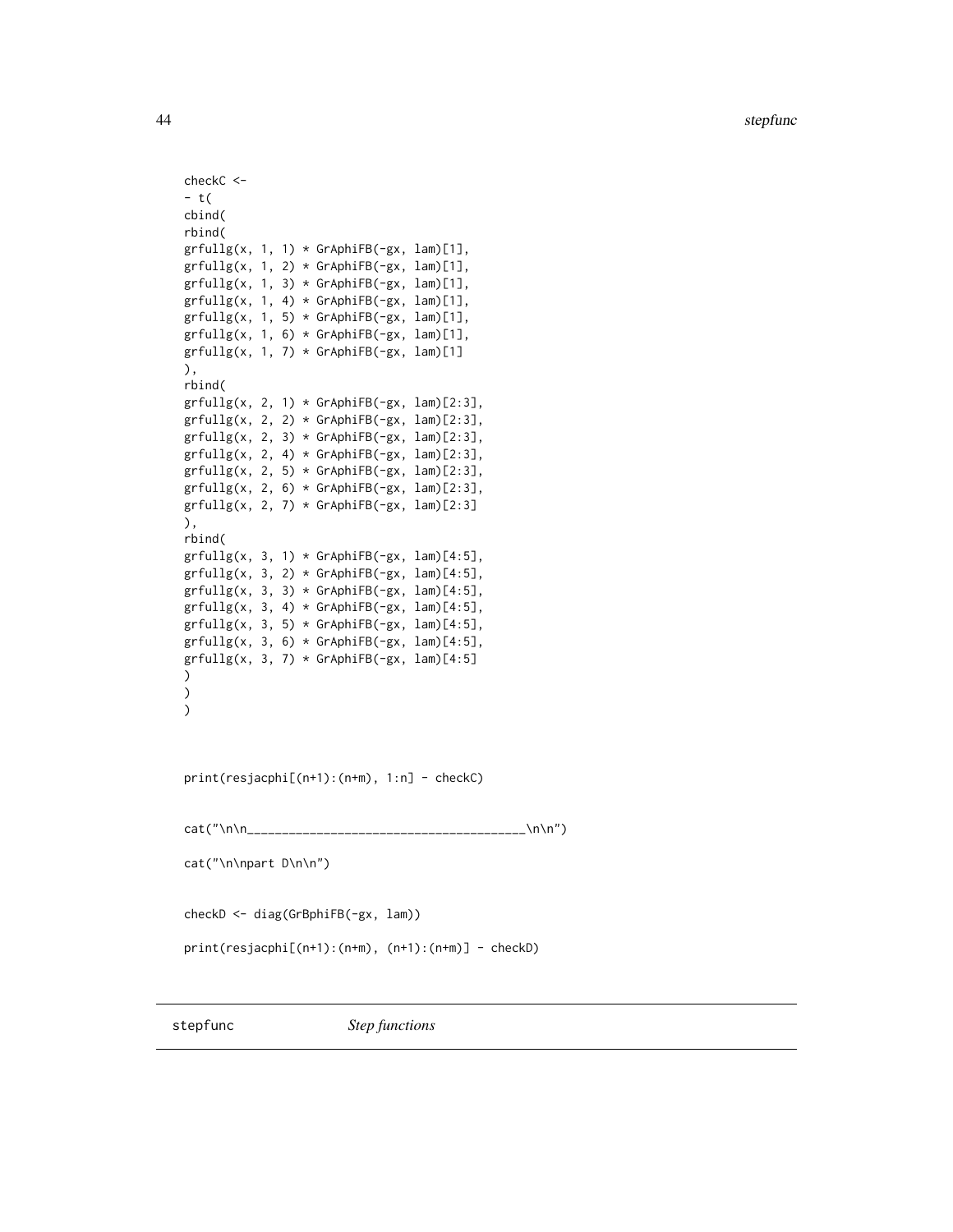#### <span id="page-44-0"></span>stepfunc and the step of the step of the step of the step of the step of the step of the step of the step of the step of the step of the step of the step of the step of the step of the step of the step of the step of the s

# Description

Step functions for relaxation methods

# Usage

```
purestep(k)
decrstep(k, param)
decrstep5(k)
decrstep10(k)
decrstep20(k)
```
#### Arguments

|       | <i>iteration number.</i>                                                   |
|-------|----------------------------------------------------------------------------|
| param | parameter for the decreasing step function after which the step decreases. |

# Details

The decrstep function is a decreasing step serie such that decrstep(k) equals to 1/2/(k−param) when  $k > param$ , 1/2, otherwise. Functions decrstep5, decrstep10, decrstep20 are just wrappers of decrstep.

The purestep function implements a constant step serie equaled to 1.

#### Value

A numeric.

#### Author(s)

Christophe Dutang

# See Also

See also [GNE](#page-11-1) and [GNE.fpeq](#page-17-1).

# Examples

```
cbind(
purestep(1:20),
decrstep(1:20, 7),
decrstep5(1:20),
decrstep10(1:20),
decrstep20(1:20)
\mathcal{L}
```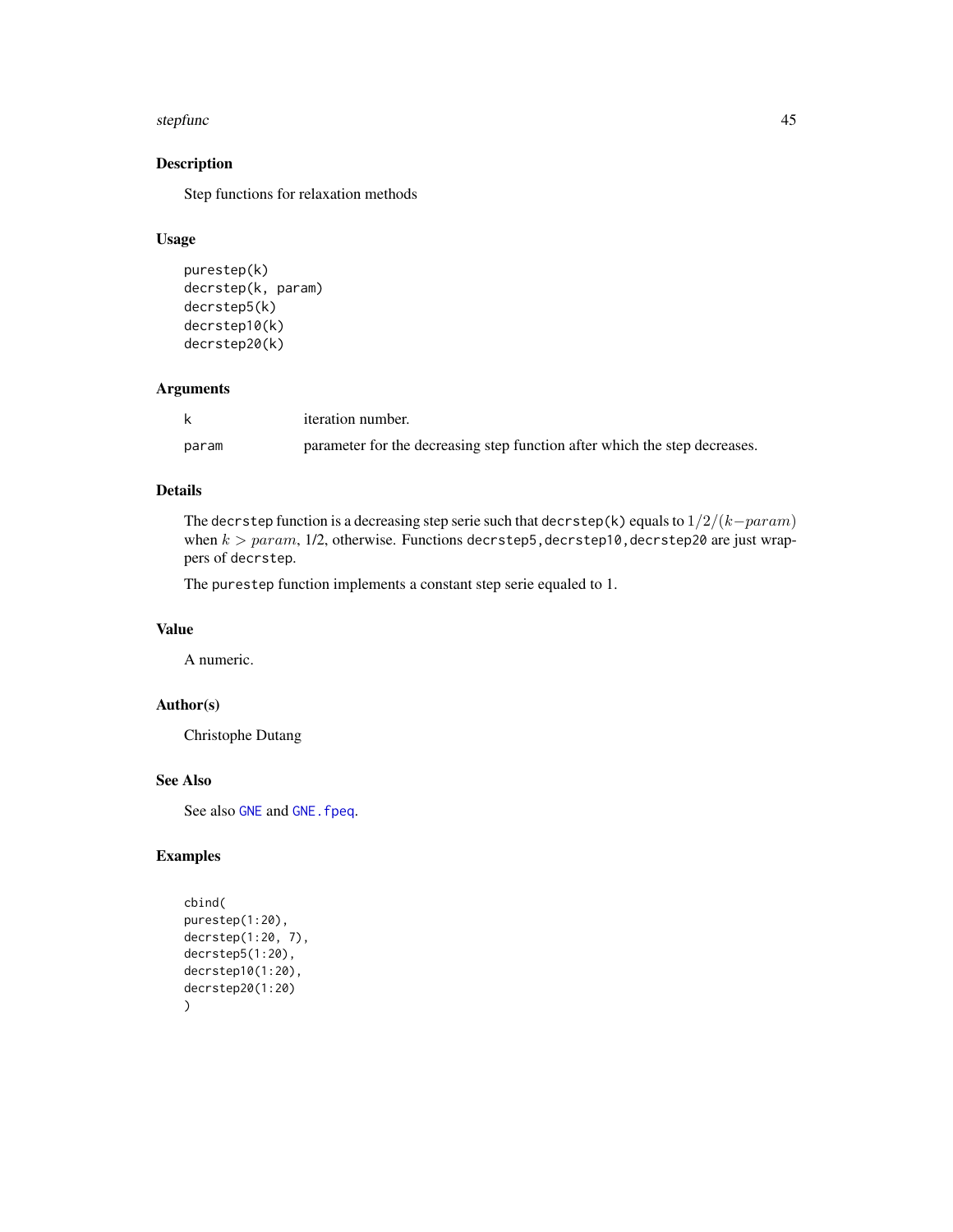#### <span id="page-45-0"></span>Description

functions of the Nikaido Isoda Reformulation of the GNEP

# Usage

```
gapVIR(x, y, dimx, grobj, arggrobj, param=list(), echo=FALSE)
gradxgapVIR(x, y, dimx, grobj, arggrobj, heobj, argheobj, param=list(), echo=FALSE)
gradygapVIR(x, y, dimx, grobj, arggrobj, param=list(), echo=FALSE)
fpVIR(x, dimx, obj, argobj, joint, argjoint,
grobj, arggrobj, jacjoint, argjacjoint, param=list(),
echo=FALSE, control=list(), yinit=NULL, optim.method="default")
```
#### Arguments

| x,y          | a numeric vector.                                             |
|--------------|---------------------------------------------------------------|
| dimx         | a vector of dimension for x.                                  |
| obj          | objective function (to be minimized), see details.            |
| argobj       | a list of additional arguments.                               |
| grobj        | gradient of the objective function, see details.              |
| arggrobj     | a list of additional arguments of the objective gradient.     |
| heobj        | Hessian of the objective function, see details.               |
| argheobj     | a list of additional arguments of the objective Hessian.      |
| joint        | joint function, see details.                                  |
| argjoint     | a list of additional arguments of the joint function.         |
| jacjoint     | gradient of the joint function, see details.                  |
| argjacjoint  | a list of additional arguments of the joint Jacobian.         |
| param        | a list of parameters.                                         |
| control      | a list with control parameters for the fixed point algorithm. |
| yinit        | initial point when computing the fixed-point function.        |
| optim.method | optimization method when computing the fixed-point function.  |
| echo         | a logical to show some traces.                                |

### Details

gapVIR computes the Nikaido Isoda function of the GNEP, while gradxgapVIR and gradygapVIR give its gradient with respect to  $x$  and  $y$ . fpVIR computes the fixed-point function.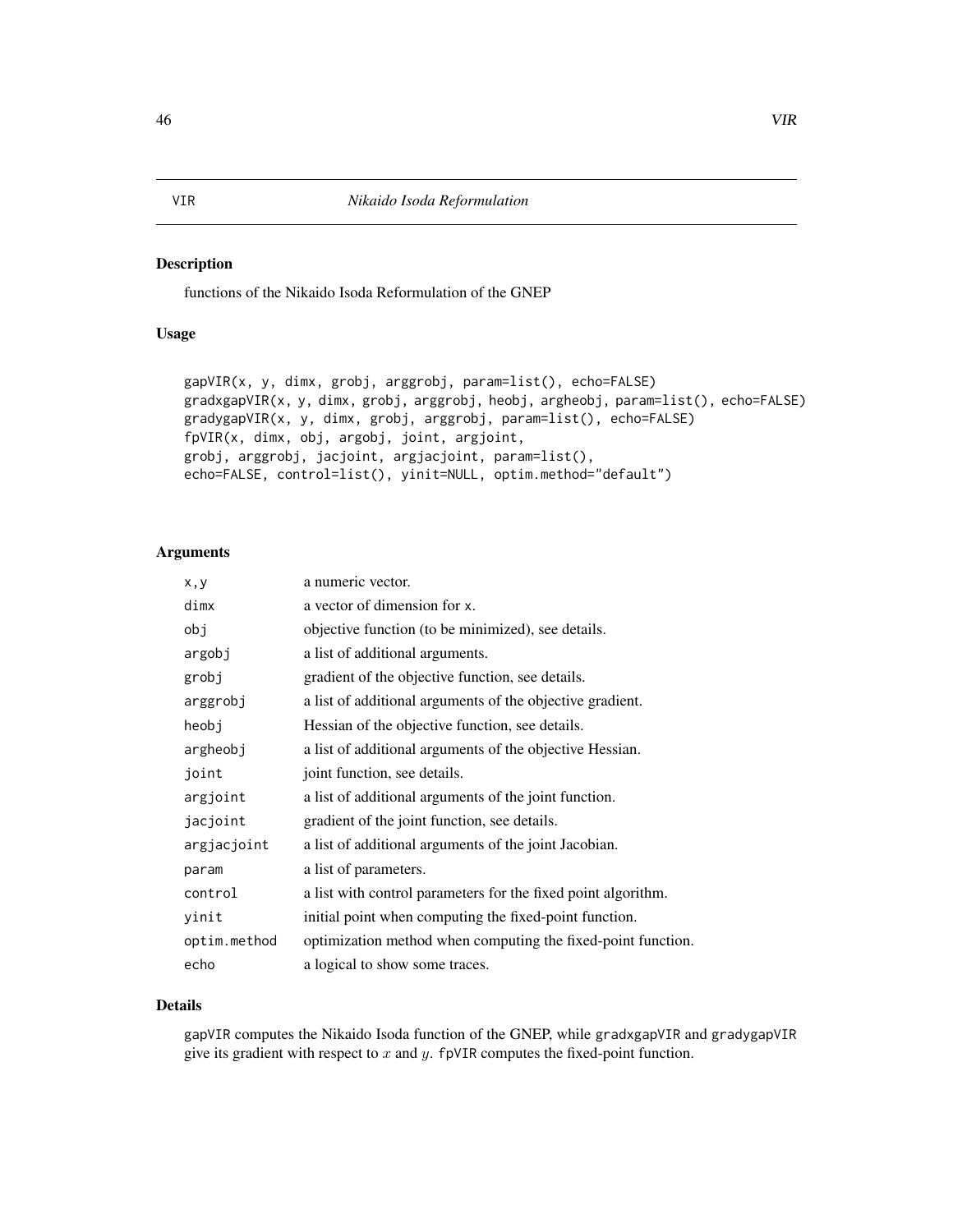## <span id="page-46-0"></span>VIR 27

# Value

A vector for funSSR or a matrix for jacSSR.

# Author(s)

Christophe Dutang

# References

A. von Heusinger & J. Kanzow (2009), *Optimization reformulations of the generalized Nash equilibrium problem using Nikaido-Isoda-type functions*, Comput Optim Appl .

F. Facchinei, A. Fischer and V. Piccialli (2009), *Generalized Nash equilibrium problems and Newton methods*, Math. Program.

# See Also

See also GNE. fpeq.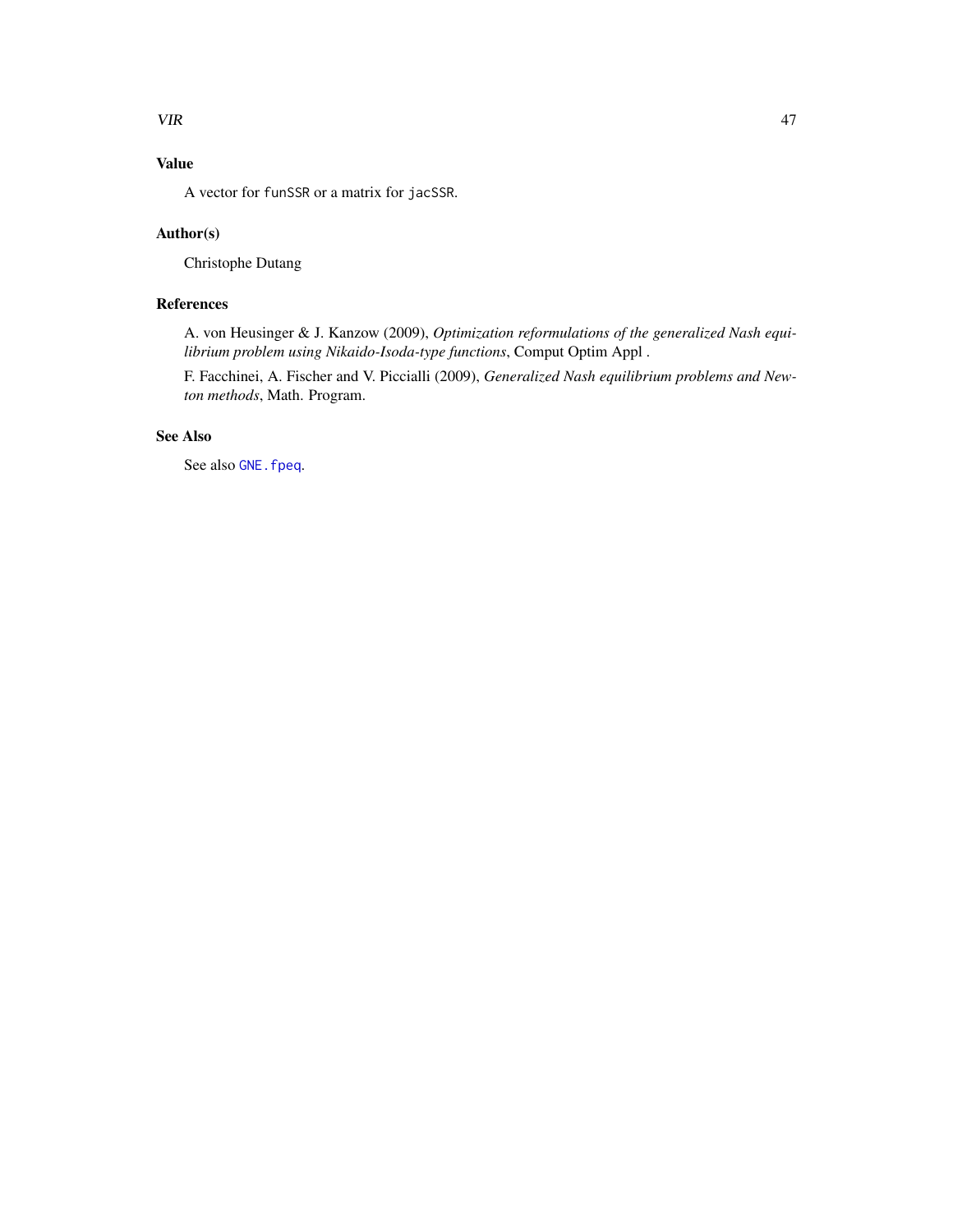# <span id="page-47-0"></span>Index

∗Topic math bench.GNE, [2](#page-1-0) CER , [4](#page-3-0) GNE , [12](#page-11-0) NIR , [30](#page-29-0) SSR , [36](#page-35-0) stepfunc , [44](#page-43-0) VIR , [46](#page-45-0) ∗Topic nonlinear compl , [8](#page-7-0) eqsolve , [10](#page-9-0) GNE.ceq , [14](#page-13-0) GNE.fpeq, [18](#page-17-0) GNE.minpb, [22](#page-21-0) GNE.nseq, [24](#page-23-0) potential.reduction, [32](#page-31-0) projector , [33](#page-32-0) ∗Topic optimize CER , [4](#page-3-0) compl , [8](#page-7-0) eqsolve , [10](#page-9-0) GNE.ceq , [14](#page-13-0) GNE.fpeq, [18](#page-17-0) GNE.minpb, [22](#page-21-0) GNE.nseq, [24](#page-23-0) NIR , [30](#page-29-0) potential.reduction, [32](#page-31-0) projector , [33](#page-32-0) rejection , [35](#page-34-0) SSR , [36](#page-35-0) VIR , [46](#page-45-0) bench.GNE , [2](#page-1-0) , *[12](#page-11-0)* CER , [4](#page-3-0) compl , [8](#page-7-0) complementarity , *[12](#page-11-0)* , *[28](#page-27-0)* complementarity *(*compl *)* , [8](#page-7-0)

```
decrstep
(stepfunc
)
, 44
```
decrstep10 *(*stepfunc *)* , [44](#page-43-0) decrstep20 *(*stepfunc *)* , [44](#page-43-0) decrstep5 *(*stepfunc *)* , [44](#page-43-0) eqsolve , [10](#page-9-0) fpiter , *[20](#page-19-0)* fpNIR *(*NIR *)* , [30](#page-29-0) fpVIR *(*VIR *)* , [46](#page-45-0) funCER , *[16](#page-15-0)* funCER *(*CER *)* , [4](#page-3-0) funSSR , *[12](#page-11-0)* , *[28](#page-27-0)* funSSR *(*SSR *)* , [36](#page-35-0) gapNIR (NIR), [30](#page-29-0) gapVIR (VIR), [46](#page-45-0) GNE, [12](#page-11-0), [34](#page-33-0), [36](#page-35-0), [45](#page-44-0) GNE.ceq, [4](#page-3-0), [6](#page-5-0), [12](#page-11-0), [13](#page-12-0), [14](#page-13-0), [21](#page-20-0), [24](#page-23-0), [28](#page-27-0), [33](#page-32-0) GNE. fpeq, [4](#page-3-0), [12](#page-11-0), [13](#page-12-0), [16](#page-15-0), [18](#page-17-0), [24](#page-23-0), [28](#page-27-0), [32](#page-31-0), [45](#page-44-0), [47](#page-46-0) GNE.minpb , *[4](#page-3-0)* , *[12](#page-11-0) , [13](#page-12-0)* , *[16](#page-15-0)* , *[21](#page-20-0)* , [22](#page-21-0) , *[28](#page-27-0)* GNE.nseq , *[4](#page-3-0)* , *[10](#page-9-0)* , *[12](#page-11-0) , [13](#page-12-0)* , *[16](#page-15-0)* , *[21](#page-20-0)* , *[24](#page-23-0)* , [24](#page-23-0) , *[38](#page-37-0)* gradpotential.ce *(*potential.reduction *)* , [32](#page-31-0) gradpsi.ce *(*potential.reduction *)* , [32](#page-31-0) gradxgapNIR *(*NIR *)* , [30](#page-29-0) gradxgapVIR *(*VIR *)* , [46](#page-45-0) gradygapNIR *(*NIR *)* , [30](#page-29-0) gradygapVIR *(*VIR *)* , [46](#page-45-0) GrAphiFB *(*compl *)* , [8](#page-7-0) GrAphiKK *(*compl *)* , [8](#page-7-0) GrAphiLT *(*compl *)* , [8](#page-7-0) GrAphiMan *(*compl *)* , [8](#page-7-0) GrAphiMin *(*compl *)* , [8](#page-7-0) GrAphipFB *(*compl *)* , [8](#page-7-0) GrAphirFB *(*compl *)* , [8](#page-7-0) GrBphiFB *(*compl *)* , [8](#page-7-0) GrBphiKK *(*compl *)* , [8](#page-7-0) GrBphiLT *(*compl *)* , [8](#page-7-0) GrBphiMan *(*compl *)* , [8](#page-7-0) GrBphiMin *(*compl *)* , [8](#page-7-0)